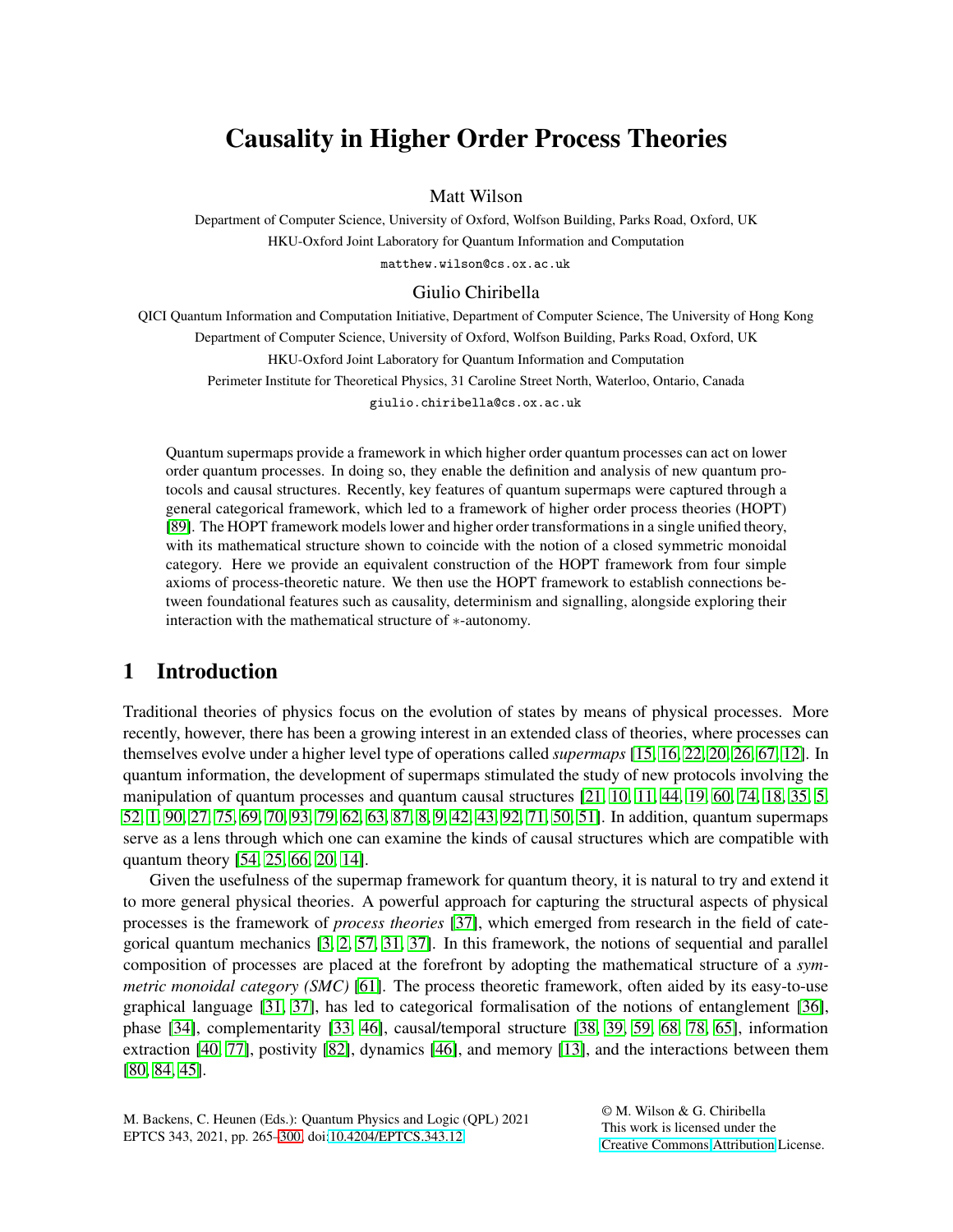In a recent work [\[59\]](#page-18-10), Kissinger and Uijlen approached the study of supermaps in the process theoretic framework. Specifically, they built supermaps respecting causality constraints by starting from compact closed categories with sufficiently well-behaved environment structures as ambient categories. The higher order theories resulting from this construction were named *higher order causal categories (HOCCs)*, and were shown to be a special subclass of \*-autonomous categories. On the other hand, one may ask which mathematical structure captures *precisely* the notion of a higher order physical theory, independently of the specific properties of the ambient category from which the higher order transformations might be built, and independently of causality constraints. An answer to this question was proposed by the authors of the present paper, who introduced a categorical notion of supermap and, iteratively building on it, the notion of a *higher order process theory (HOPT)* [\[89\]](#page-20-0). Mathematically, HOPTs were shown to coincide with *closed symmetric monoidal categories (CSMCs)*. The HOPT framework permits the study of higher order theories in their own right, without reference to additional structures inherited by their particular means of construction, and prior to introduction of any notion of causality. In general, HOPTs provide a broad arena for studying the interplay between physical axioms, operational features, and categorical structures.

In this paper we present a simpler characterisation of the HOPT framework, showing that the structure of closed monoidal category can be derived from four basic axioms about higher order processes. The axioms revolve around the idea that the processes of type  $A \rightarrow B$  must be in one-to-one correspondence with states of a higher order object  $A \Rightarrow B$ . We then introduce the notion of a *tight* HOPT, as a HOPT  $\mathscr C$  in which all objects are interpretable as types of higher order transformations acting on a basic, first-order theory  $\mathcal{C}_1$  (in other words, the objects of  $\mathcal C$  are well-formed expressions built by combining the objects of  $\mathcal{C}_1$  with the binary operations  $\otimes$  and  $\Rightarrow$ ). We then show how the framework can be used to reason about higher order theories by establishing structural relations between determinism, properties of correlations, causality, signalling, and ∗-autonomy. Specifically, we demonstrate that

- if  $\mathcal{C}_1$  is causal and all single-state objects in  $\mathcal C$  have no correlations with other objects, then for every pair of objects *A* and *A'* in  $\mathcal{C}_1$  and any arbitrary object *X* in  $\mathcal{C}$  the tensor product system  $(A ⇒ A') ⊗ X$  does not permit signalling from system *A* to system *X*. In other words, discarding *A* ′ completely blocks the flow of information from *A* to *X*. This result reproduces a key finding of [\[59\]](#page-18-10) with only reference to basic operational principles.
- if every object *A* in  $\mathcal{C}_1$  is equivalent to its double dual  $(A \Rightarrow I) \Rightarrow I$ , and the tensor product preserves equivalence with double duals, then the HOPT  $\mathscr C$  is  $*$ -autonomous.
- if  $\mathcal{C}_1$  is causal,  $\mathcal{C}$  is \*-autonomous, and all single-state objects in  $\mathcal{C}$  have no correlations with other objects, then for every pair of objects *A* and *A'* in  $\mathcal{C}_1$  and every arbitrary object *X* in  $\mathcal C$  the tensor product object  $(A \Rightarrow A') \otimes X$  does not permit signalling from  $A \Rightarrow A'$  to X. In other words, the choice of a supermap acting on  $A \Rightarrow A'$  cannot affect the marginal state of X.

We also prove that the first and third results in the above list hold in a more general setting, where the HOPT  $\mathscr C$  is not required to be tight. In that setting, causality of  $\mathscr C_1$  is replaced by the requirements that C is deterministic (*i.e.* has a unique scalar) and that objects *A* and *A* ′ are causal (*i.e.* they have a unique discarding operation [\[17,](#page-16-13) [23,](#page-16-14) [39,](#page-17-10) [32\]](#page-17-13)).

A potential avenue for future research is to generalise the work of [\[59\]](#page-18-10) to generate interesting examples of HOPTs beyond higher order causal categories, for example by generalising constructions to infinite dimensional process theories [\[29,](#page-17-14) [30,](#page-17-15) [47,](#page-18-11) [48,](#page-18-12) [49\]](#page-18-13) and time symmetric operational theories [\[56\]](#page-18-14), alongside including sectorial restrictions [\[86\]](#page-20-6). Furthermore there are connections to be explored with frameworks for causal inferential theories [\[76\]](#page-19-13), string diagrams with open holes [\[72,](#page-19-14) [73\]](#page-19-15), and extensions to the notion of a lambda calculus to quantum settings [\[83,](#page-19-16) [81,](#page-19-17) [85,](#page-20-7) [94\]](#page-20-8).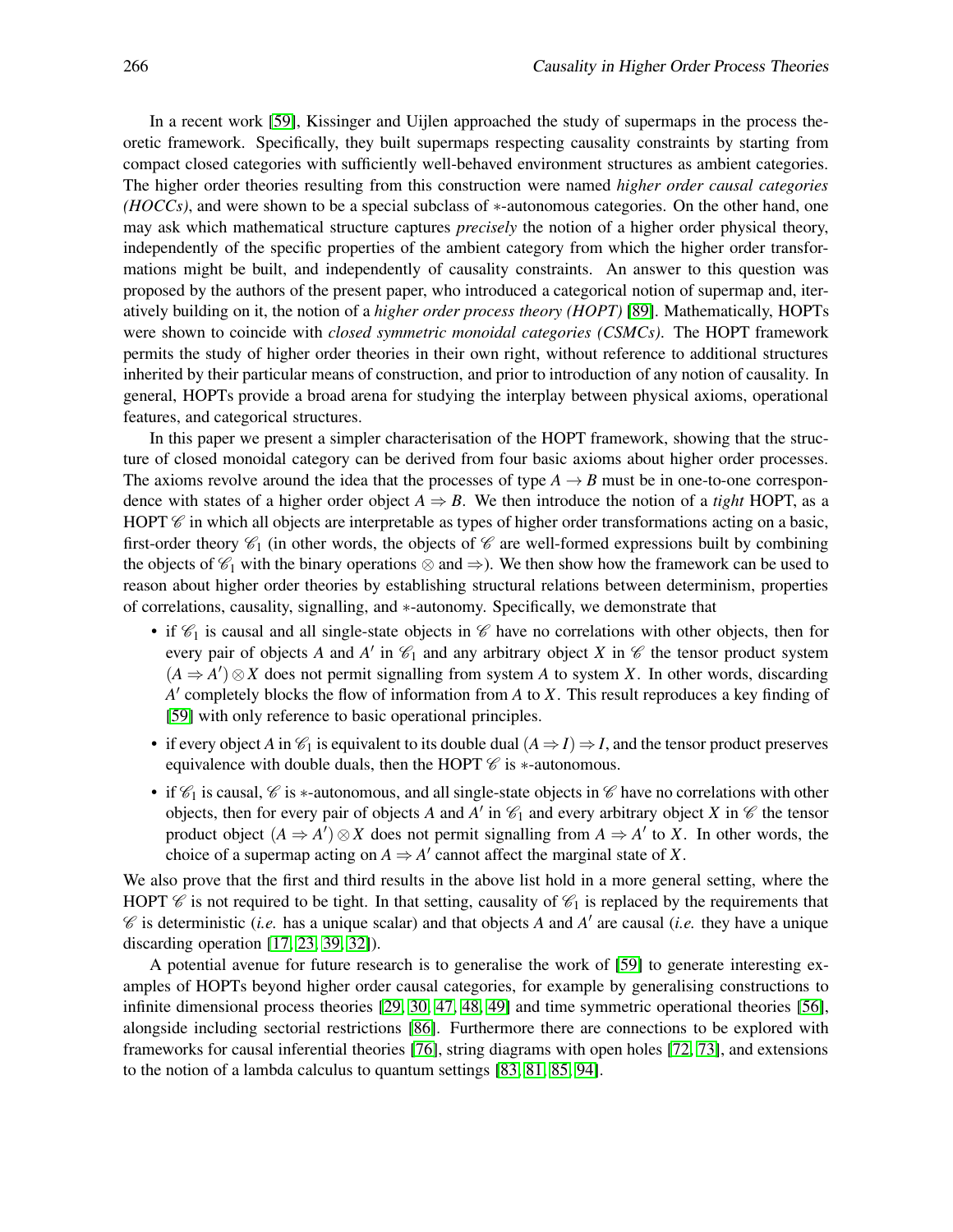#### 2 Higher order process theories

#### 2.1 Introduction to higher order transformations

In quantum theory, deterministic state transformations are represented by quantum channels, that is, completely positive, trace-preserving linear maps acting on density matrices [\[88\]](#page-20-9). In turn, quantum supermaps [\[15,](#page-16-0) [16,](#page-16-1) [22,](#page-16-2) [20,](#page-16-3) [26,](#page-16-4) [12\]](#page-16-5) describe deterministic transformations of quantum channels, and they are represented by linear maps on a suitable vector space of maps. This notion of a higher order transformation acting on lower order transformations can be iterated indefinitely to construct an infinite hierarchy of transformations of increasing complexity [\[22,](#page-16-2) [67,](#page-19-0) [12\]](#page-16-5).

In [\[59\]](#page-18-10), Kissinger and Uijlen extended the construction of quantum supermaps to a large class of physical theories. Specifically, they provided a way to build a higher order theory  $\text{Caus}[\mathscr{P}]$  by imposing a causality axiom on a raw-material category  $\mathscr{P}$ , assumed to be compact closed. The result of this construction was named as a "Higher Order Causal Category" (HOCC), and was shown to be a special type of ∗-autonomous category. More recently, a broad categorical framework for theories of supermaps was introduced in [\[89\]](#page-20-0), where we introduced the notion of Higher Order Process Theory (HOPT). HOPTs were shown to be mathematically equivalent to closed symmetric monoidal categories [\[61\]](#page-18-8), an important class of categories that contains ∗-autonomous categories (and so HOCCs) as a special case.

Let us start with an informal summary of the framework of [\[89\]](#page-20-0). Following [\[37\]](#page-17-4), in this framework a standard physical theory is modelled as a symmetric monoidal category (SMC)  $\mathcal{C}_1$ , with physical systems represented by objects and physical processes represented by morphisms between objects. When objects form a set we denote that set by  $o(\mathscr{C}_1)$  and for each pair of objects A, B we denote the set of morphisms from *A* to *B* in  $\mathcal{C}_1$  by  $\mathcal{C}_1(A,B)$ . Symmetric monoidal structure of a theory ensures that it comes with a notion of parallel composition for objects and morphisms, represented by the symbol ⊗. Each SMC also comes equipped with a notion of empty space *I* such that  $A \otimes I$  is equivalent to *A*, the states of an object *B* are then considered to be morphisms of the form  $f : I \rightarrow B$ . The category of supermaps over  $\mathcal{C}_1$  is then another symmetric monoidal category  $\mathcal{C}$ , with the property that every pair of objects *A*,*B* in  $\mathcal{C}_1$  is associated to an object type  $A \Rightarrow B$  in  $\mathcal{C}$  representing morphisms from *A* to *B* in  $\mathcal{C}_1$ , every process  $f \in \mathcal{C}_1(A,B)$  is then uniquely associated to a state  $\hat{f} \in \mathcal{C}(I,A \Rightarrow B)$ . We refer to the morphism  $f \in \mathcal{C}_1(A,B)$  as a *dynamic* process, and to the state  $\hat{f} \in \mathcal{C}(I,A \Rightarrow B)$  as the *static* version of process *f*. Supermaps are considered to be the morphisms of  $\mathcal{C}$ , as a result they act on object types such as  $A \Rightarrow B$ . Axioms are given for two separate tensor products, one denoted ⊗ in which bipartite processes can have their parts plugged together in sequence or in parallel, and another denoted ⊠ which models the largest imaginable way to combine objects. We will see that the former product ⊗ is an abstract model for the non-signalling tensor product of [\[59\]](#page-18-10). The latter product  $\boxtimes$  on the other hand is analogous to the "par" & of [\[59\]](#page-18-10). This manuscript will only be concerned with the former product.

A theory  $\mathscr C$  equipped with just the former product  $\otimes$  contains its own supermaps if the above story holds with  $\mathcal{C}_1 = \mathcal{C}$ . Moreover, the lower and higher order levels within  $\mathcal{C}$  are *linked* if each object *A* is isomorphic to the object  $I \Rightarrow A$ , representing the processes from the unit object *I* into *A*. When this condition is satisfied,  $\mathcal C$  is called a HOPT. Mathematically, HOPTs can be characterised as closed symmetric monoidal categories (CSMCs) [\[89\]](#page-20-0).

In the following subsection, we provide an alternative characterisation of HOPTs/CSMCs in terms of four simple axioms of process-theoretic nature.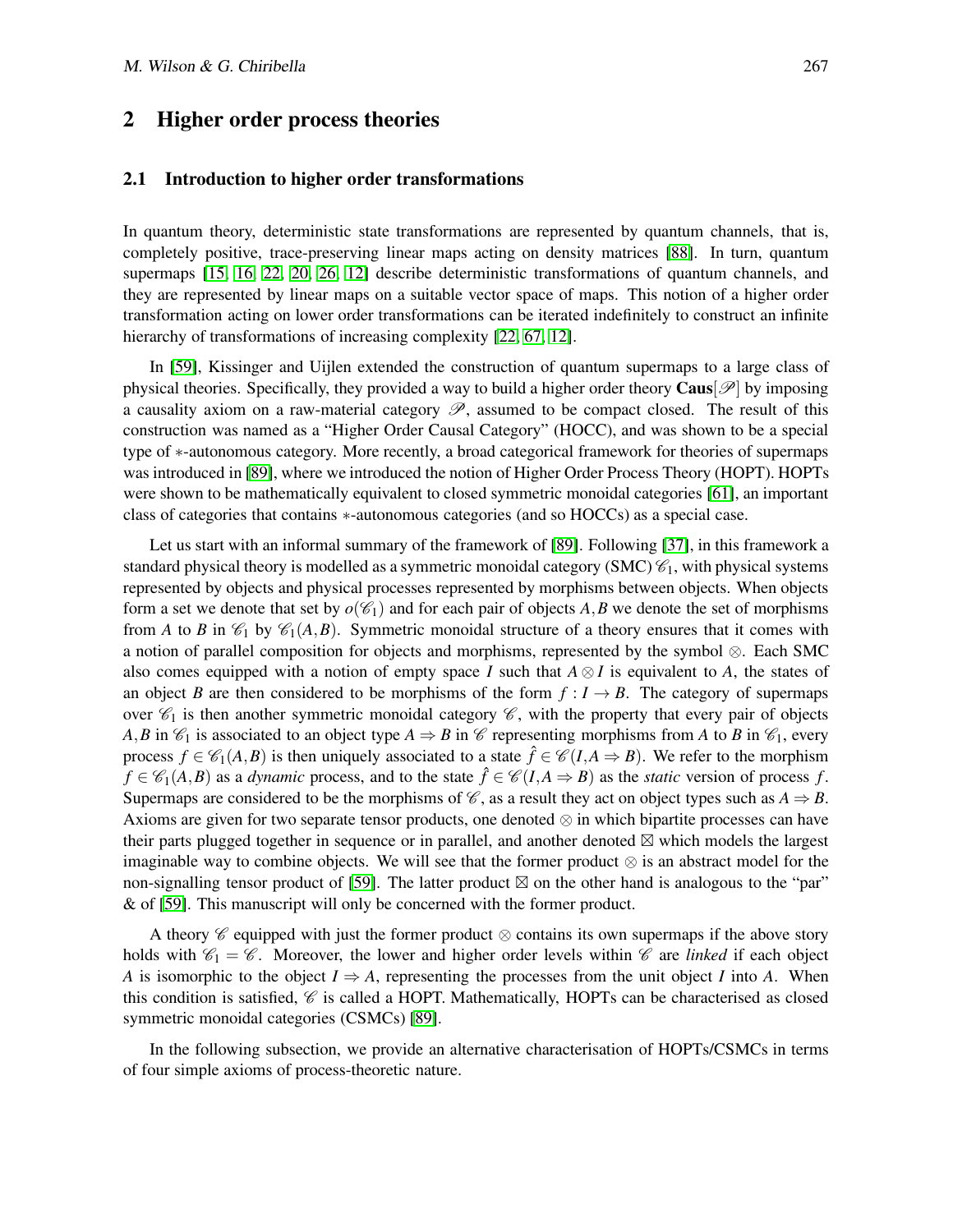#### 2.2 Four axioms for higher order process theories

Ref. [\[89\]](#page-20-0) argued that the appropriate mathematical structure for describing higher order process theories is the structure of a CSMC. In process-theoretic terms, CSMCs can be defined as follows:

**Definition 1.** A CSMC  $\mathcal{C}$  is an SMC in which, for every pair of objects *A*,*B* in  $\mathcal{C}$ , there exists an object  $A \Rightarrow B$  in  $\mathscr C$  and a morphism  $\varepsilon_{A \Rightarrow B}$  :  $(A \Rightarrow B) \otimes A \to B$  such that for every morphism  $f : (C \otimes A) \to B$ there exists a unique morphism  $\bar{f}$  :  $C \rightarrow (A \Rightarrow B)$  satisfying



The process  $\bar{f}$  will often be referred to as the *curried* version of the process  $f$ . Currying is the key notion of a CSMC: for each process  $f: C \otimes A \to B$  there is a process  $\bar{f}: C \to (A \Rightarrow B)$  which takes *C* as an input and inserts it into the left hand input of *f* .

Closed monoidal structure is powerful, but it is unclear whether the existence of the curried version of each process should considered be a fundamental principle. Instead of assuming closed monoidal structure from the outset, we present four basic operational axioms that pin down the structure of a CSMC, and derive currying as a consequence. The intention of the axioms is to capture the notion of a theory in which each process exists both in a static form, manipulable by higher order transformations within the same theory, as well as in a dynamic form in which such a process may be interpreted as actually *happening* to a system.

The axioms are imposed on a given process theory, mathematically described by an SMC  $\mathscr C$ . Informally, the axioms are as follows:

- Axiom 1. For every pair of objects *A*,*B* there exists an object  $A \Rightarrow B$  such that for each process  $f : A \to B$ , there exists a unique state  $\hat{f} : I \to (A \Rightarrow B)$ .
- Axiom 2. There exists a higher order transformation which uses the static process  $\hat{f}$  as a resource for implementing the dynamic process *f* .
- Axiom 3. There exist higher order transformations which plug static processes together in sequence or in parallel.
- Axiom 4. Every state  $\rho: I \to B$  is equivalent to its static representation  $\hat{\rho}: I \to (I \Rightarrow B)$ .

We now formally phrase the above axioms in the language of process theories. Axiom 1 is already expressed formally. To formalise Axiom 2, we introduce the notion of "insertion of a process":

**Definition 2.** For a generic pair of objects *A* and *B*, an *insertion* is a process  $\varepsilon_{A,B}$ :  $(A \Rightarrow B) \otimes A \rightarrow B$  such that

$$
A \Rightarrow B
$$
\n
$$
\begin{array}{c|c}\n & B & B \\
\hline\n\epsilon_{A,B} & & \\
\hline\nf & & \\
\hline\nf & & \\
\hline\n\end{array}
$$
\n
$$
= \frac{B}{f}
$$
\n
$$
\begin{array}{c}\nB \\
f \\
A\n\end{array}
$$
\n
$$
(2)
$$

for every  $f : A \rightarrow B$ .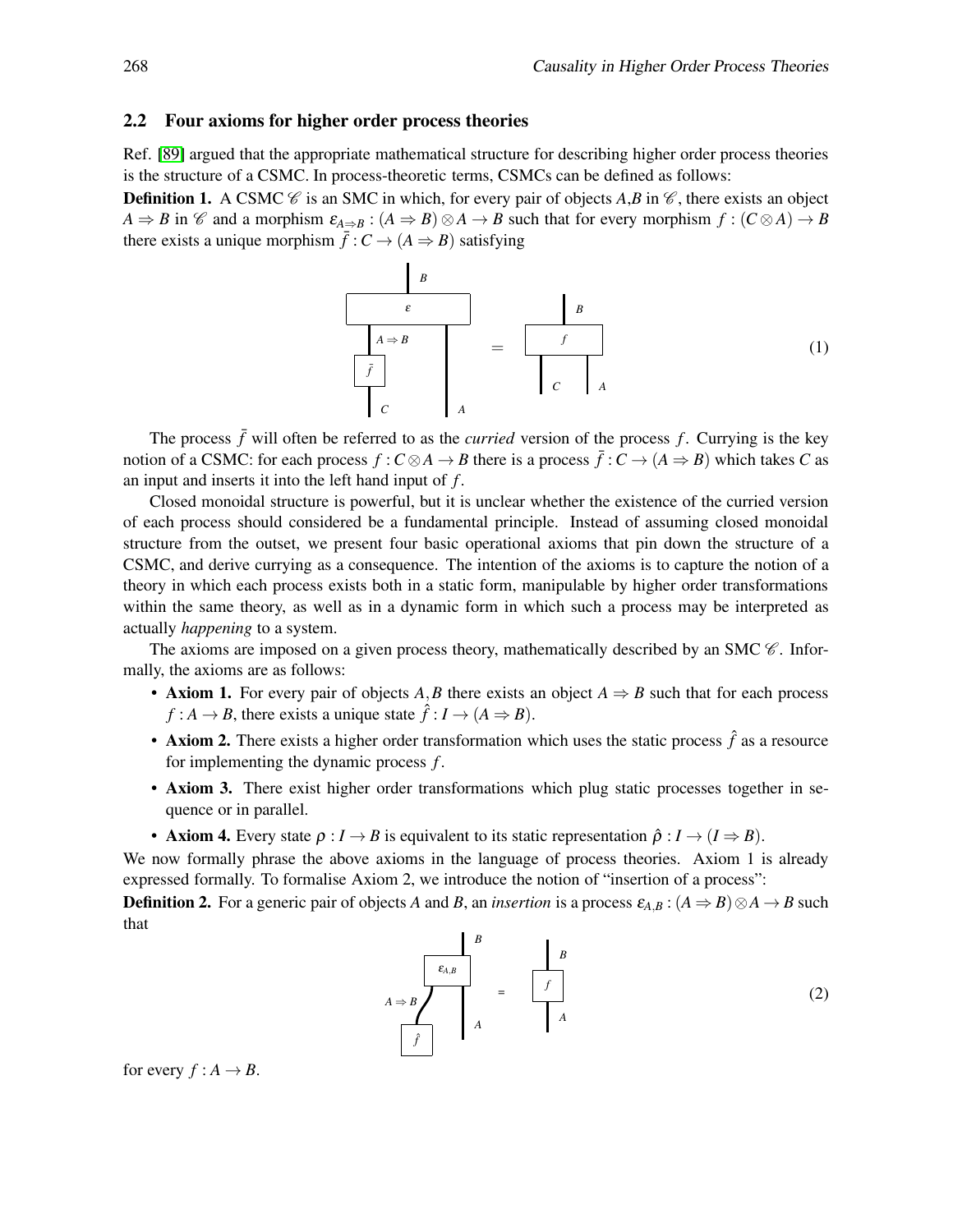From here on we will adopt the following notation

$$
A \Rightarrow B
$$
\n
$$
\begin{array}{ccc}\n & B & B \\
\hline\n\epsilon_{A,B} & & \\
 & A & A \Rightarrow B\n\end{array}
$$
\n
$$
\begin{array}{ccc}\n & B & \\
 & A & \\
 & A & A \Rightarrow B & \\
 & A & A\n\end{array}
$$
\n
$$
(3)
$$

Given any process  $f: C \to (A \Rightarrow B)$  that produces a static process in output, the insertion  $\varepsilon_{A,B}$  can be applied to the static output to make a new process. Explicitly, the new process is obtained by applying the function

$$
E_{A,B}^C: \mathscr{C}(C, A \Rightarrow B) \to \mathscr{C}(C \otimes A, B)
$$
\n<sup>(4)</sup>

defined by

$$
E_{A,B}^C:: \quad\n\begin{array}{ccc}\nA \Rightarrow B \\
\hline\nf \\
C\n\end{array}\n\quad\n\rightarrow\n\quad\n\begin{array}{ccc}\n\nearrow & B \\
\hline\nf \\
C\n\end{array}
$$
\n(5)

We say that  $\varepsilon_{A,B}$  is *completely injective* if the function  $E_{A,B}^C$  is injective for every *C*.

Physically, since  $\varepsilon$  is interpreted as usage of a process, it is natural to require that  $\varepsilon$  be completely injective. The formal statement of Axiom 2 is that there exist a completely injective insertion  $\varepsilon_{A,B}$  for every pair of objects  $A, B \in o(\mathscr{C})$ . Axioms 1 and 2 together imply that there is a bijective correspondence between the set of processes  $\mathcal{C}(A,B)$  and the set of states  $\mathcal{C}(I,A \Rightarrow B)$ . Note that, however, there is an operational difference between static and dynamic processes: a static process is a resource for generating the corresponding dynamic process, but the converse may not be true in general.

Axiom 3 demands that sequential and parallel composition appear as higher order processes that can be applied to static processes. This idea is captured by the following definition:

**Definition 3.** Let  $\mathscr C$  be a process theory equipped with a completely injective insertion  $\varepsilon_{A,B}$  for each pair of objects A, B, we say that  $\mathscr C$  has *basic manipulations* if for every triple  $(A, B, C)$  and quadruple  $(A, A', B, B')$  there exists processes  $\circ_{ABC}$  and  $\otimes_{AA'BB'}$  denoted



such that the following equations hold

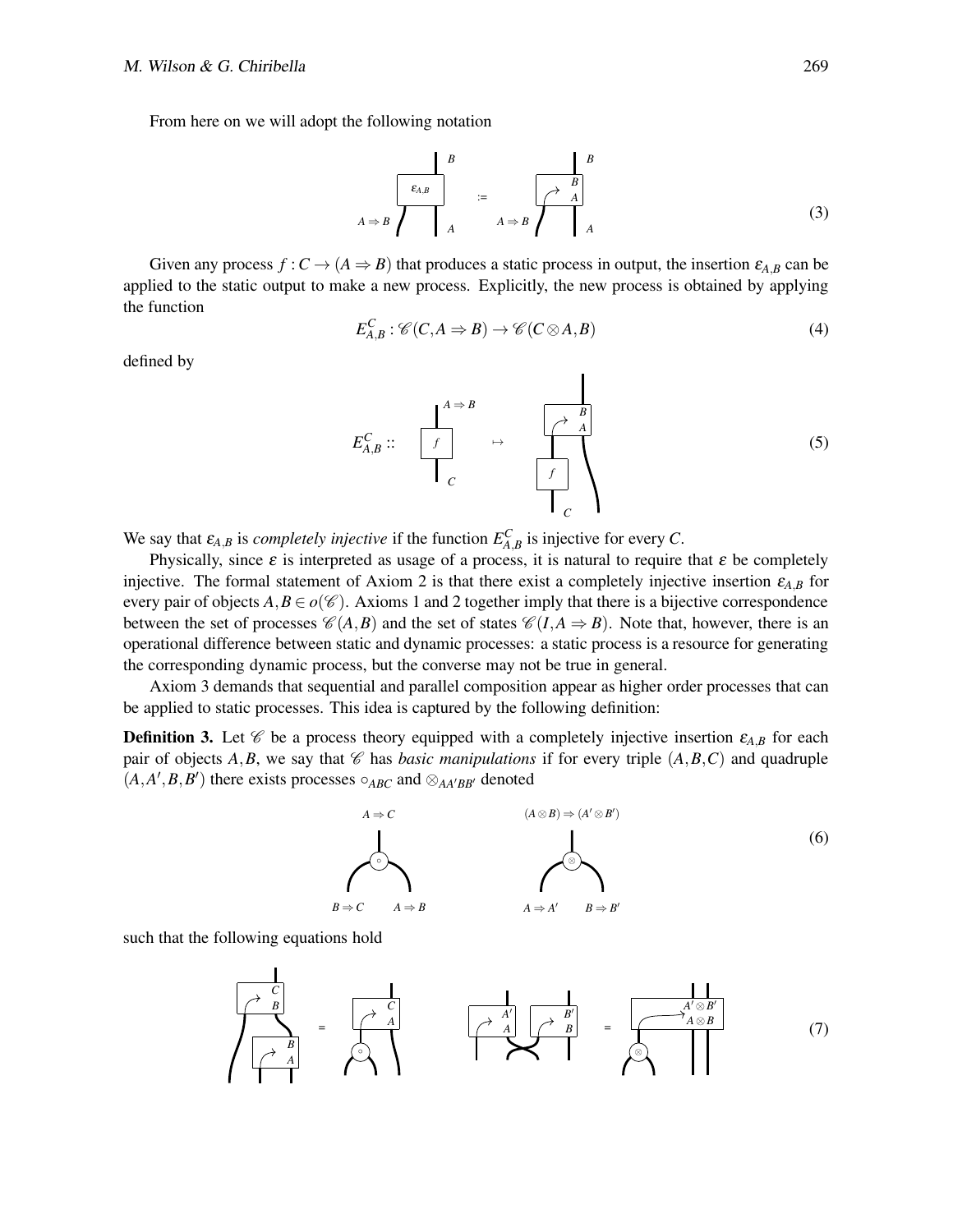The above equations are reminiscent of equations used in causal inferential theories to derive composed states of knowledge from states of knowledge about individual processes [\[76\]](#page-19-13). By inserting static processes and using the definitions of  $\varepsilon$ , ∘ and ⊗ it is shown in Appendix A that ∘ and ⊗ implement sequential and parallel composition of static processes, respectively. We will from here on adopt a special notation for the static representation of the identity  $i\hat{d}_A : I \to (A \Rightarrow A)$ :

$$
\begin{bmatrix}\nA \Rightarrow A \\
\circ \\
\circ\n\end{bmatrix} := \begin{bmatrix}\nA \Rightarrow A \\
\vdots \\
\vdots \\
\vdots \\
aA\n\end{bmatrix}
$$
\n(8)

Finally, Axiom 4 postulates an equivalence between each object *A* and the corresponding object  $(I \Rightarrow A)$ . Formally we require the insertion  $\varepsilon_{I,A}: (I \Rightarrow A) \otimes I \to A$  to be an isomorphism for every object  $A \in o(\mathscr{C})$ . In string diagram language this is phrased by asking for a process  $\eta_A$  such that

$$
\frac{A}{\begin{bmatrix} \lambda & A \\ \lambda & I \end{bmatrix}} = \begin{bmatrix} 1 \Rightarrow A \\ A \end{bmatrix} = \begin{bmatrix} 1 \Rightarrow A \\ A \end{bmatrix}
$$
 (9)

We will in general adopt an aesthetic convention of notating with small boxes or circles those processes which are canonical, in other words, those who's existence follows from the axioms of a higher order process theory alone.

**Definition 4** (Higher order process theory). A *higher order process theory (HOPT)* is an SMC  $\mathscr C$ equipped with a completely injective insertion <sup>ε</sup>*A*,*<sup>B</sup>* for every pair of objects *A*, *B* such that

- $\mathscr C$  has basic manipulations
- For each *A* the map  $\varepsilon_{I,A}$  is an isomorphism

As it turns out, these conditions are equivalent to providing a closed symmetric monoidal structure:

**Theorem 1** (HOPTs = CSMCs). An SMC  $\mathcal{C}$  *is a HOPT if and only if*  $\mathcal{C}$  *is a CSMC*.

*Proof.* Given in Appendix B. The key idea is that the curried version of a generic process can be constructed from its static version using the inverse of the insertion  $\varepsilon_{I,A}$  along with basic manipulations.  $\Box$ 

#### 2.3 Tight higher order process theories

In a generic HOPT, there is no explicit distinction between higher levels and lower levels. In particular, there is no specification of a first-order physical theory  $\mathscr{C}_1$  on which the higher order processes of  $\mathscr{C}$  are based. We now add such a specification by requiring the existence of a first-order theory  $\mathscr{C}_1$  inside of  $\mathscr{C}$ , such that all of the processes in  $\mathscr C$  can be interpreted as manipulations of processes built from  $\mathscr C_1$ . The definition presented here is a special case of a more general notion of a higher order theory  $\mathscr C$  containing a first-order theory  $\mathcal{C}_1$  introduced in [\[89\]](#page-20-0).

A *full sub-process theory*  $\mathscr S$  of a process theory  $\mathscr C$  is a symmetric monoidal subcategory of  $\mathscr C$  such that for any pair of objects  $A, B$  in  $\mathscr S$  the processes from *A* to *B* in  $\mathscr S$  are *all* of the processes from *A* to *B* in  $\mathscr C$ .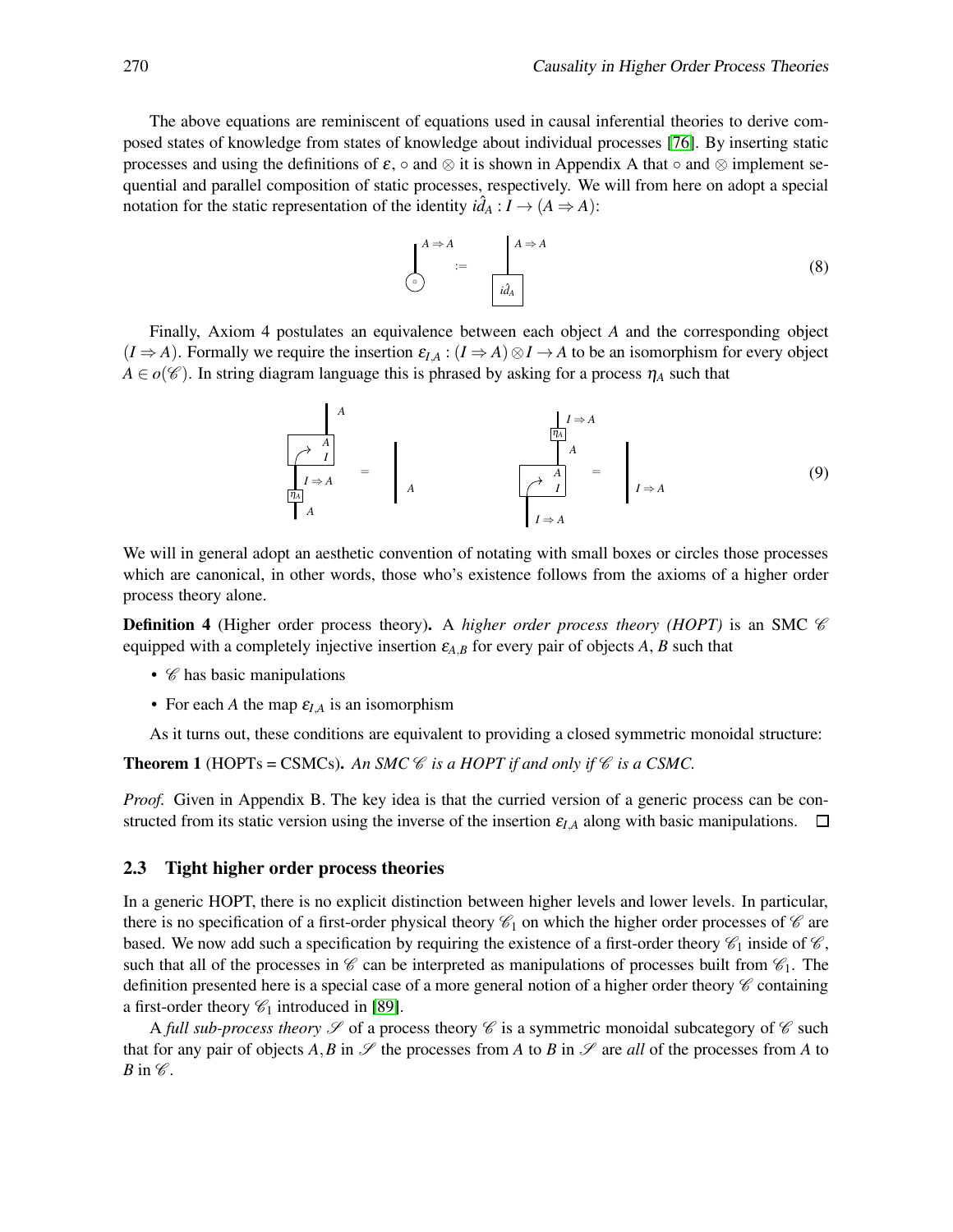**Definition 5.** A *tight* HOPT is a pair  $(\mathscr{C}, \mathscr{C}_1)$  where

- $\mathscr C$  is a HOPT and  $\mathscr C_1$  is a full sub-process theory of  $\mathscr C$
- The objects of  $\mathscr C$  are generated by combining the objects of  $\mathscr C_1$  with the binary operations  $\otimes$  and  $\Rightarrow$ , that is, they are given by the algebra  $o(\mathscr{C}_1) \otimes_{\mathscr{C}} \mathscr{C} \Rightarrow$

For a tight HOPT ( $\mathcal{C}, \mathcal{C}_1$ ), we will see in section 5 that the closed monoidal structure imposes constraints that are strong enough to allow a lifting of certain properties from the objects of  $\mathcal{C}_1$  to all objects in  $\mathscr C$ .

### 3 String diagram toolbox

We now develop a graphical representation of some basic notions in higher order physics, such as the notions of combs and acyclic causal structures.

Combs Quantum combs [\[15,](#page-16-0) [22\]](#page-16-2) represent quantum circuits with a set of open holes in which quantum channels can be inserted. In the categorical framework, the canonical morphisms of a HOPT  $\mathscr C$  give formal meaning to such circuits of the theory with open holes: in the HOPT framework, a comb is simply represented by a special type of morphism in  $\mathscr C$ . For example, a comb with a single hole for a process of type  $A \rightarrow A'$  (left-hand side of the following diagram) is represented by a morphism containing an insertion of the static type  $A \Rightarrow A'$  (right-hand side of the following diagram)



The sign ≅ denotes a correspondence between an informal picture on the left hand side and a morphism used to represent it on the right hand side.

Every comb defines a supermap, whereby the processes inserted in the empty holes are transformed into new processes. In the static picture, the action of this supermap is generated by the basic operations of parallel and sequential composition. For instance, the supermap *sf*,*<sup>g</sup>* corresponding to the comb in the above diagram can be decomposed as



Acyclic causal structures The canonical processes of any HOPT are sufficient to define the insertion of processes into the vertices of any arbitrary directed acyclic graph. This scenario can be represented by formal diagrams in the HOPT, which may prove useful for reasoning about information theoretic protocols involving the agents who perform operations at the nodes of a network.

**Definition 6** (Circuit skeleton). A circuit skeleton in a tight HOPT  $\mathscr C$  is a circuit built only from insertion processes  $\varepsilon_{A,B}$  with  $A,B \in o(\mathscr{C}_1)$ .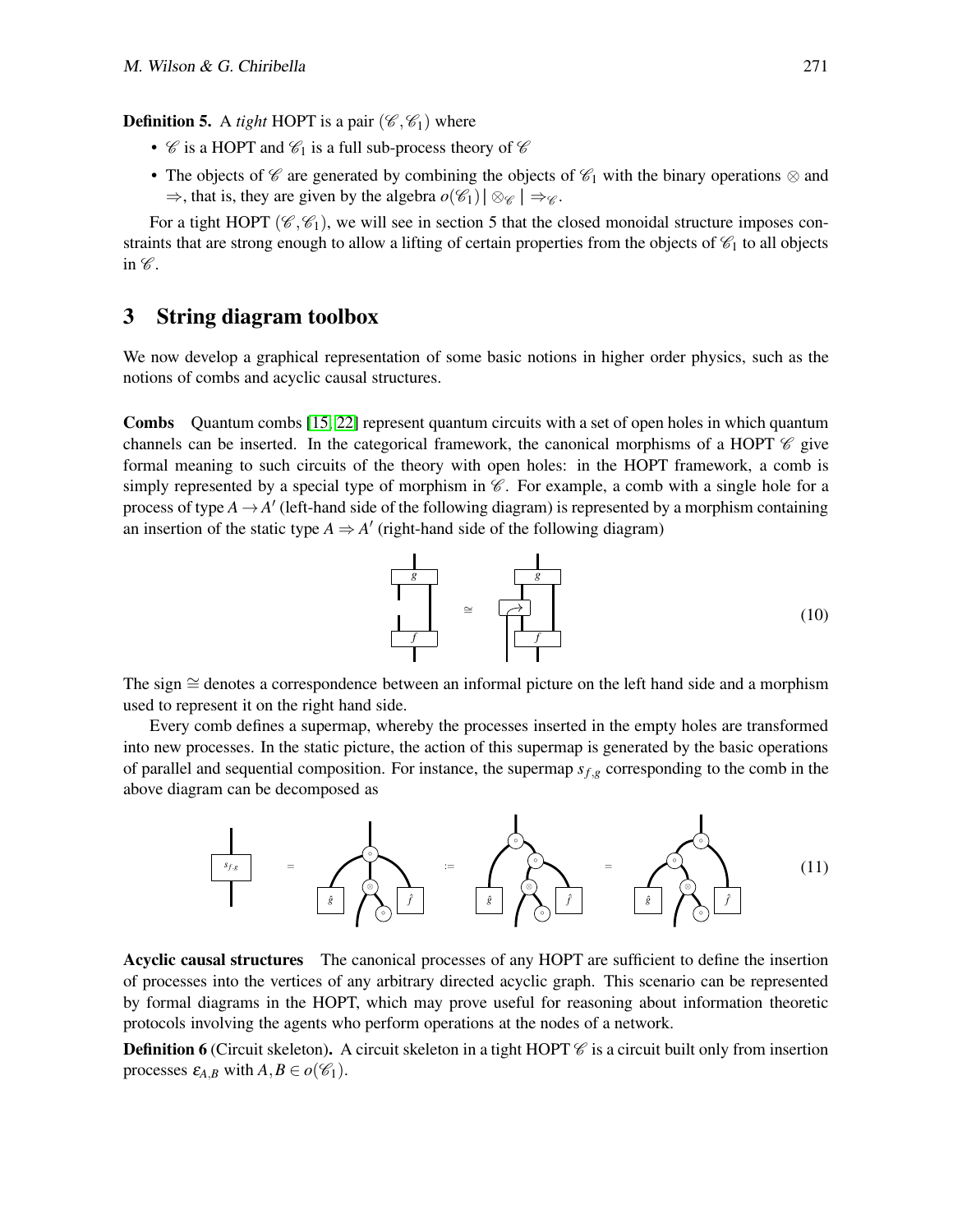An example of a circuit skeleton is the following process in which thin wires are used to represent objects of  $\mathscr{C}_1$ :



When  $\mathcal{C}_1$  is causal a circuit skeleton can be interpreted as a raw causal structure of nodes into which physical processes can be freely inserted. Note that, more broadly, circuit skeletons could also be used in general non-tight HOPTs by allowing insertion processes  $\varepsilon_{A,B}$  with arbitrary systems  $A, B \in \mathcal{C}$ .

Dualising processes Intuitively, it should be possible to view a state of object *A* as an "effect on the effects on *A*," that is, as a transformation that maps effects in  $A \Rightarrow I$  into scalars (i.e. elements of *I*). In a CSMC, the embedding of *A* into  $(A \Rightarrow I) \Rightarrow I$  is implemented by a process

$$
d_A: A \to [(A \Rightarrow I) \Rightarrow I]
$$
\n(13)

uniquely defined by the following condition

$$
\begin{bmatrix} \overrightarrow{A} & \overrightarrow{I} \\ \overrightarrow{d} & \overrightarrow{I} \end{bmatrix} = \begin{bmatrix} \overrightarrow{A} & \overrightarrow{I} \\ \overrightarrow{A} & \overrightarrow{I} \end{bmatrix}
$$
 (14)

The existence of the unique morphism *d<sup>A</sup>* is well-known, and a proof is given in Appendix C.

In the following, we will call *d<sup>A</sup>* the *dualising process* for system *A*. It is natural to require that the dualising process maps distinct states of *A* into distinct states of  $(A \Rightarrow I) \Rightarrow I$ . If this injectivity property holds for every object  $A \in o(\mathscr{C})$ , we say that the HOPT  $\mathscr{C}$  has *injective dualisation*. An example of a HOPT with injective dualisation is a theory with "enough effects," in the following sense:

**Definition 7** (Enough effects). A HOPT C has *enough effects* if for every object  $A \in o(C)$  and for every pair of states  $\rho, \sigma \in \mathcal{C}(I,A)$ , the condition  $\forall e \in \mathcal{C}(A,I) : e \circ \rho = e \circ \sigma$ , implies  $\rho = \sigma$ .

A proof that enough effects imply injective dualisation is given in Appendix D. Whilst in general the dualising process  $d_A$  may not be an isomorphism, if every  $d_A$  is indeed an isomorphism, then  $\mathscr C$  is ∗-autonomous:

Definition 8 (<sup>∗</sup>-autonomous category with global dualising object *I*). A closed symmetric monoidal category C is *\**-autonomous with global dualising object I if  $d_A$  is an isomorphism for every  $A \in o(\mathcal{C})$ .

In fact the above is a special case of the more refined notion of an ISOMIX [\[28\]](#page-16-15) category. Later in this paper we will discuss the relation between the special case of ∗-autonomous HOPTs, and the HOCCs of Ref. [\[59\]](#page-18-10).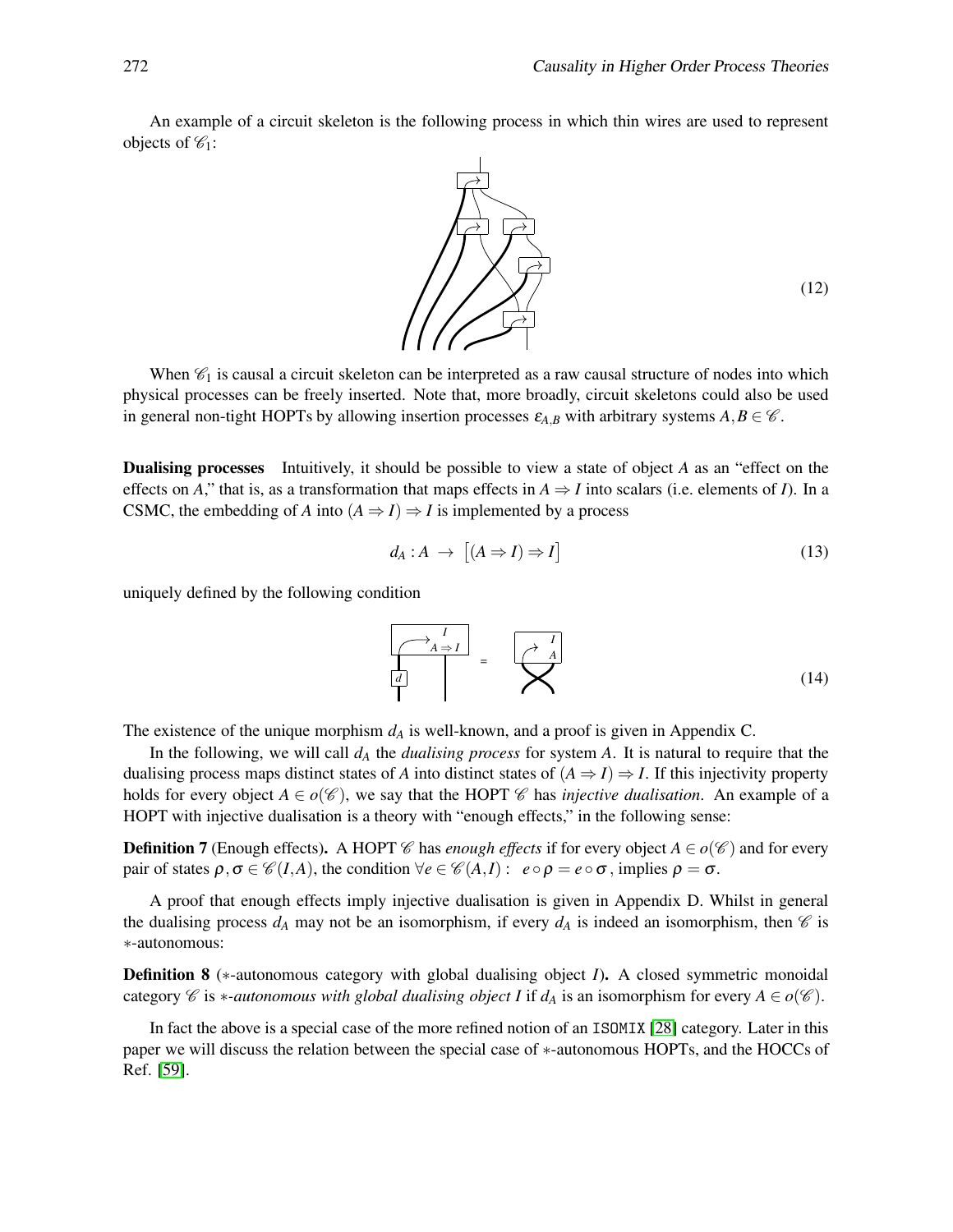Lifting processes on states to processes on effects In a CSMC, it is possible to show that each state of a system  $A \Rightarrow B$  can be converted into a state of the system  $(B \Rightarrow I) \Rightarrow (A \Rightarrow I)$  representing a process from  $(B \Rightarrow I)$  to  $(A \Rightarrow I)$ . The conversion

$$
T_{AB}: (A \Rightarrow B) \to [(B \Rightarrow I) \Rightarrow (A \Rightarrow I)] \tag{15}
$$

termed the *lifting process* is defined by the following condition



The existence of the lifting process *TAB* is proven in the Appendix C.

**Static currying** Every state of type  $C \Rightarrow (A \Rightarrow B)$  defines a process  $C \rightarrow (A \Rightarrow B)$ , which in turn defines a process of type  $(C \otimes A) \to B$  and so a state of type  $(C \otimes A) \to B$ . The correspondence between states of  $C \Rightarrow (A \Rightarrow B)$  and  $(C \otimes A) \Rightarrow B$  is clearly one-to-one. Furthermore, it is possible to show that this correspondence is implemented by an isomorphism

$$
\phi : [C \Rightarrow (A \Rightarrow B)] \rightarrow [(C \otimes A) \Rightarrow B]
$$
\n(17)

defined by

$$
\frac{B}{\begin{pmatrix} \lambda & B \\ C \otimes A \\ \hline 0 \\ 1 \end{pmatrix}} = \frac{A \Rightarrow B}{\begin{pmatrix} \lambda & B \\ C \\ C \\ 1 \end{pmatrix}}
$$
 (18)

A short diagrammatic proof that  $\phi$  is an isomorphism is provided in Appendix E. Alternatively, the isomorphism property of  $\phi$  can be derived from the Yoneda lemma.

# 4 Causality in higher order process theories

We now introduce causality into the picture. In a probabilistic setting, the causality axiom states that the probability of outcomes obtained at a certain step of a circuit cannot depend on the choice of operations performed at later steps [\[17,](#page-16-13) [23,](#page-16-14) [24\]](#page-16-16). This axiom is equivalent to the condition that there exists a unique deterministic effect, this unique effect is typically written with the following "ground" symbol:

$$
\overline{\uparrow}_{A} \tag{19}
$$

In the categorical setting, if one restricts their attention to the category of deterministic processes, causality is the statement that the monoidal unit *I* is terminal [\[39,](#page-17-10) [32\]](#page-17-13).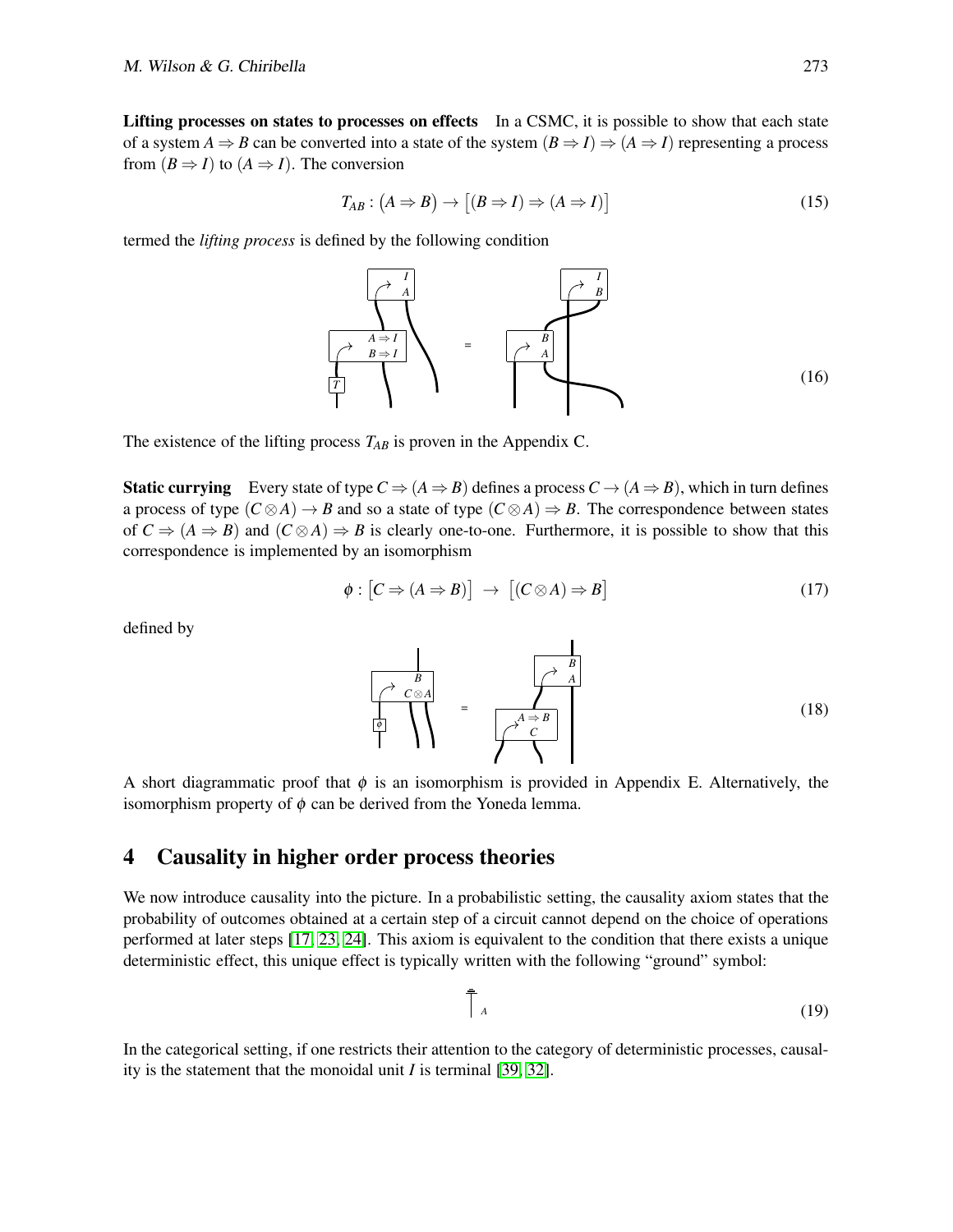#### 4.1 Causality and determinism

To formulate causality in a HOPT, it is convenient to first define the notion of determinism. In a deterministic theory, there should only be one scalar, which represents certainty.

**Definition 9** (Deterministic process theory). A process theory  $\mathscr C$  is *deterministic* if it contains only one scalar, that is, if  $|\mathcal{C}(I,I)| = 1$ . The unique scalar in a deterministic theory is denoted by 1.

HOCCs provide an instance of deterministic HOPTs.

**Definition 10** (Causal object/theory). An object *A* is *causal* if it has only one effect, that is, if  $|\mathscr{C}(A,I)| =$ 1. A process theory *C* is *causal* if all the objects  $A \in o(\mathcal{C})$  are causal.

Note that every causal theory is automatically deterministic. In the higher order setting, it is interesting to study tight HOPTs ( $\mathcal{C}, \mathcal{C}_1$ ) in which the first-order theory  $\mathcal{C}_1$  is causal. In this case, it is immediate to see that  $\mathscr C$  is deterministic. Notice that, however, it does not make much sense to study the scenario in which an entire theory  $\mathscr C$  is causal, because any such theory is trivial under the reasonable assumption that the dualisations are injective:

Theorem 2. *A HOPT* C *with injective dualisation is causal if and only if it is trivial, that is, if and only*  $if |\mathscr{C}(A, B)| = 1$  *for all objects*  $A, B \in o(\mathscr{C})$ *.* 

*Proof.* If  $|\mathcal{C}(A, B)| = 1$  for every pair of objects A, B, then  $\mathcal{C}$  is trivially causal. Conversely, assume that  $\mathscr C$  is a causal HOPT. Then, for a generic object  $A \in o(\mathscr C)$ , pick two generic states  $\rho, \sigma \in \mathscr C(I,A)$ , and consider the states  $d_A \circ \rho$  and  $d_A \circ \sigma$  of  $(A \Rightarrow I) \Rightarrow I$ . These states are in one-to-one correspondence with effects on system  $A \Rightarrow I$ . Since the theory is causal, system  $A \Rightarrow I$  has only one effect, and therefore we must have  $d_A \circ \rho = d_A \circ \sigma$ . Since the dualisation  $d_A$  is injective, we have  $\rho = \sigma$ . Hence, we conclude that system *A* has only one state. More generally, for a generic pair of objects  $A, B \in o(\mathscr{C})$ , the morphisms of type *A* → *B* are in one-to-one correspondence with the states of *A*  $\Rightarrow$  *B*, and therefore one has  $|C(A, B)| = 1$ . 1.

Note that the above theorem holds in particular when the category  $\mathscr C$  is  $*$ -autonomous with *I* the global dualizing object. In summary, the relevant scenario for causality in HOPTs is the one in which a sub-theory  $\mathcal{C}_1$  is causal, while the entirety of  $\mathcal C$  is only deterministic. We conclude the section by showing that, if  $\mathscr C$  is deterministic, a simple sufficient condition for an object to be causal is that it has "enough states," in the following sense:

Definition 11 (Enough states). An object *A* has enough states if for every object *X* and for every pair of processes  $f, g: A \rightarrow X$ 

$$
f = g \iff \forall \rho \in \mathcal{C}(I, A): f \circ \rho = g \circ \rho \tag{20}
$$

In the axiomatic framework of [\[24,](#page-16-16) [64\]](#page-18-15), this property can be shown to follow from the condition of local distinguishability, also known as local tomography [\[4,](#page-15-8) [91,](#page-20-10) [53,](#page-18-16) [41,](#page-17-16) [6,](#page-15-9) [7,](#page-15-10) [17,](#page-16-13) [55\]](#page-18-17).

In any deterministic HOPT if an object *A* has enough states then it must be causal, i.e. there can be only one effect  $A \to I$ . Any two effects  $e_1, e_2 \in \mathcal{C}(A, I)$  satisfy the condition  $e_1 \circ \rho = 1 = e_2 \circ \rho$  for every state  $\rho \in \mathcal{C}(I,A)$ , and therefore the "enough states" condition implies  $e_1 = e_2$ .

#### <span id="page-9-0"></span>4.2 The no-signalling tensor product

An important insight of Ref. [\[59\]](#page-18-10) is that the tensor product in a higher order causal category does not allow for signalling between tensor factors of process types between causal objects. More specifically, Ref. [\[59\]](#page-18-10) showed that for any first-order objects  $A, B, A', B'$  of a HOCC the type  $(A \Rightarrow A') \otimes (B \Rightarrow B')$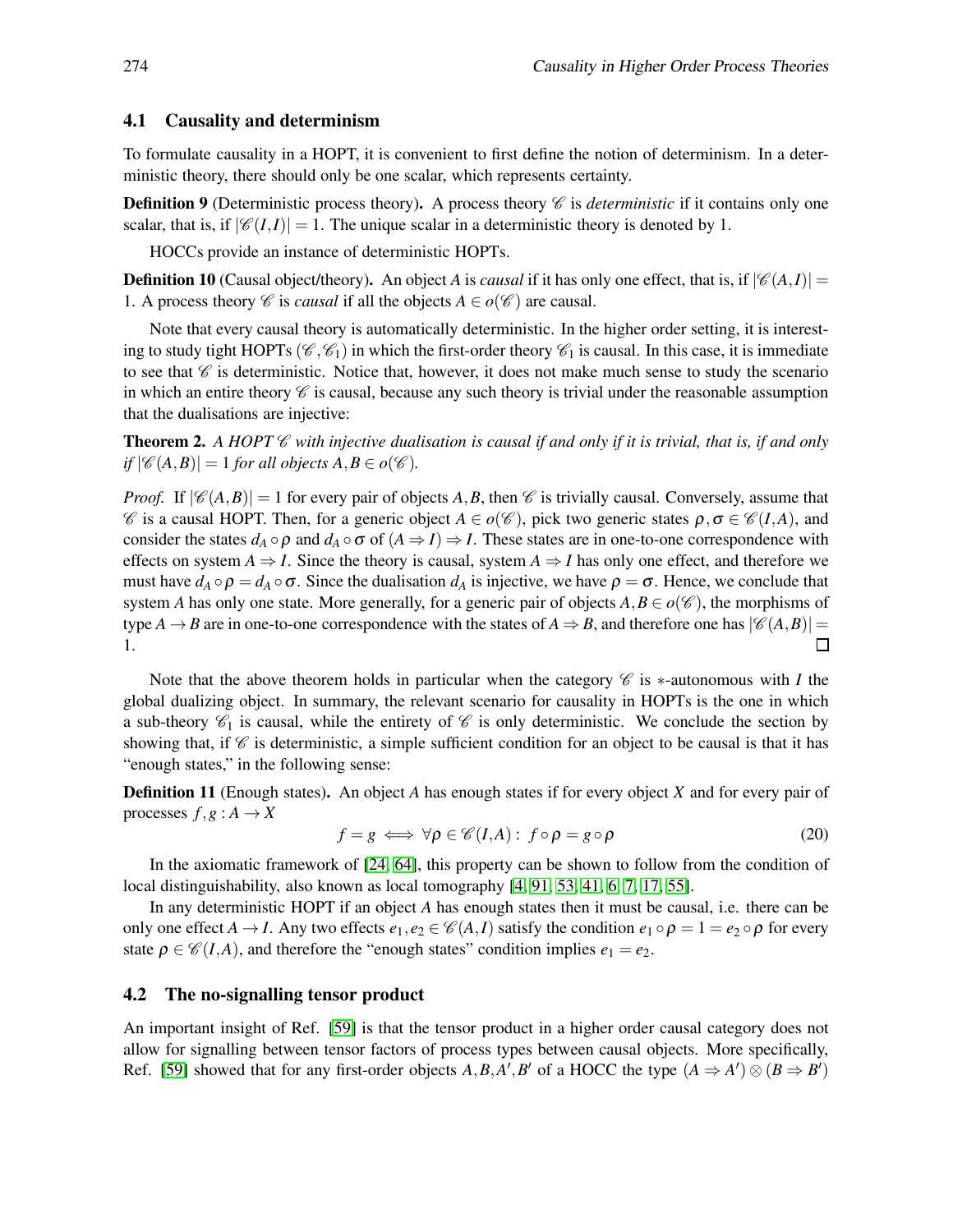represents the space of non-signalling channels, for which the output *A* ′ has no dependence on the input *B* and the output *B* ′ has no dependence on the input *A*. This notion can be expressed in the language of HOPTs whenever each of *A*, *B*, *A'*, *B'* has a unique effect: a state  $f : I \rightarrow (A \Rightarrow A') \otimes (B \Rightarrow B')$  represents a non-signalling channel if there exist (dynamic) processes  $f_A : A \to A'$  and  $f_B : B \to B'$  satisfying:



An interesting question is whether the above no-signalling property of the tensor product in a HOCC can be derived through operational principles imposed on a general HOPT.

We now introduce a condition that implies this no-signalling property of the tensor product. The condition is that objects with a single state cannot form non-separable joint states with other objects. Intuitively, if a joint state of objects *X* and *Y* is interpreted as representing correlations between the states of *X* and *Y*, it should not be possible to correlate any auxiliary object *X* with a single-state object *Y*. This intuition motivates the following definition:

**Definition 12** (No correlation with a single-state object). A process theory  $\mathscr{C}$  has *no correlations with single-state objects* if, for any object *Y* with  $|\mathscr{C}(I,Y)| = 1$  and any object  $X \in o(\mathscr{C})$ , every state  $\rho: I \to I$ *X*  $\otimes$ *Y* is of the product form  $\rho = \rho' \otimes \pi$  with  $\rho' \in \mathcal{C}(I,X)$  and  $\pi \in \mathcal{C}(I,Y)$ 

$$
\begin{array}{|c|c|c|c|c|}\n\hline\n x & y & = & x & y \\
\hline\n \rho & & x & x \\
\hline\n\end{array}
$$
\n
$$
(22)
$$

The above condition is satisfied by all HOCCs as defined in [\[59\]](#page-18-10):

Theorem 3. *Every HOCC is a HOPT with no correlations with single-state objects.*

*Proof.* A minor generalisation of lemma 6.1 of [\[59\]](#page-18-10), given for completeness in Appendix F.

The condition of "no correlation with single-state objects" was crucial to proving that  $(A \Rightarrow A')$  $(B \Rightarrow B')$  represents a non-signalling channel in [\[59\]](#page-18-10). In that context, the statement followed from a specific decomposition of supermaps, as open circuits of causal processes. Here, instead, we take the "no correlation with single-state objects" as a basic operational condition.

We now show that, if there is no correlation with single-state objects, then the tensor product has a no-signalling property. For a given process, non-signalling is defined as follows:

**Definition 13** (Non-signalling process). A process  $m : A \to A' \otimes X$  in a deterministic process theory is *non-signalling* from *A* to *X* if for every effect  $\pi_{A'} : A' \to I$  there exists an effect  $\pi_A : A \to I$  and a state  $\rho: I \to X$  such that

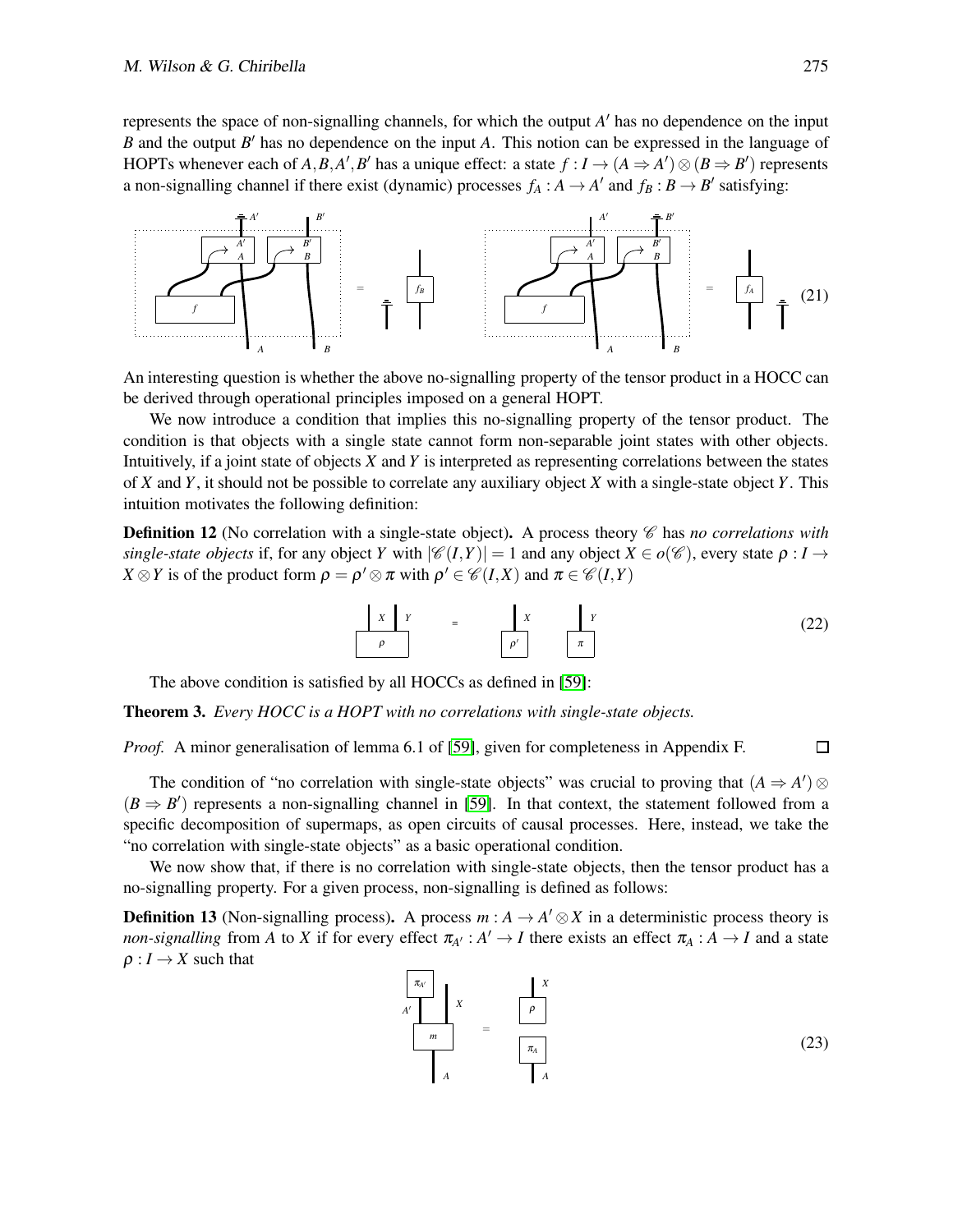The definition expresses the idea that when *A* ′ is discarded (in any way) no signal may reach *X* from *A*. Note that, in principle, the definition still allows for a notion of signalling from *A* ′ to *X*, because in general the state  $f'$  of  $X$  could depend on the effect  $\pi_{A'}$  used for discarding. Note, however, that signalling from  $A'$  to  $X$  is not possible if system  $A'$  is causal, because in that case the effect  $\pi_{A'}$  is unique. In the following, we will restrict our attention to the case where both systems *A* ′ and *A* are causal.

Theorem 4 (Non-signalling processes). Let *C* be a deterministic HOPT with no correlations with single*state objects, A,A' be two causal objects in*  $\mathscr{C}$ *, and*  $X \in o(\mathscr{C})$  *be an arbitrary object. Then, for every state*  $f: I \to (A \Rightarrow A') \otimes X$  *the process m defined by:* 

*f A A* ′ *m* := *X X A A A* ′ *A* ′  $(A \Rightarrow A')$ (24)

*is non-signalling from A to X.*

*Proof.* As in [\[59\]](#page-18-10), the core of the proof is the "no correlation with single-state objects" property. In the proof, this property is applied to the object  $A \Rightarrow I$ , which is a single-state object because  $Hom(I, A \Rightarrow I)$ *I*)  $\cong$  *Hom*(*I*⊗*A*,*I*)  $\cong$  *Hom*(*A*,*I*)  $\implies$  |*Hom*(*I*,*A*  $\Rightarrow$  *I*)| = 1. The discarding effect can as a result be pulled through the entire process

$$
\left(\begin{array}{c}\n\overrightarrow{A} \\
\overrightarrow{A} \\
\overrightarrow{A}\n\end{array}\right) = \left(\begin{array}{c}\n\overrightarrow{A} \\
\overrightarrow{A} \\
\overrightarrow{A}\n\end{array}\right) = \left(\begin{array}{c}\n\overrightarrow{A} \\
\overrightarrow{A} \\
\overrightarrow{A}\n\end{array}\right) \tag{25}
$$

The composition of  $\hat{f}$  with the unique discarding effect on  $A'$  at the bottom of the diagram gives a state of type  $(A \Rightarrow I) \otimes X$ , and so "no-correlation with single-state objects" implies that such a state separates as the unique discarding state on  $(A \Rightarrow I)$  and a state  $f'$  on X:



The above immediately entails the fact that states of type  $f: I \to (A \Rightarrow A') \otimes (B \Rightarrow B')$  represent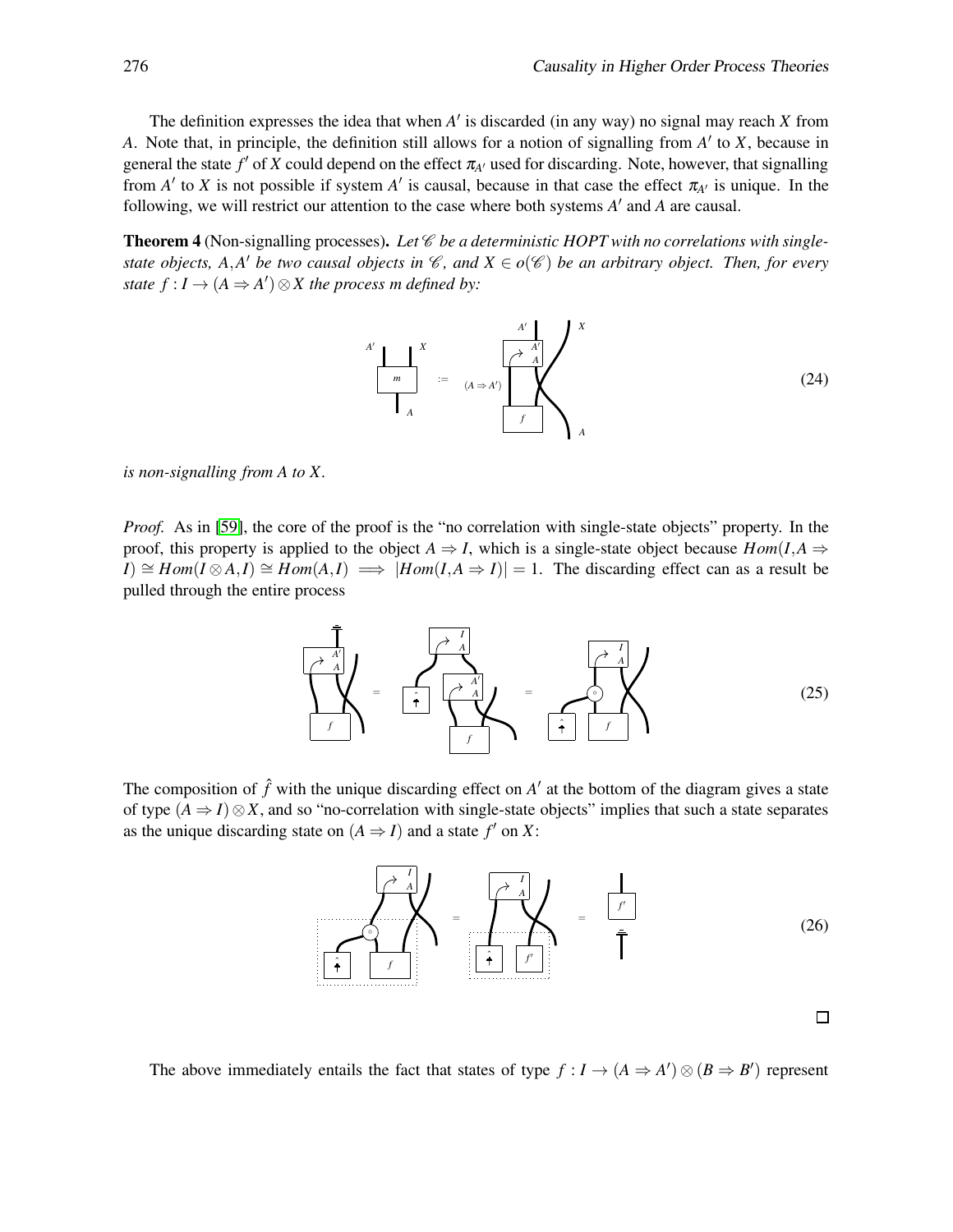non-signalling channels (when  $A$ , $A'$ , $B$ , $B'$  are causal) in the sense of [\[59\]](#page-18-10), since for such a state  $f$  then



The broad takeaway is that it is the causality of an object *A* that prevents it from signalling to another object that it is in parallel with.

#### 4.3 Tensor product processes vs bipartite processes

For arbitrary objects  $A, A', B, B'$ , there is a parallel composition process from the tensor product object  $(A \Rightarrow A') \otimes (B \Rightarrow B')$  to the space of bipartite processes  $(A \otimes B) \Rightarrow (A' \otimes B')$ . But can this morphism be an isomorphism? In other words, can the tensor product of processes of type  $A \rightarrow A'$  and processes of type  $B \to B'$  yield the full set of processes of type  $(A \otimes B) \to (A' \otimes B')$ ? Here we show that the answer is negative when  $A' = B$  and  $B' = A$ , since in this case the existence of a SWAP process can be leveraged.

Theorem 5. *Let* C *be a deterministic HOPT with no interaction with single-state objects. If A and B are causal and*

$$
\mathcal{A} : (A \Rightarrow B) \otimes (B \Rightarrow A) \to (A \otimes B) \Rightarrow (B \otimes A)
$$
 (28)

*is an isomorphism, then A and B are single-state objects.*

*Proof.* Given in Appendix G. The key idea is that the set of processes from *A*⊗*B* to *B*⊗*A* contains the swap of objects *A* and *B*, and requiring the swap to be no-signalling implies that *A* and *B* have only one state each.  $\Box$ 

# 5 The emergence of ∗-autonomy

An important difference between the HOPTs studied in this paper and the HOCCs of [\[59\]](#page-18-10) is that the latter are not just closed monoidal, but also ∗-autonomous, since they are equipped with isomorphisms of the form  $((A \Rightarrow I) \Rightarrow I) \cong A$  for every object A. Here we explore the lifting of \*-autonomy from lower to higher orders by showing that for a tight HOPT ( $\mathcal{C}, \mathcal{C}_1$ ), the property of \*-autonomy can be lifted from the first-order theory  $\mathscr{C}_1$  to the entire higher order theory  $\mathscr{C}$  whenever the tensor product is sufficiently well behaved.

**Definition 14** (Equivalence of double duals). An object *A* in a HOPT  $\mathscr C$  is *canonically equivalent to its double dual* if  $d_A : A \to [(A \Rightarrow I) \Rightarrow I]$  is an isomorphism.

Such an isomorphism forces states on *A* to be nothing other than the effects on effects for *A*, as is the case in finite dimensional quantum systems. This equivalence can be expressed more generally as a symmetry between the dynamics on states and the dynamics on effects, such as the symmetry between the Schrödinger picture and the Heisenberg picture in quantum theory.

**Definition 15** (Adjoint dynamics). A HOPT  $\mathcal{C}$  has *adjoint dynamics* between *A* and *B* if the morphism  $T_{AB}$ :  $(A \Rightarrow B) \rightarrow [(B \Rightarrow I) \Rightarrow (A \Rightarrow I)]$  is an isomorphism.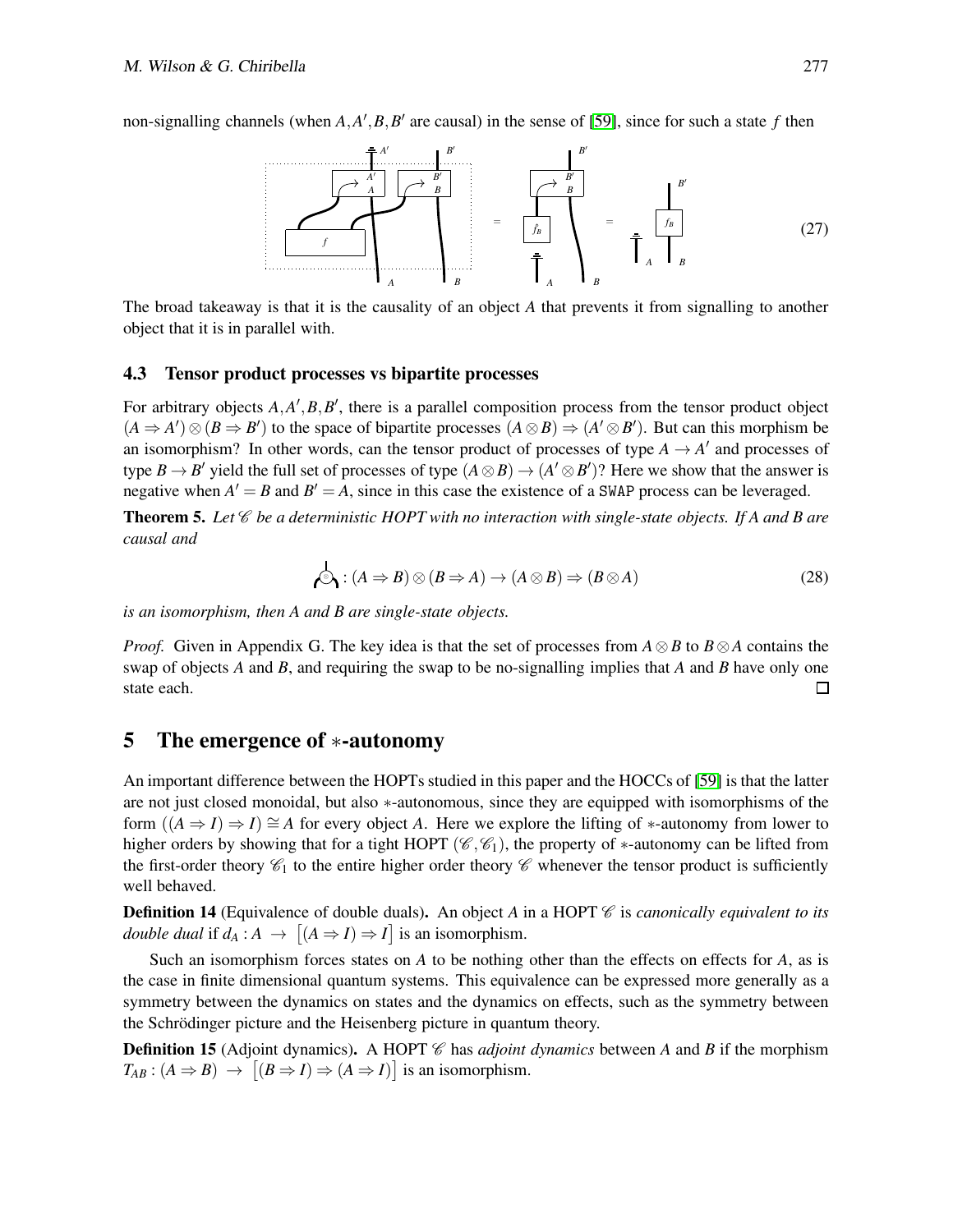Adjoint dynamics expresses the condition that the processes that may be applied to states are precisely those that may be applied to effects.

**Theorem 6.** Let  $\mathscr C$  be a HOPT, the following statements are equivalent.

- For all  $A, B \in o(\mathscr{C})$  the HOPT  $\mathscr{C}$  has adjoint dynamics between A and B
- *For all*  $B \in o(\mathscr{C})$  *the HOPT*  $\mathscr C$  *has adjoint dynamics between I and*  $B$
- Every  $B \in o(\mathscr{C})$  *is canonically equivalent to its double dual in*  $\mathscr{C}$

*Proof.* Given in Appendix H.

Given two systems *A* and *B* that are canonically equivalent to their double duals, it is natural to ask whether equivalence is preserved by the binary operations ( $-\otimes$ ) and ( $-\Rightarrow$ ), in the following sense:

**Definition 16** (Preservation of equivalence of double duals). A binary operation ⊙ :  $o(\mathscr{C}) \times o(\mathscr{C}) \rightarrow$ *o*( $\mathscr{C}$ ) *preserves equivalence of double duals* if *d*<sub>*A*⊙</sub>*B* is an isomorphism whenever *d*<sub>*A*</sub> and *d<sub>B</sub>* are isomorphisms.

We now show that the preservation of equivalence by the tensor product ⊗ is enough to guarantee preservation of the equivalence by the higher order composition ⇒:

**Theorem 7** (Lifting canonical isomorphisms). *For every HOPT*  $\mathscr{C}$ *, if* ( $-\otimes$ ) *preserves equivalence of double duals then*  $(- \Rightarrow -)$  *preserves equivalence of double duals.* 

*Proof.* Given in Appendix I.

For every tight HOPT ( $\mathcal{C}, \mathcal{C}_1$ ), a crucial consequence of the above theorem is that ∗-autonomy lifts from first-order to higher orders, provided that the tensor product preserves equivalence with double duals:

**Theorem 8.** Let  $(\mathscr{C}, \mathscr{C}_1)$  be a tight HOPT. If

- *for all objects*  $A \in \mathcal{C}_1$  *the canonical morphism*  $d_A : A \to [I \Rightarrow (I \Rightarrow A)]$  *is an isomorphism, and*
- *the monoidal product* ⊗ : C ×C → C *preserves equivalence of double duals,*

*then*  $\mathscr C$  *is*  $*$ -*autonomous with dualising object I.* 

*Proof.* Follows immediately from the fact that the objects of  $\mathscr C$  are generated from the objects of  $\mathscr C_1$ through the operations  $\otimes$  and  $\Rightarrow$ .  $\Box$ 

### 6 A stronger no-signalling property

We conclude the paper by showing a strengthening of the no-signalling property shown in subsection [4.2.](#page-9-0) There we saw that in a deterministic theory with no correlations with single-state objects, the states of type  $(A \Rightarrow A') \otimes X$  represent processes which are non-signalling from *A* to *X* whenever *A* and *A'* are causal objects. We now show that, in the presence of equivalence to double duals, this no-signalling property can be strengthened: the tensor product  $(A \Rightarrow A') \otimes X$  is no-signalling from the whole system  $(A \Rightarrow A')$  to *X*.

 $\Box$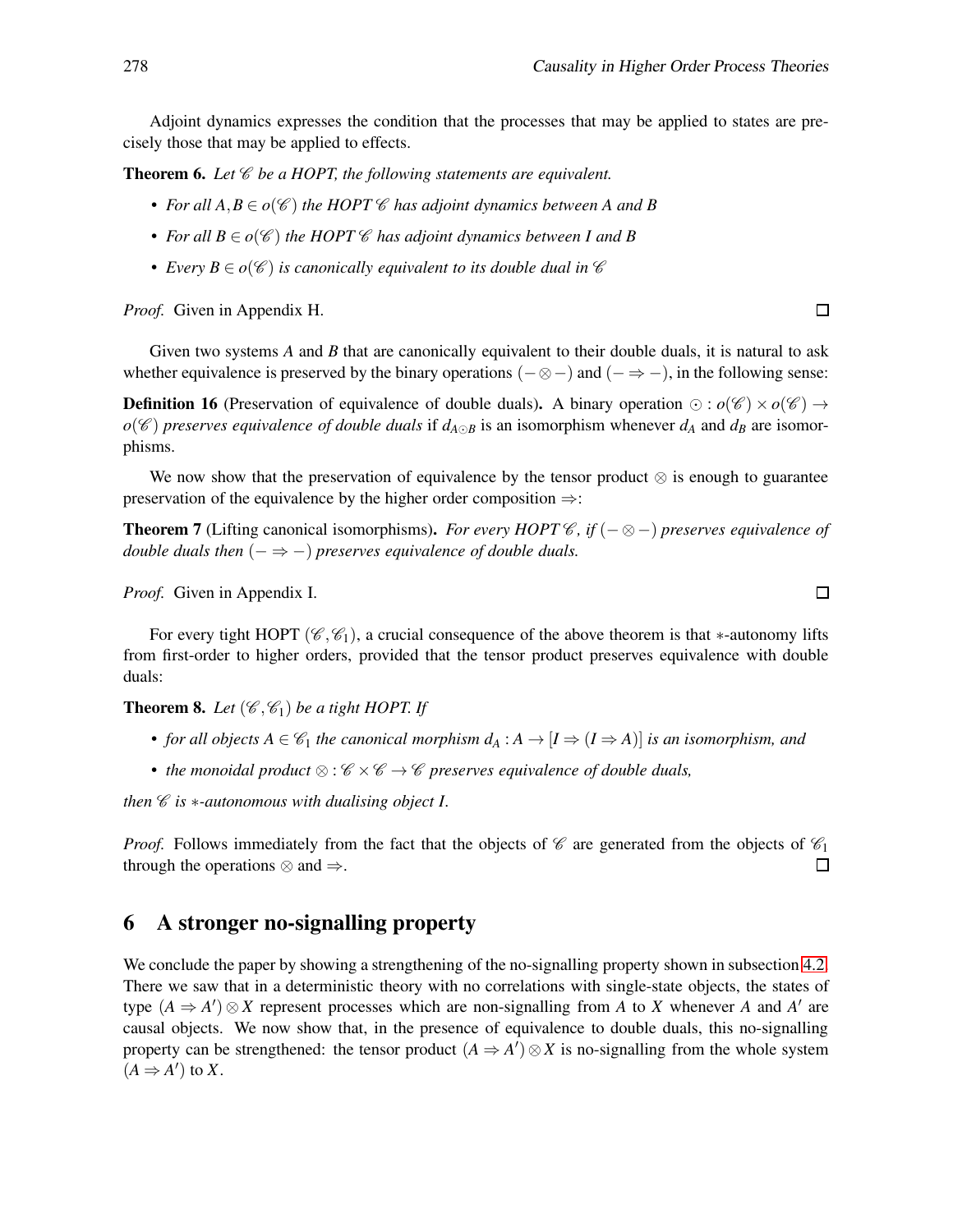**Definition 17.** An object *Y* in a deterministic process theory  $\mathscr{C}$  has *no-signalling states* if for every object *X* and every bipartite state  $m: I \to Y \otimes X$  there exists a state  $m': I \to X$  such that for every  $\Pi: Y \to I$ 



In other words an object *Y* has no-signalling states if the choice of effect for discarding object *Y* in a bipartite object  $X \otimes Y$  does not affect the marginal state of system X.

**Theorem 9.** Let  $\mathscr{C}$  be a deterministic HOPT with no correlations with single-state objects. If

- ⊗ *preserves equivalence with double duals, and*
- *A and A*′ *are causal and canonically equivalent to their double duals,*

*then the object*  $(A \Rightarrow A')$  *has no-signalling states.* 

*Proof.* Given in Appendix J.

The theorem shows that, no matter which supermap is applied on the system  $A \Rightarrow A'$ , and no matter the way a system is discarded, the state of any other system in parallel will be unaffected. Indeed, for every pair of processes  $S : (A \Rightarrow A') \rightarrow Y$  and  $T : (A \Rightarrow A') \rightarrow Z$ , and every pair of effects  $e : Y \rightarrow I$  and  $k: Z \rightarrow I$ , one has

$$
\begin{array}{|c|c|c|}\n\hline\ne \\
\hline\nY \\
S \\
\hline\nA \Rightarrow A' \\
\hline\n\end{array}\n\qquad\n\begin{array}{|c|c|}\n\hline\nk \\
\hline\nZ \\
Z \\
\hline\n\end{array}
$$
\n
$$
\begin{array}{|c|c|}\n\hline\n\end{array}
$$
\n
$$
\begin{array}{|c|c|}\n\hline\n\end{array}
$$
\n
$$
\begin{array}{|c|c|}\n\hline\n\end{array}
$$
\n
$$
\begin{array}{|c|c|}\n\hline\n\end{array}
$$
\n
$$
\begin{array}{|c|c|}\n\hline\n\end{array}
$$
\n
$$
\begin{array}{|c|c|}\n\hline\n\end{array}
$$
\n
$$
\begin{array}{|c|c|}\n\hline\n\end{array}
$$
\n
$$
\begin{array}{|c|c|}\n\hline\n\end{array}
$$
\n
$$
\begin{array}{|c|c|}\n\hline\n\end{array}
$$
\n
$$
\begin{array}{|c|c|}\n\hline\n\end{array}
$$
\n
$$
\begin{array}{|c|c|}\n\hline\n\end{array}
$$
\n
$$
\begin{array}{|c|c|}\n\hline\n\end{array}
$$
\n
$$
\begin{array}{|c|c|}\n\hline\n\end{array}
$$
\n
$$
\begin{array}{|c|c|}\n\hline\n\end{array}
$$
\n
$$
\begin{array}{|c|c|}\n\hline\n\end{array}
$$
\n
$$
\begin{array}{|c|c|}\n\hline\n\end{array}
$$
\n
$$
\begin{array}{|c|c|}\n\hline\n\end{array}
$$
\n
$$
\begin{array}{|c|c|}\n\hline\n\end{array}
$$
\n
$$
\begin{array}{|c|c|}\n\hline\n\end{array}
$$
\n
$$
\begin{array}{|c|c|}\n\hline\n\end{array}
$$
\n
$$
\begin{array}{|c|c|}\n\hline\n\end{array}
$$
\n
$$
\begin{array}{|c|c|}\n\hline\n\end{array}
$$
\n
$$
\begin{array}{|c|c|}\n\hline\n\end{array}
$$
\n $$ 

In other words, the choice of a supermap on system  $A \Rightarrow A'$  cannot signal to any other system *X*. This can be seen as a generalised causality condition for circuits of processes within a HOPT.

# 7 Conclusions

We presented HOPTs/CSMCs as an operationally motivated framework for higher order physics. By using the diagrammatic gadgets which come with a HOPT, we recovered signalling restrictions between process wires as a consequence of simple principles. We demonstrated that for a sufficiently tame notion of parallel composition the defining condition of ∗-autonomy (with global dualising object *I*) lifts from a first-order theory to its entire higher order theory. Following on from this, we showed that HOPTs with the above notion of ∗-autonomy satisfy a stronger causality condition, namely that a supermap on firstorder processes cannot be used to signal to other factors of a tensor product. We hope that the definition of HOPTs will serve as a tool to guide the exploration of new structures arising in higher order physical theories.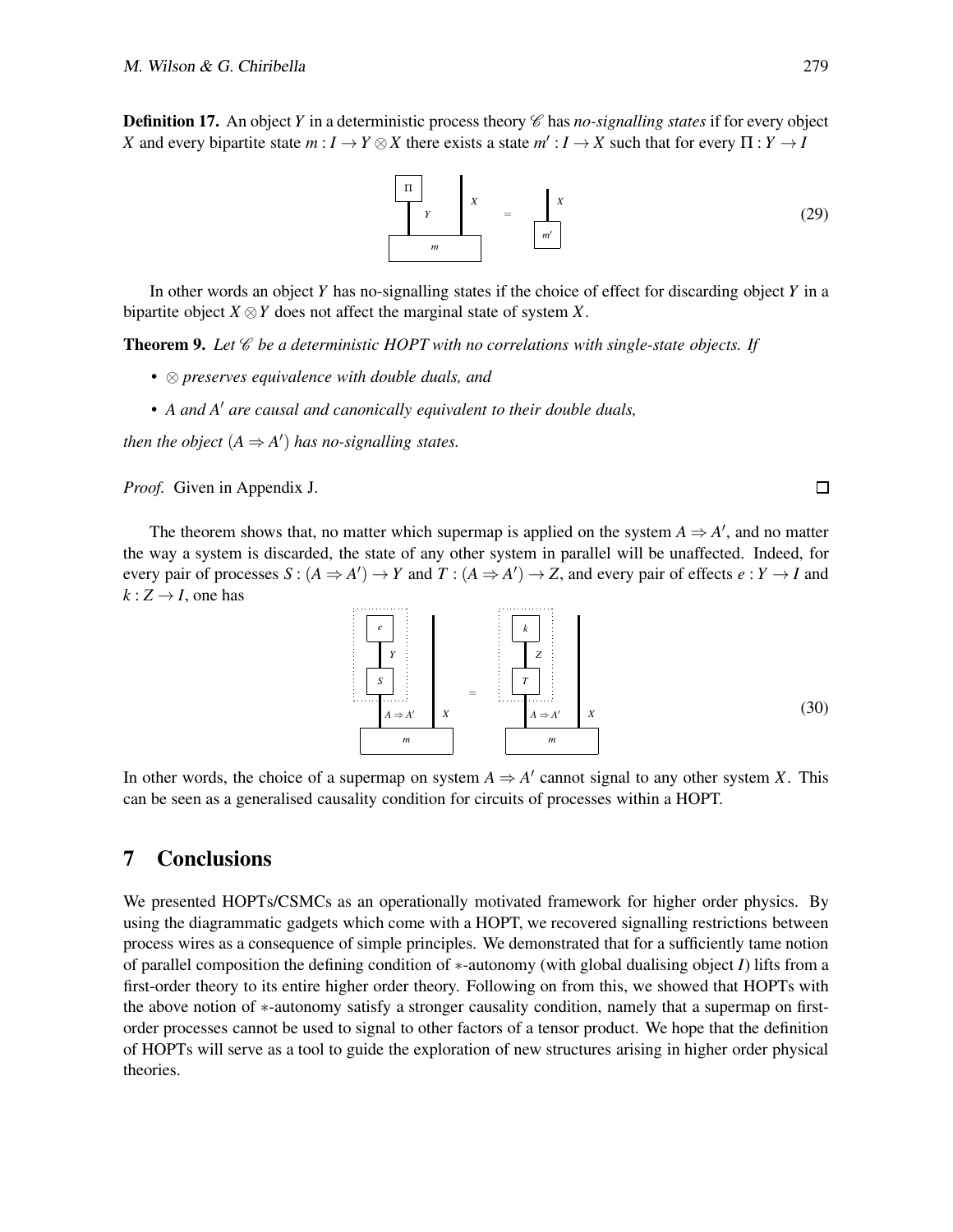### 8 Acknowledgments

MW would like to thank B Coecke, A Vanrietvelde, H Kristjánsson, J Hefford, A Kissinger, V Wang, J Selby, and G Boisseau for useful conversations. This work is supported by the Hong Kong Research Grant Council through grant 17300918 and though the Senior Research Fellowship Scheme SRFS2021- 7S02, by the Croucher Foundation, by the John Templeton Foundation through grant 61466, The Quantum Information Structure of Spacetime (qiss.fr). Research at the Perimeter Institute is supported by the Government of Canada through the Department of Innovation, Science and Economic Development Canada and by the Province of Ontario through the Ministry of Research, Innovation and Science. The opinions expressed in this publication are those of the authors and do not necessarily reflect the views of the John Templeton Foundation. MW gratefully acknowledges support by University College London and the EPSRC Doctoral Training Centre for Delivering Quantum Technologies.

### <span id="page-15-3"></span>References

- [1] Alastair A. Abbott, Julian Wechs, Dominic Horsman, Mehdi Mhalla & Cyril Branciard (2020): *Communication through coherent control of quantum channels*. Quantum 4, p. 333, doi[:10.22331/Q-2020-09-24-333.](http://dx.doi.org/10.22331/Q-2020-09-24-333) Available at <https://quantum-journal.org/papers/q-2020-09-24-333/>.
- <span id="page-15-7"></span>[2] Samson Abramsky & Bob Coecke (2003): *Physical traces: Quantum vs. classical information processing*. In: Electronic Notes in Theoretical Computer Science, 69, Elsevier B.V., pp. 1–22, doi[:10.1016/S1571-0661\(04\)80556-5.](http://dx.doi.org/10.1016/S1571-0661(04)80556-5)
- <span id="page-15-6"></span>[3] Samson Abramsky & Bob Coecke (2004): *A categorical semantics of quantum protocols*. In: Proceedings - Symposium on Logic in Computer Science, 19, pp. 415–425, doi[:10.1109/lics.2004.1319636.](http://dx.doi.org/10.1109/lics.2004.1319636)
- <span id="page-15-8"></span>[4] Huzihiro Araki (1980): *On a characterization of the state space of quantum mechanics*. Communications in Mathematical Physics 75(1), pp. 1–24, doi[:10.1007/BF01609054.](http://dx.doi.org/10.1007/BF01609054)
- <span id="page-15-2"></span>[5] Mateus Araújo, Fabio Costa & Časlav Brukner (2014): *Computational advantage from quantum-controlled ordering of gates*. Physical Review Letters 113(25), p. 250402, doi[:10.1103/PhysRevLett.113.250402.](http://dx.doi.org/10.1103/PhysRevLett.113.250402) Available at <https://journals.aps.org/prl/abstract/10.1103/PhysRevLett.113.250402>.
- <span id="page-15-9"></span>[6] Howard Barnum, Jonathan Barrett, Matthew Leifer & Alexander Wilce (2007): *Generalized no-broadcasting theorem*. Physical Review Letters 99(24), p. 240501, doi[:10.1007/BF00690066.](http://dx.doi.org/10.1007/BF00690066)
- <span id="page-15-10"></span>[7] Jonathan Barrett (2007): *Information processing in generalized probabilistic theories*. Physical Review <sup>A</sup> 75(3), p. 032304, doi[:10.1103/PhysRevA.75.032304.](http://dx.doi.org/10.1103/PhysRevA.75.032304) Available at <https://journals.aps.org/pra/abstract/10.1103/PhysRevA.75.032304>.
- <span id="page-15-4"></span>[8] Jessica Bavaresco, Mio Murao & Marco Túlio Quintino (2020): *Strict hierarchy between parallel, sequential, and indefinite-causal-order strategies for channel discrimination*. arXiv preprint arXiv:2011.08300. Available at <http://arxiv.org/abs/2011.08300>.
- <span id="page-15-5"></span>[9] Jessica Bavaresco, Mio Murao & Marco Túlio Quintino (2021): *Unitary channel discrimination beyond group structures: Advantages of sequential and indefinite-causal-order strategies*. arXiv preprint arXiv:2105.13369. Available at <http://arxiv.org/abs/2105.13369>.
- <span id="page-15-0"></span>[10] Alessandro Bisio, Giulio Chiribella, Giacomo Mauro D'Ariano, Stefano Facchini & Paolo Perinotti (2010): *Optimal quantum learning of a unitary transformation*. Physical Review <sup>A</sup> 81(3), p. 032324, doi[:10.1142/S0219749906002018.](http://dx.doi.org/10.1142/S0219749906002018)
- <span id="page-15-1"></span>[11] Alessandro Bisio, Giulio Chiribella, Giacomo Mauro D'Ariano & Paolo Perinotti (2010): *Informationdisturbance tradeoff in estimating a unitary transformation*. Physical Review <sup>A</sup> 82(6), p. 062305, doi[:10.1103/PhysRevA.72.042338.](http://dx.doi.org/10.1103/PhysRevA.72.042338)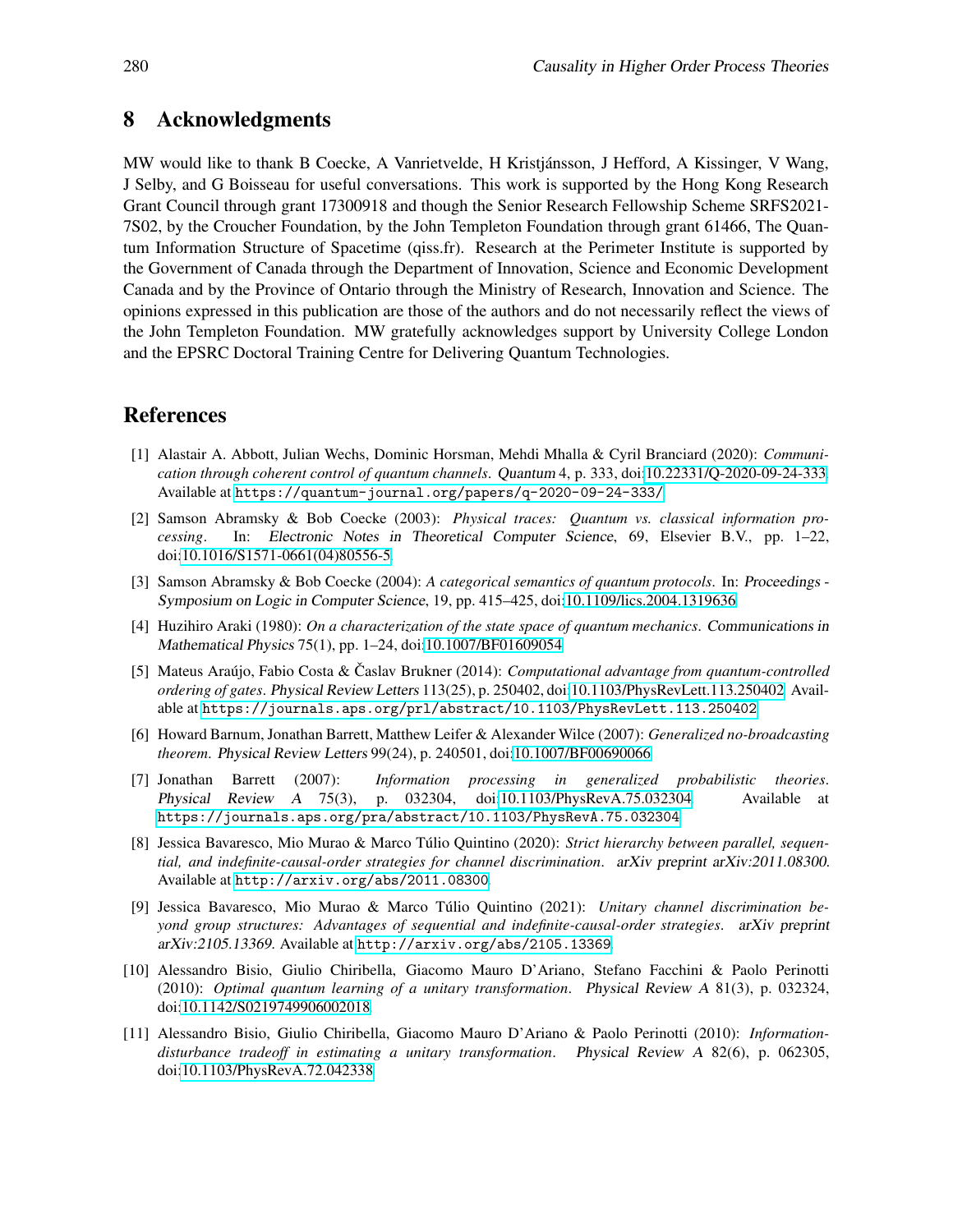- <span id="page-16-5"></span>[12] Alessandro Bisio & Paolo Perinotti (2019): *Theoretical framework for higher-order quantum theory*. Proceedings of the Royal Society A: Mathematical, Physical and Engineering Sciences 475(2225), p. 20180706, doi[:10.1098/rspa.2018.0706.](http://dx.doi.org/10.1098/rspa.2018.0706) Available at <https://royalsocietypublishing.org/doi/10.1098/rspa.2018.0706>.
- <span id="page-16-12"></span>[13] Titouan Carette, Marc De Visme & Simon Perdrix (2021): *Graphical Language with Delayed Trace: Picturing Quantum Computing with Finite Memory*. arXiv preprint arXiv:2102.03133v2.
- <span id="page-16-11"></span>[14] Esteban Castro-Ruiz, Flaminia Giacomini & Caslav Brukner (2018): *Dynamics of Quantum Causal Structures*. Phys. Rev. <sup>X</sup> 8, p. 011047, doi[:10.1103/PhysRevX.8.011047.](http://dx.doi.org/10.1103/PhysRevX.8.011047) Available at <https://link.aps.org/doi/10.1103/PhysRevX.8.011047>.
- <span id="page-16-0"></span>[15] G. Chiribella, G. M. D'Ariano & P. Perinotti (2008): *Quantum circuit architecture*. Physical Review Letters 101(6), p. 060401, doi[:10.1103/PhysRevLett.101.060401.](http://dx.doi.org/10.1103/PhysRevLett.101.060401) Available at <https://journals.aps.org/prl/abstract/10.1103/PhysRevLett.101.060401>.
- <span id="page-16-1"></span>[16] G Chiribella, G M D'ariano & P Perinotti (2008): *Transforming quantum operations: Quantum supermaps*. EPL 83, p. 30004, doi[:10.1209/0295-5075/83/30004.](http://dx.doi.org/10.1209/0295-5075/83/30004) Available at <www.epljournal.org>.
- <span id="page-16-13"></span>[17] G. Chiribella, G.M. D'Ariano & P. Perinotti (2010): *Probabilistic theories with purification*. Phys. Rev. <sup>A</sup> 81, p. 062348, doi[:10.1103/PhysRevA.81.062348.](http://dx.doi.org/10.1103/PhysRevA.81.062348) Available at <http://link.aps.org/doi/10.1103/PhysRevA.81.062348>.
- <span id="page-16-8"></span>[18] Giulio Chiribella (2012): *Perfect discrimination of no-signalling channels via quantum superposition of causal structures*. Physical Review <sup>A</sup> (Rapid Communication) 86(4), p. 040301, doi[:10.1103/PhysRevA.86.040301.](http://dx.doi.org/10.1103/PhysRevA.86.040301)
- <span id="page-16-7"></span>[19] Giulio Chiribella, Manik Banik, Some Sankar Bhattacharya, Tamal Guha, Mir Alimuddin, Arup Roy, Sutapa Saha, Sristy Agrawal & Guruprasad Kar (2021): *Indefinite causal order enables perfect quantum communication with zero capacity channels*. New Journal of Physics, doi[:10.1088/1367-2630/abe7a0.](http://dx.doi.org/10.1088/1367-2630/abe7a0) Available at <https://iopscience.iop.org/article/10.1088/1367-2630/abe7a0>.
- <span id="page-16-3"></span>[20] Giulio Chiribella, Giacomo Mauro D'Ariano, Paolo Perinotti & Benoit Valiron (2013): *Quantum computations without definite causal structure*. Physical Review <sup>A</sup> 88(2), p. 022318, doi[:10.1103/PhysRevA.88.022318.](http://dx.doi.org/10.1103/PhysRevA.88.022318)
- <span id="page-16-6"></span>[21] Giulio Chiribella, Giacomo Mauro D'Ariano & Paolo Perinotti (2008): *Optimal cloning of unitary transformation*. Physical Review Letters 101(18), p. 180504, doi[:10.1103/PhysRevA.72.042338.](http://dx.doi.org/10.1103/PhysRevA.72.042338)
- <span id="page-16-2"></span>[22] Giulio Chiribella, Giacomo Mauro D'Ariano & Paolo Perinotti (2009): *Theoretical framework for quantum networks*. Physical Review <sup>A</sup> 80(2), p. 022339, doi[:10.1103/PhysRevLett.99.240501.](http://dx.doi.org/10.1103/PhysRevLett.99.240501)
- <span id="page-16-14"></span>[23] Giulio Chiribella, Giacomo Mauro D'Ariano & Paolo Perinotti (2011): *Informational derivation of quantum theory*. Physical Review <sup>A</sup> 84(1), p. 012311, doi[:10.1103/PhysRevLett.103.170502.](http://dx.doi.org/10.1103/PhysRevLett.103.170502)
- <span id="page-16-16"></span>[24] Giulio Chiribella, Giacomo Mauro D'Ariano & Paolo Perinotti (2016): *Quantum from Principles*. In: Fundamental Theories of Physics, 181, Springer, pp. 171–221, doi[:10.1007/978-94-017-7303-4](http://dx.doi.org/10.1007/978-94-017-7303-4{_}6) 6. Available at [https://link.springer.com/chapter/10.1007/978-94-017-7303-4\\_6](https://link.springer.com/chapter/10.1007/978-94-017-7303-4_6).
- <span id="page-16-10"></span>[25] Giulio Chiribella, Giacomo Mauro D'Ariano, Paolo Perinotti & Benoit Valiron (2009): *Beyond quantum computers*. arXiv preprint arXiv:0912.0195.
- <span id="page-16-4"></span>[26] Giulio Chiribella, Alessandro Toigo & Veronica Umanit`a (2013): *Normal completely positive maps on the space of quantum operations*. Open Systems & Information Dynamics 20(01), p. 1350003, doi[:10.1088/1751-8113/41/35/355302.](http://dx.doi.org/10.1088/1751-8113/41/35/355302)
- <span id="page-16-9"></span>[27] Giulio Chiribella, Matthew Wilson & H. F. Chau (2020): *Quantum and Classical Data Transmission Through Completely Depolarising Channels in a Superposition of Cyclic Orders*. arXiv preprint arXiv:2005.00618. Available at <http://arxiv.org/abs/2005.00618>.
- <span id="page-16-15"></span>[28] J R B Cockett & R A G Seely (1997): *Proof theory for full intuitionistic linear logic, bilinear logic, and mix categories*. Technical Report 5.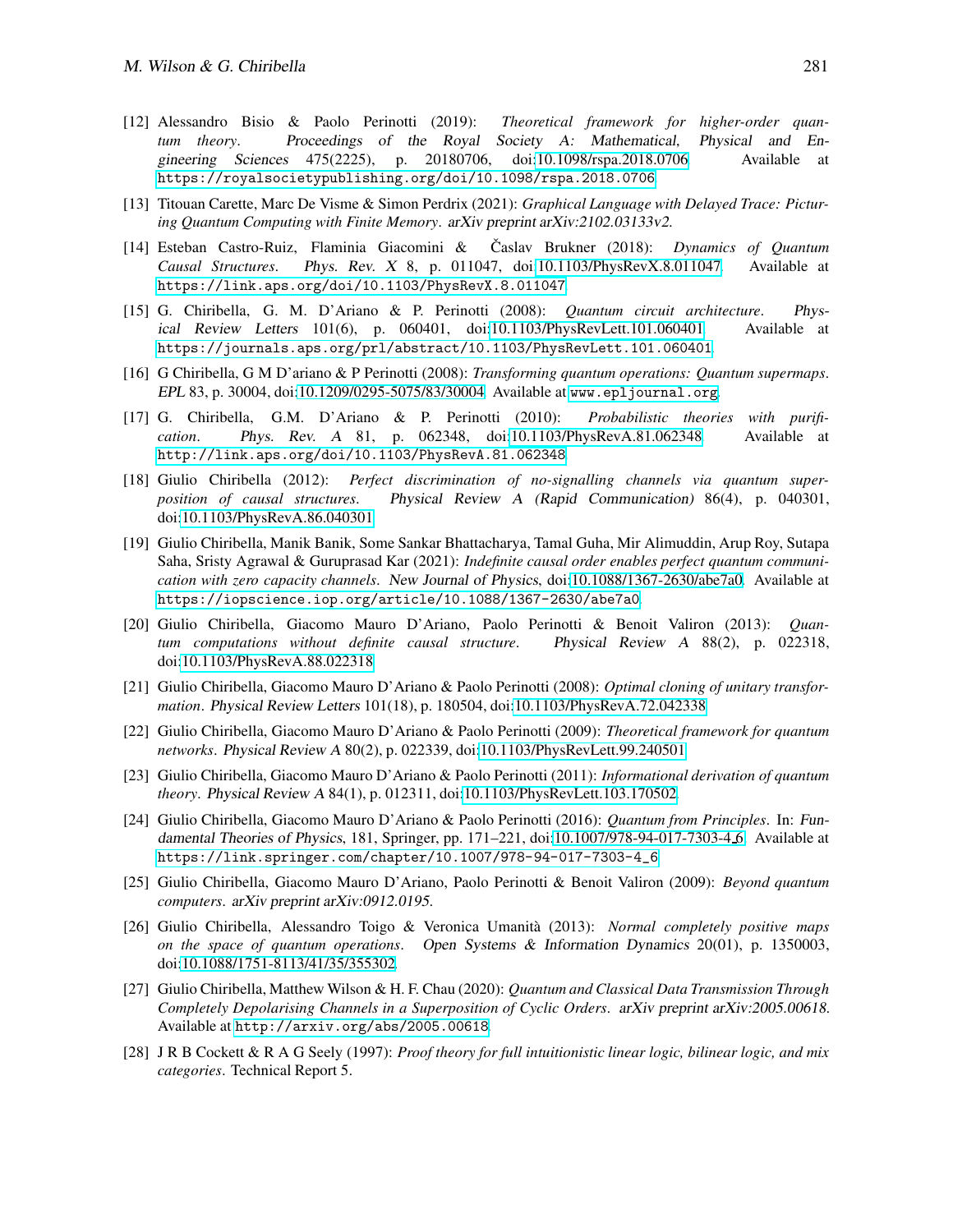- <span id="page-17-14"></span>[29] Robin Cockett, Cole Comfort & Priyaa Srinivasan (2018): *Dagger linear logic for categorical quantum mechanics*. arXiv preprint arXiv:1809.00275. Available at <http://arxiv.org/abs/1809.00275>.
- <span id="page-17-15"></span><span id="page-17-5"></span>[30] Robin Cockett & Priyaa V Srinivasan (2021): *Exponential modalities and complementarity*. arXiv preprint arXiv:2103.05191v1.
- <span id="page-17-13"></span>[31] Bob Coecke (2010): *Quantum picturalism*. Contemporary Physics 51(1), pp. 59–83, doi[:10.1080/00107510903257624.](http://dx.doi.org/10.1080/00107510903257624)
- [32] Bob Coecke (2016): *Terminality implies no-signalling... and much more than that*. New Generation Computing 34(1-2), pp. 69–85, doi[:10.1007/s00354-016-0201-6.](http://dx.doi.org/10.1007/s00354-016-0201-6)
- <span id="page-17-8"></span>[33] Bob Coecke & Ross Duncan (2009): *Interacting Quantum Observables: Categorical Algebra and Diagrammatics*. doi[:10.1088/1367-2630/13/4/043016.](http://dx.doi.org/10.1088/1367-2630/13/4/043016) Available at [http://arxiv.org/abs/0906.4725http://dx.doi.org/10.1088/1367-2630/13/4/043016](http://arxiv.org/abs/0906.4725 http://dx.doi.org/10.1088/1367-2630/13/4/043016).
- <span id="page-17-7"></span>[34] Bob Coecke, Bill Edwards & Robert W. Spekkens (2011): *Phase groups and the origin of nonlocality for qubits*. In: Electronic Notes in Theoretical Computer Science, 270, Elsevier, pp. 15–36, doi[:10.1016/j.entcs.2011.01.021.](http://dx.doi.org/10.1016/j.entcs.2011.01.021)
- <span id="page-17-1"></span>[35] Bob Coecke, Tobias Fritz & Robert W. Spekkens (2014): *A mathematical theory of resources*. doi[:10.1016/j.ic.2016.02.008.](http://dx.doi.org/10.1016/j.ic.2016.02.008) Available at [http://arxiv.org/abs/1409.5531http://dx.doi.org/10.1016/j.ic.2016.02.008](http://arxiv.org/abs/1409.5531 http://dx.doi.org/10.1016/j.ic.2016.02.008).
- <span id="page-17-6"></span>[36] Bob Coecke & Aleks Kissinger (2010): *The compositional structure of multipartite quantum entanglement*. In: Lecture Notes in Computer Science (including subseries Lecture Notes in Artificial Intelligence and Lecture Notes in Bioinformatics), 6199 LNCS, Springer Verlag, pp. 297–308, doi[:10.1007/978-3-642-14162-1](http://dx.doi.org/10.1007/978-3-642-14162-1{_}25)25. Available at [https://link.springer.com/chapter/10.1007/978-3-642-14162-1\\_25](https://link.springer.com/chapter/10.1007/978-3-642-14162-1_25).
- <span id="page-17-4"></span>[37] Bob Coecke & Aleks Kissinger (2017): *Picturing quantum processes: A first course in quantum theory and diagrammatic reasoning*. Cambridge University Press, doi[:10.1017/9781316219317.](http://dx.doi.org/10.1017/9781316219317) Available at </core/books/picturing-quantum-processes/1119568B3101F3A685BE832FEEC53E52>.
- <span id="page-17-9"></span>[38] Bob Coecke & Raymond Lal (2012): *Time asymmetry of probabilities versus relativistic causal structure: An arrow of time*. Physical Review Letters 108(20), doi[:10.1103/PhysRevLett.108.200403.](http://dx.doi.org/10.1103/PhysRevLett.108.200403)
- <span id="page-17-10"></span>[39] Bob Coecke & Raymond Lal (2013): *Causal Categories: Relativistically Interacting Processes*. Foundations of Physics 43(4), pp. 458–501, doi[:10.1007/s10701-012-9646-8.](http://dx.doi.org/10.1007/s10701-012-9646-8)
- <span id="page-17-11"></span>[40] Bob Coecke & Dusko Pavlovic (2007): *Quantum measurements without sums*. In: Mathematics of Quantum Computation and Quantum Technology, CRC Press, pp. 559–596, doi[:10.1201/9781584889007.ch16.](http://dx.doi.org/10.1201/9781584889007.ch16) Available at <https://arxiv.org/abs/quant-ph/0608035v2>.
- <span id="page-17-16"></span>[41] Giacomo Mauro D'Ariano (2006): *How to Derive the Hilbert-Space Formulation of Quantum Mechanics From Purely Operational Axioms*. In: AIP Conference Proceedings, 844, AIP, pp. 101–128, doi[:10.1063/1.2219356.](http://dx.doi.org/10.1063/1.2219356)
- <span id="page-17-2"></span>[42] Qingxiuxiong Dong, Marco T ´ulio Quintino, Akihito Soeda & Mio Murao (2021): *Successor-Draw: A Strategy Allowing Repeat-Until-Success in Quantum Computation*. Physical Review Letters 126(15), p. 150504, doi[:10.1103/PhysRevLett.126.150504.](http://dx.doi.org/10.1103/PhysRevLett.126.150504) Available at <https://journals.aps.org/prl/abstract/10.1103/PhysRevLett.126.150504>.
- <span id="page-17-3"></span>[43] Qingxiuxiong Dong, Marco Túlio Quintino, Akihito Soeda & Mio Murao (2021): *The quantum switch is uniquely defined by its action on unitary operations*. arXiv preprint arXiv:2106.00034. Available at <https://arxiv.org/abs/2106.00034v2>.
- <span id="page-17-0"></span>[44] Daniel Ebler, Sina Salek & Giulio Chiribella (2018): *Enhanced Communication with the Assistance of Indefinite Causal Order*. Physical Review Letters 120(12), p. 120502, doi[:10.1103/PhysRevLett.120.120502.](http://dx.doi.org/10.1103/PhysRevLett.120.120502) Available at <https://link.aps.org/doi/10.1103/PhysRevLett.120.120502>.
- <span id="page-17-12"></span>[45] Thomas D Galley, Flaminia Giacomini & John H Selby: *A no-go theorem on the nature of the gravitational field beyond quantum theory*. arXiv preprint arXiv:2012.01441v1.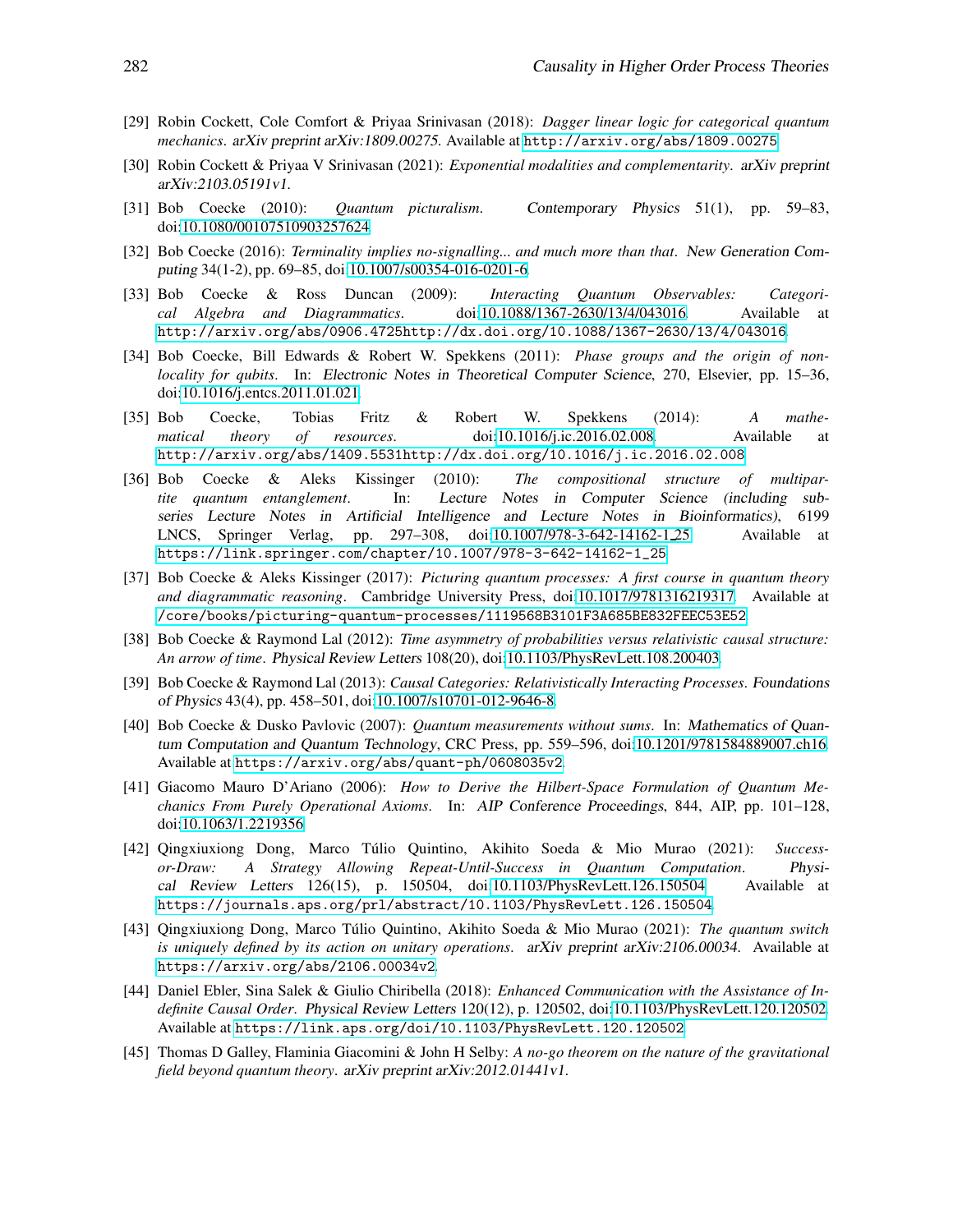- <span id="page-18-9"></span>[46] Stefano Gogioso (2019): *A Diagrammatic Approach to Quantum Dynamics*. **arXiv,** doi[:10.4230/LIPIcs.CALCO.2019.16.](http://dx.doi.org/10.4230/LIPIcs.CALCO.2019.16) Available at [http://arxiv.org/abs/1905.13111http://dx.doi.org/10.4230/LIPIcs.CALCO.2019.16](http://arxiv.org/abs/1905.13111 http://dx.doi.org/10.4230/LIPIcs.CALCO.2019.16).
- <span id="page-18-11"></span>[47] Stefano Gogioso & Fabrizio Genovese (2017): *Infinite-dimensional categorical quantum mechanics*. In: Electronic Proceedings in Theoretical Computer Science, EPTCS, 236, Open Publishing Association, pp. 51–69, doi[:10.4204/EPTCS.236.4.](http://dx.doi.org/10.4204/EPTCS.236.4)
- <span id="page-18-12"></span>[48] Stefano Gogioso & Fabrizio Genovese (2018): *Towards quantum field theory in categorical quantum mechanics*. In: Electronic Proceedings in Theoretical Computer Science, EPTCS, 266, Open Publishing Association, pp. 349–366, doi[:10.4204/EPTCS.266.22.](http://dx.doi.org/10.4204/EPTCS.266.22)
- <span id="page-18-13"></span>[49] Stefano Gogioso & Fabrizio Genovese (2019): *Quantum field theory in categorical quantum mechanics*. In: Electronic Proceedings in Theoretical Computer Science, EPTCS, 287, Open Publishing Association, pp. 163–177, doi[:10.4204/EPTCS.287.9.](http://dx.doi.org/10.4204/EPTCS.287.9)
- <span id="page-18-5"></span><span id="page-18-4"></span>[50] Gilad Gour & Carlo Maria Scandolo: *Dynamical Resources*. arXiv preprint arXiv:2101.01552v1.
- [51] Gilad Gour & Carlo Maria Scandolo (2021): *Entanglement of a bipartite channel*. Physical Review <sup>A</sup> 103(6), p. 062422, doi[:10.1103/PhysRevA.103.062422.](http://dx.doi.org/10.1103/PhysRevA.103.062422) Available at <https://journals.aps.org/pra/abstract/10.1103/PhysRevA.103.062422>.
- <span id="page-18-1"></span>[52] Philippe Allard Guérin, Adrien Feix, Mateus Araújo & Caslav Brukner (2016): *Exponential Communication Complexity Advantage from Quantum Superposition of the Direction of Communication*. Physical Review Letters 117(10), p. 100502, doi[:10.1103/PhysRevLett.117.100502.](http://dx.doi.org/10.1103/PhysRevLett.117.100502)
- <span id="page-18-16"></span>[53] Lucien Hardy (2001): *Quantum Theory From Five Reasonable Axioms*. arXiv preprint arXiv:quantph/0101012. Available at <http://arxiv.org/abs/quant-ph/0101012>.
- <span id="page-18-6"></span>[54] Lucien Hardy (2007): *Towards quantum gravity: a framework for probabilistic theories with non-fixed causal structure*. Journal of Physics A: Mathematical and Theoretical 40(12), p. 3081, doi[:10.1007/BF02105068.](http://dx.doi.org/10.1007/BF02105068)
- <span id="page-18-17"></span><span id="page-18-14"></span>[55] Lucien Hardy (2011): *Reformulating and reconstructing quantum theory*. arXiv preprint arXiv:1104.2066.
- <span id="page-18-7"></span>[56] Lucien Hardy (2021): *Time Symmetry in Operational Theories*. arXiv preprint arXiv:2104.00071v1.
- [57] Chris Heunen & Jamie Vicary (2019): *Categories for Quantum Theory*. Categories for Quantum Theory, doi[:10.1093/OSO/9780198739623.001.0001.](http://dx.doi.org/10.1093/OSO/9780198739623.001.0001)
- <span id="page-18-18"></span>[58] P. T. Johnstone (1983): *Basic Concepts of Enriched Category Theory (London Mathematical Society Lecture Note Series, 64)*. Bulletin of the London Mathematical Society 15(1), pp. 96–96, doi[:10.1112/blms/15.1.96.](http://dx.doi.org/10.1112/blms/15.1.96) Available at <http://doi.wiley.com/10.1112/blms/15.1.96>.
- <span id="page-18-10"></span>[59] Aleks Kissinger & Sander Uijlen (2019): *A categorical semantics for causal structure*. Logical Methods in Computer Science 15(3), doi[:10.23638/LMCS-15\(3:15\)2019.](http://dx.doi.org/10.23638/LMCS-15(3:15)2019)
- <span id="page-18-0"></span>[60] Hl´er Kristj´ansson, Giulio Chiribella, Sina Salek, Daniel Ebler & Matthew Wilson (2020): *Resource theories of communication*. New Journal of Physics 22(7), p. 073014, doi[:10.1088/1367-2630/ab8ef7.](http://dx.doi.org/10.1088/1367-2630/ab8ef7)
- <span id="page-18-8"></span>[61] Saunders Mac Lane (1971): *Categories for the Working Mathematician*. Graduate Texts in Mathematics 5, Springer New York, New York, NY, doi[:10.1007/978-1-4612-9839-7.](http://dx.doi.org/10.1007/978-1-4612-9839-7) Available at <http://link.springer.com/10.1007/978-1-4612-9839-7>.
- <span id="page-18-2"></span>[62] Yunchao Liu & Xiao Yuan (2035): *Operational resource theory of quantum channels*. Physical Review Research 2, doi[:10.1103/PhysRevResearch.2.012035.](http://dx.doi.org/10.1103/PhysRevResearch.2.012035)
- <span id="page-18-3"></span>[63] Zi-Wen Liu & Andreas Winter (2019): *Resource theories of quantum channels and the universal role of resource erasure*. arXiv preprint arXiv:1904.04201. Available at <https://arxiv.org/abs/1904.04201v1>.
- <span id="page-18-15"></span>[64] Giacomo Mauro D'Ariano, Giulio Chiribella & Paolo Perinotti (2017): *Quantum Theory from First Principles*. Cambridge University Press, doi[:10.1017/9781107338340.](http://dx.doi.org/10.1017/9781107338340)
- [65] Pau Enrique Moliner, Chris Heunen & Sean Tull (2017): *Space in Monoidal Categories*. In Bob Coecke & Aleks Kissinger, editors: Proceedings 14th International Conference on Quantum Physics and Logic, QPL 2017, Nijmegen, The Netherlands, 3-7 July <sup>2017</sup>, EPTCS 266, pp. 399–410, doi[:10.4204/EPTCS.266.25.](http://dx.doi.org/10.4204/EPTCS.266.25)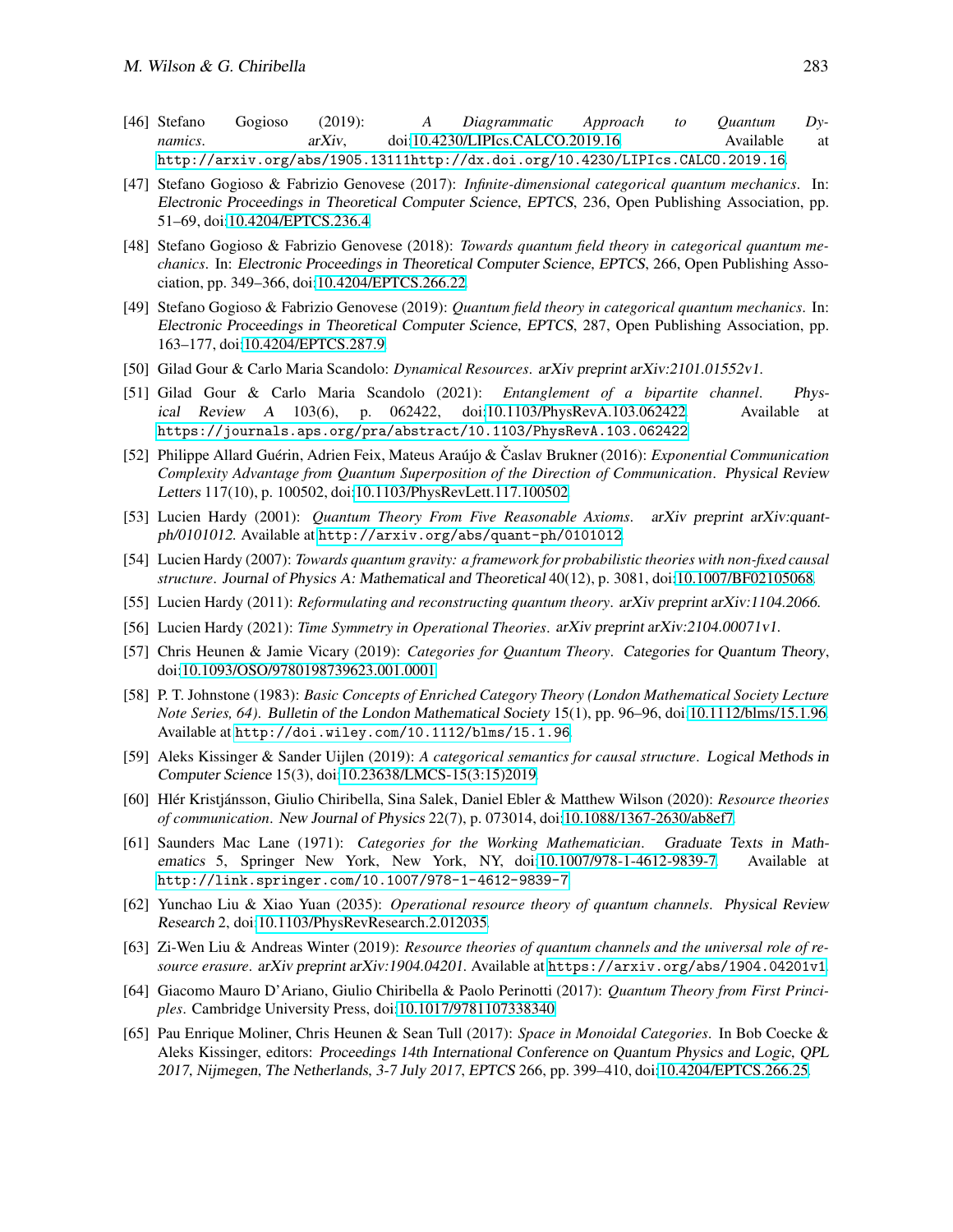- <span id="page-19-7"></span><span id="page-19-0"></span>[66] Ognyan Oreshkov, Fabio Costa & Časlav Brukner (2012): *Quantum correlations with no causal order*. Nature Communications 3, doi[:10.1038/ncomms2076.](http://dx.doi.org/10.1038/ncomms2076)
- [67] Paolo Perinotti (2017): *Causal Structures and the Classification of Higher Order Quantum Computations*. Birkhäuser, Cham, pp. 103–127, doi[:10.1007/978-3-319-68655-4](http://dx.doi.org/10.1007/978-3-319-68655-4{_}7)<sub>-7</sub>. Available at [https://link.springer.com/chapter/10.1007/978-3-319-68655-4\\_7](https://link.springer.com/chapter/10.1007/978-3-319-68655-4_7).
- <span id="page-19-8"></span>[68] Nicola Pinzani & Stefano Gogioso (2020): *Giving Operational Meaning to the Superposition of Causal Orders*. arXiv preprint arXiv:2003.13306. Available at <http://arxiv.org/abs/2003.13306>.
- <span id="page-19-3"></span>[69] Lorenzo M. Procopio, Francisco Delgado, Marco Enríquez, Nadia Belabas & Juan Ariel Levenson (2019): *Communication Enhancement through Quantum Coherent Control of N Channels in an Indefinite Causal-Order Scenario*. Entropy 21(10), p. 1012, doi[:10.3390/e21101012.](http://dx.doi.org/10.3390/e21101012) Available at <https://www.mdpi.com/1099-4300/21/10/1012>.
- <span id="page-19-4"></span>[70] Lorenzo M. Procopio, Francisco Delgado, Marco Enríquez, Nadia Belabas & Juan Ariel Levenson (2020): *Sending classical information via three noisy channels in superposition of causal orders*. Physical Review <sup>A</sup> 101(1), p. 012346, doi[:10.1103/PhysRevA.101.012346.](http://dx.doi.org/10.1103/PhysRevA.101.012346)
- <span id="page-19-6"></span>[71] Marco Túlio Quintino, Qingxiuxiong Dong, Atsushi Shimbo, Akihito Soeda & Mio Murao (2019): *Reversing Unknown Quantum Transformations: Universal Quantum Circuit for Inverting General Unitary Operations*. Physical Review Letters 123(21), p. 210502, doi[:10.1103/PhysRevLett.123.210502.](http://dx.doi.org/10.1103/PhysRevLett.123.210502) Available at <https://journals.aps.org/prl/abstract/10.1103/PhysRevLett.123.210502>.
- <span id="page-19-15"></span><span id="page-19-14"></span>[72] Mario Rom´an (2020): *Comb Diagrams for Discrete-Time Feedback*. arXiv preprint arXiv:2003.06214v1.
- [73] Mario Rom´an (2020): *Open Diagrams via Coend Calculus*. In David I. Spivak & Jamie Vicary, editors: Proceedings of the 3rd Annual International Applied Category Theory Conference 2020, ACT 2020, Cambridge, USA, 6-10th July <sup>2020</sup>, EPTCS 333, pp. 65–78, doi[:10.4204/EPTCS.333.5.](http://dx.doi.org/10.4204/EPTCS.333.5)
- <span id="page-19-1"></span>[74] Sina Salek, Daniel Ebler & Giulio Chiribella (2018): *Quantum communication in a superposition of causal orders*. arXiv preprint arXiv:1809.06655. Available at <http://arxiv.org/abs/1809.06655>.
- <span id="page-19-2"></span>[75] Sk Sazim, Michal Sedlak, Kratveer Singh & Arun Kumar Pati (2021): *Classical communication with indefinite causal order for N completely depolarizing channels*. Phys. Rev. <sup>A</sup> 103, p. 062610, doi[:10.1103/PhysRevA.103.062610.](http://dx.doi.org/10.1103/PhysRevA.103.062610) Available at <https://link.aps.org/doi/10.1103/PhysRevA.103.062610>.
- <span id="page-19-13"></span>[76] David Schmid, John H Selby & Robert W Spekkens: *Unscrambling the omelette of causation and inference: The framework of causal-inferential theories*. arXiv preprint arXiv:2009.03297v2.
- <span id="page-19-10"></span>[77] John Selby & Bob Coecke (2017): *Leaks: Quantum, Classical, Intermediate and More*. Entropy 19(4), p. 174, doi[:10.3390/e19040174.](http://dx.doi.org/10.3390/e19040174) Available at <http://www.mdpi.com/1099-4300/19/4/174>.
- <span id="page-19-9"></span>[78] John H. Selby & Bob Coecke (2017): *A Diagrammatic Derivation of the Hermitian Adjoint*. Foundations of Physics 47(9), pp. 1191–1207, doi[:10.1007/s10701-017-0102-7.](http://dx.doi.org/10.1007/s10701-017-0102-7) Available at <https://link.springer.com/article/10.1007/s10701-017-0102-7>.
- <span id="page-19-5"></span>[79] John H Selby & Ciar´an M Lee (2020): *Compositional resource theories of coherence*. Technical Report, doi[:10.22331/q-2020-09-11-319.](http://dx.doi.org/10.22331/q-2020-09-11-319)
- <span id="page-19-12"></span>[80] John H. Selby, Carlo Maria Scandolo & Bob Coecke (2021): *Reconstructing quantum theory from diagrammatic postulates*. Quantum 5, p. 445, doi[:10.22331/q-2021-04-28-445.](http://dx.doi.org/10.22331/q-2021-04-28-445)
- <span id="page-19-17"></span>[81] Peter Selinger (2004): *Towards a quantum programming language*. Mathematical Structures in Computer Science 14(4), pp. 527–586, doi[:10.1017/S0960129504004256.](http://dx.doi.org/10.1017/S0960129504004256)
- <span id="page-19-11"></span>[82] Peter Selinger (2007): *Dagger Compact Closed Categories and Completely Positive Maps. (Extended Abstract)*. Electronic Notes in Theoretical Computer Science 170, pp. 139–163, doi[:10.1016/j.entcs.2006.12.018.](http://dx.doi.org/10.1016/j.entcs.2006.12.018)
- <span id="page-19-16"></span>[83] Peter Selinger & Benoıt Valiron: *A Lambda Calculus for Quantum Computation with Classical Control*. Typed Lambda Calculi and Applications, doi[:10.1007/1141717026.](http://dx.doi.org/10.1007/1141717026)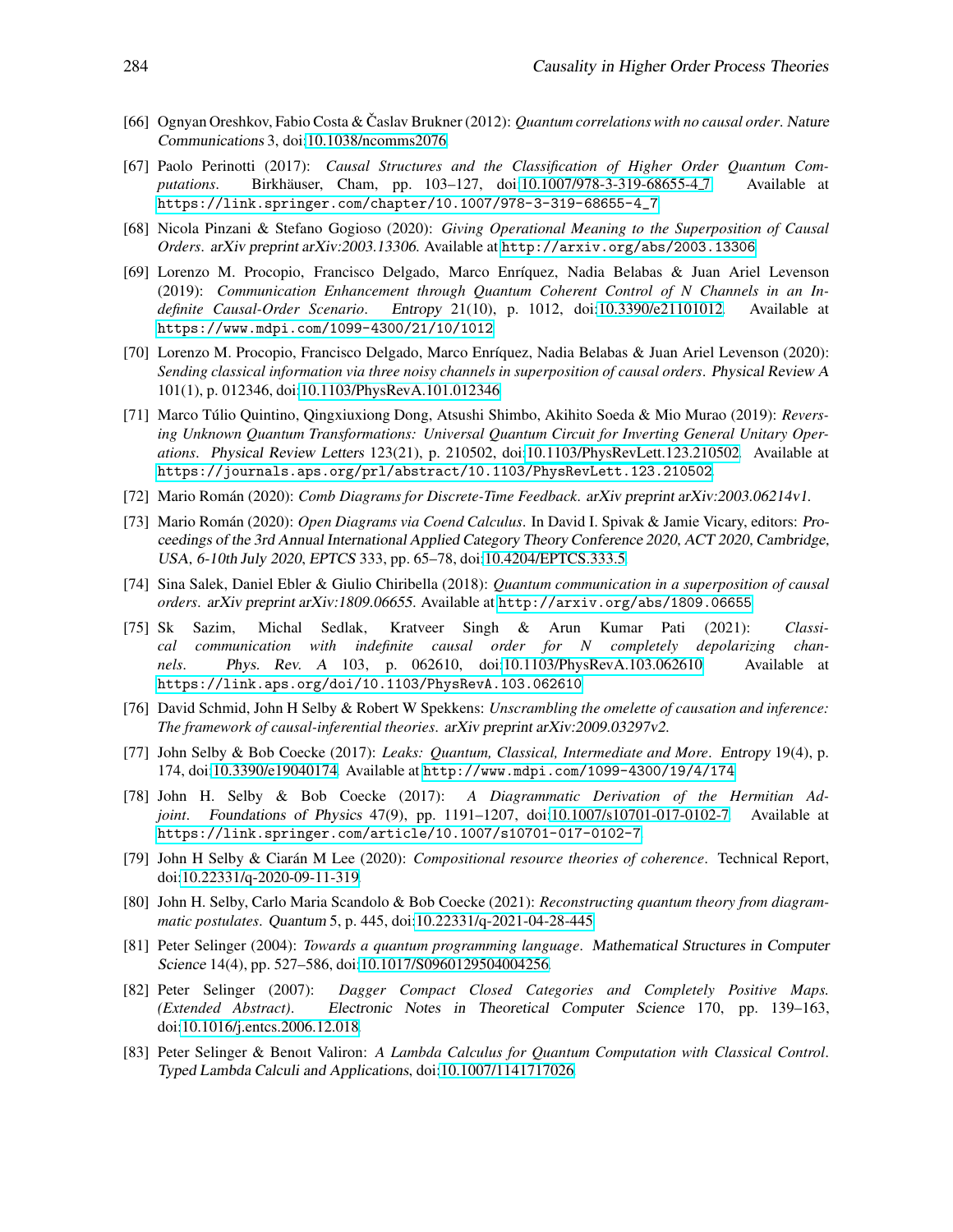- <span id="page-20-5"></span>[84] Sean Tull (2020): *A Categorical Reconstruction of Quantum Theory*. Logical Methods in Computer Science 16(1), p. 39, doi[:10.23638/LMCS-16\(1:4\)2020.](http://dx.doi.org/10.23638/LMCS-16(1:4)2020) Available at <https://lmcs.episciences.org/>.
- <span id="page-20-7"></span>[85] Andr´e Van Tonder (2004): *A lambda calculus for quantum computation*. SIAM Journal on Computing 33(5), pp. 1109–1135, doi[:10.1137/S0097539703432165.](http://dx.doi.org/10.1137/S0097539703432165) Available at <http://epubs.siam.org/doi/10.1137/S0097539703432165>.
- <span id="page-20-6"></span>[86] Augustin Vanrietvelde, Hlér Kristjánsson & Jonathan Barrett (2021): *Routed quantum circuits*. Quantum 5, p. 503, doi[:10.22331/q-2021-07-13-503.](http://dx.doi.org/10.22331/q-2021-07-13-503) Available at <https://quantum-journal.org/papers/q-2021-07-13-503/>.
- <span id="page-20-3"></span>[87] Julian Wechs, Hippolyte Dourdent, Alastair A Abbott & Cyril Branciard: *Quantum circuits with classical versus quantum control of causal order*. arXiv preprint arXiv:2101.08796v1.
- <span id="page-20-9"></span>[88] Mark M. Wilde (2013): *Quantum Information Theory*. Cambridge University Press, Cambridge, doi[:10.1017/CBO9781139525343.](http://dx.doi.org/10.1017/CBO9781139525343) Available at <http://ebooks.cambridge.org/ref/id/CBO9781139525343>.
- <span id="page-20-0"></span>[89] Matt Wilson & Giulio Chiribella: *A Mathematical Framework for Higher Order Physical Theories*. Available at <https://qift.weebly.com/publications.html>.
- <span id="page-20-1"></span>[90] Matthew Wilson & Giulio Chiribella (2020): *A Diagrammatic Approach to Information Transmission in Generalised Switches*. arXiv preprint arXiv:2003.08224. Available at <http://arxiv.org/abs/2003.08224>.
- <span id="page-20-10"></span>[91] William K Wootters (1990): *Local accessibility of quantum states*. Complexity, entropy and the physics of information 8, pp. 39–46.
- <span id="page-20-4"></span>[92] Wataru Yokojima, Marco Túlio Quintino, Akihito Soeda & Mio Murao (2021): *Consequences of preserving reversibility in quantum superchannels*. Quantum 5, p. 441, doi[:10.22331/q-2021-04-26-441.](http://dx.doi.org/10.22331/q-2021-04-26-441) Available at <https://quantum-journal.org/papers/q-2021-04-26-441/>.
- <span id="page-20-2"></span>[93] Xiaobin Zhao, Yuxiang Yang & Giulio Chiribella (2020): *Quantum Metrology with Indefinite Causal Order*. Physical Review Letters 124(19), p. 190503, doi[:10.1103/PhysRevLett.124.190503.](http://dx.doi.org/10.1103/PhysRevLett.124.190503) Available at <https://journals.aps.org/prl/abstract/10.1103/PhysRevLett.124.190503>.
- <span id="page-20-8"></span>[94] Margherita Zorzi (2016): *On quantum lambda calculi: a foundational perspective*. Mathematical Structures in Computer Science 26(7), p. 1107–1195, doi[:10.1017/S0960129514000425.](http://dx.doi.org/10.1017/S0960129514000425)

### A Well behaviour of sequential and parallel composition supermaps

We check that basic manipulations behave as expected whenever they exist in a process theory.

**Theorem 10.** Let  $\mathscr{C}$  be a process theory equipped with a completely injective insertion  $\varepsilon_{AB}$  for each *pair of objects A*,*B and with basic manipulations for all objects, then it follows that for each f*,*g and manipulation* ⊗ *or* ◦*:* 

$$
\frac{1}{f} \frac{1}{\frac{s}{f}}
$$
 =  $\frac{1}{f \circ g}$   $\frac{1}{f} \frac{s}{g}$  =  $\frac{1}{f \circ g}$  (31)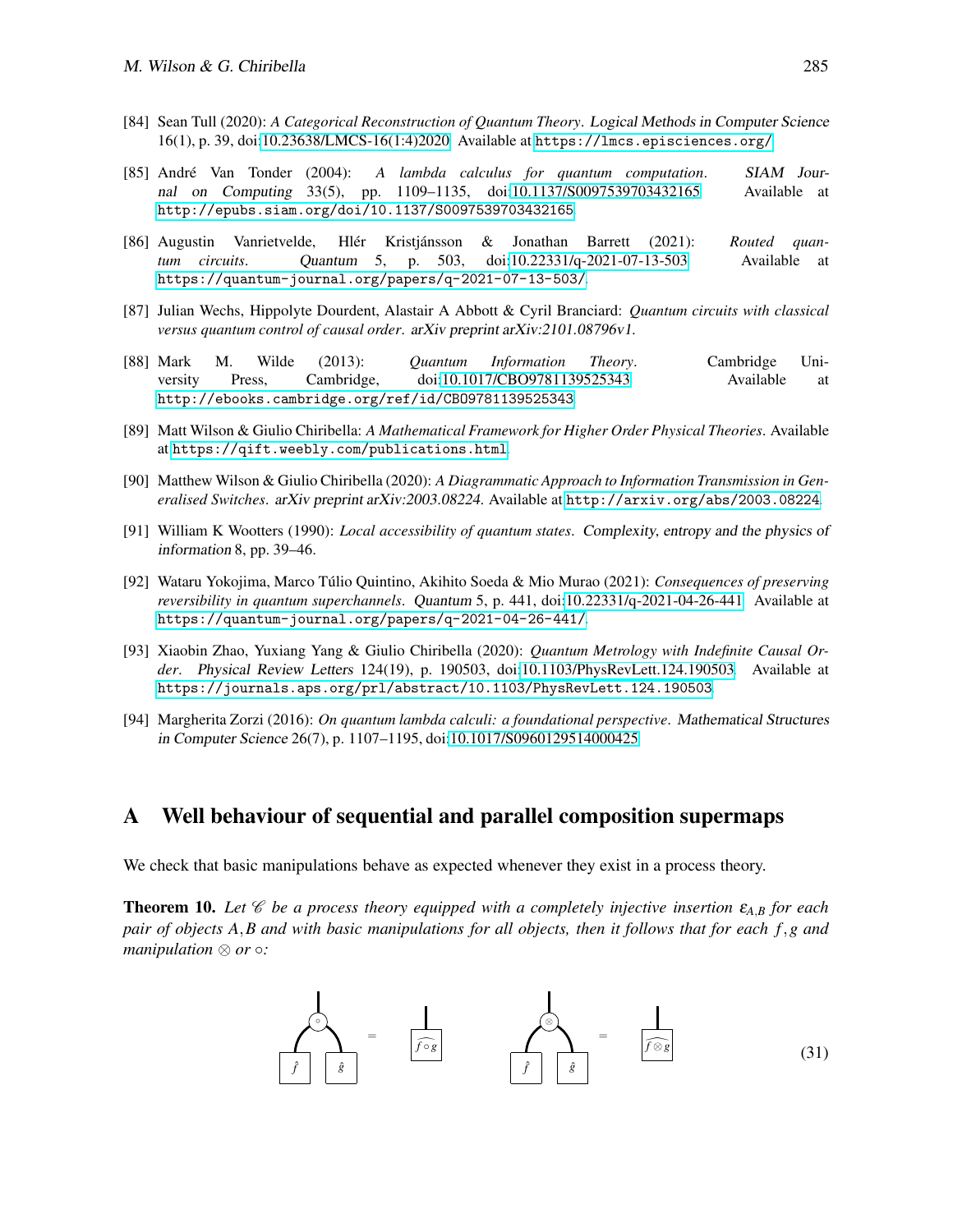*Proof.* For sequential composition note that



and so the result is entailed by complete injectivity of the insertion, which allows the removal of insertions whilst preserving equality of diagrams. The proof for the parallel composition supermap is almost identical. □

Complete injectivity also implies an associativity property of the sequential composition maps. Namely noting that:



it follows that,



this associativity property means that a 3 input sequential composition map can be written unambiguously as



and similarly for *n*-input sequential composition processes. Furthermore each sequential composition of type  $(A \Rightarrow B) \otimes (A \Rightarrow A) \rightarrow (A \Rightarrow B)$  has the static version of the identity as its right-unit, meaning that the following equation holds: k.

$$
\left(\begin{array}{c}\n\circ \\
\circ \\
\circ\n\end{array}\right) = \qquad (36)
$$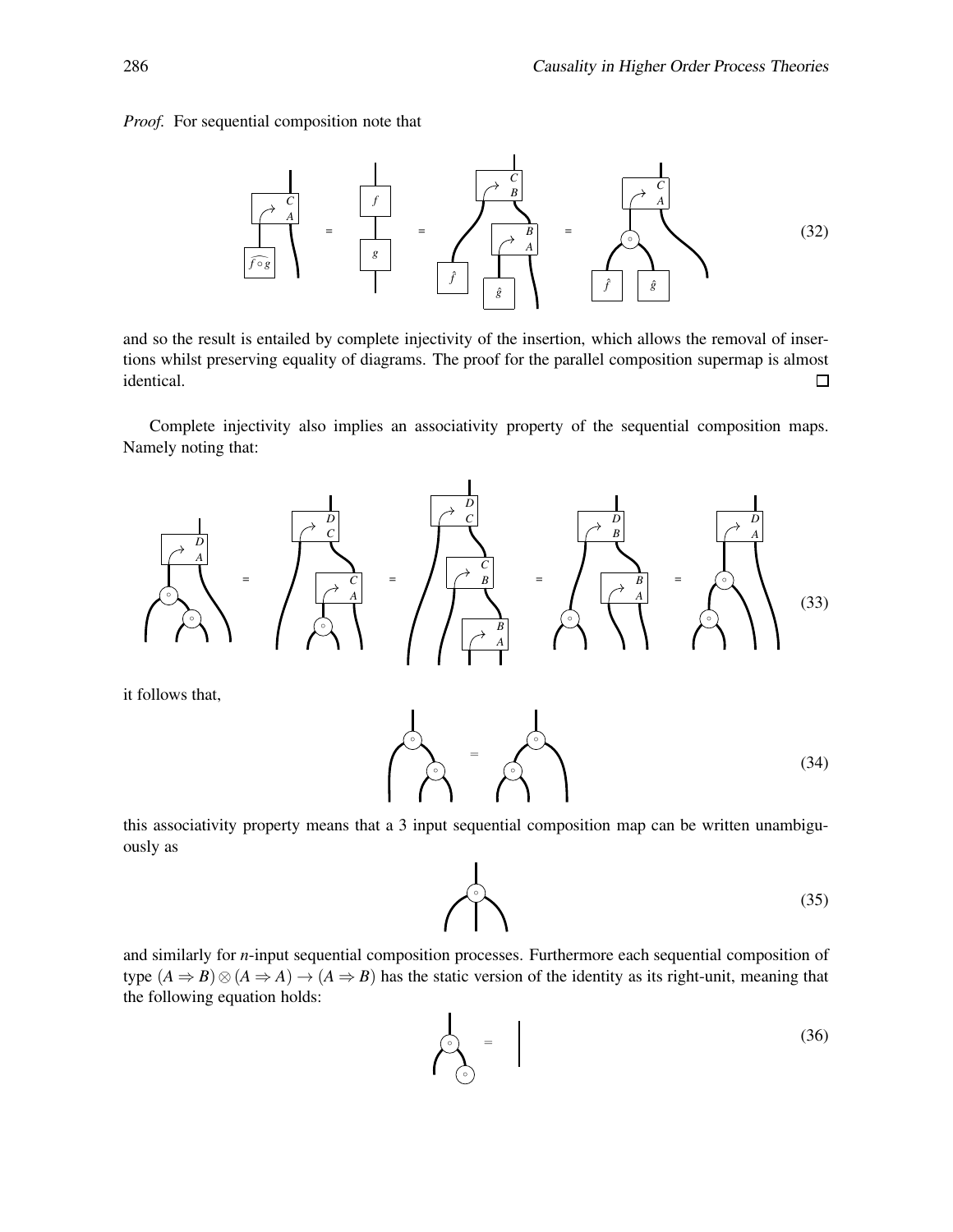indeed this follows from noting that



and again using complete-injectivity. An almost identical proof can be used to show that the static identity  $i\hat{d}_A$  acts as a left-unit for the sequential composition of type  $(A \Rightarrow A) \otimes (A \Rightarrow B) \rightarrow (A \Rightarrow B)$ . The properties of associativity and unitality also entail that the assignment  $f \Rightarrow g$  given by pre-composition with *f* and post-composition with *g*:



is a bifunctor, meaning that  $(f \Rightarrow g) \circ (f' \Rightarrow g') = (f' \circ f) \Rightarrow (g \circ g')$  and that identities are preserved. The above equation can be demonstrated to be true by witnessing two equal interpretations of the same 5 input diagram:



(39)

It follows from the above that whenever *f* is an isomorphism (meaning that it has both a left and a right inverse) and *g* is an isomorphism then  $f \Rightarrow g$  is an isomorphism.

# B Equivalence between higher order process theories and closed monoidal categories

**Theorem 11** (HOPTs = CSMCs). A symmetric monoidal category  $\mathscr C$  *is a HOPT if and only if*  $\mathscr C$  *is a closed symmetric monoidal category.*

*Proof.* The proof rests on the same key point as the characterisation theorem for linked monoidal supercategories, that one can construct the curried version of any process  $f$  using the fully static version  $\hat{f}$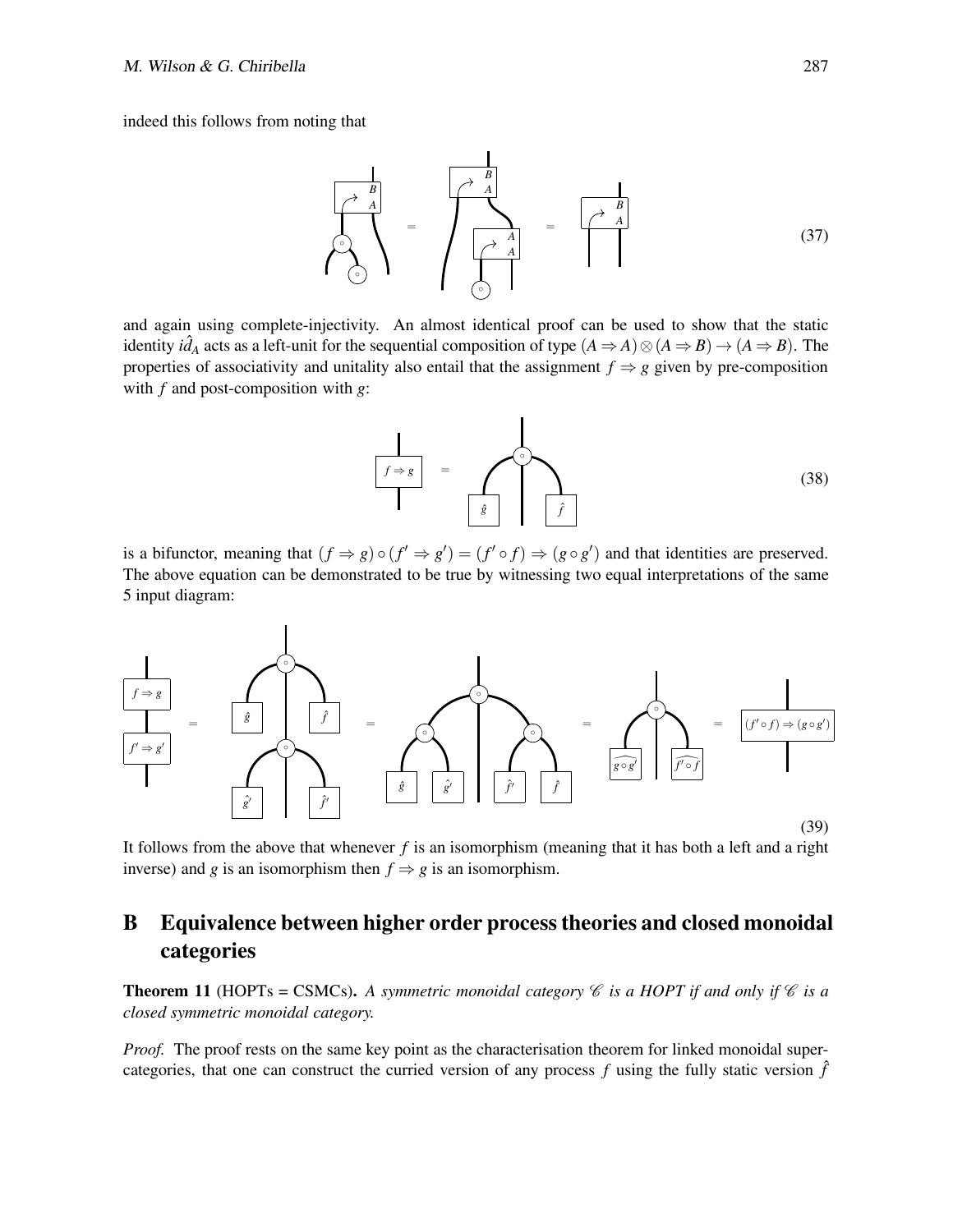along with the basic manipulations  $\otimes$ ,  $\circ$ , and  $\varepsilon_{I,A}$ . For readability we treat  $\mathscr C$  to be strict monoidal, so that we do not need to include static unitors in our definitions. We introduce a key process  $\Delta$  named "*partial insertion*" which takes the static form  $\hat{f}: I \to (C \otimes A) \Rightarrow B$  of a process  $f: C \otimes A \to B$  and a state of type *C* and then inserts that state of type *C* into  $\hat{f}$  to produce a new static process of type  $\Delta(f, c) : I \to (A \Rightarrow B).$ 



Using the defining equations of a Higher order process theory,  $\Delta$  satisfies



In turn this entails that for each *f* there exists a process  $\Delta(f) := \Delta \circ (\hat{f} \otimes id)$  which satisfies

$$
\begin{array}{|c|c|c|c|c|}\n\hline\n\begin{array}{c}\n\hline\nA & B \\
\hline\nA(f) \\
\hline\n\end{array}\n\end{array} := \begin{array}{|c|c|}\n\hline\n\begin{array}{c}\n\hline\n\end{array} & B \\
\hline\n\begin{array}{c}\n\hline\n\end{array} & = \begin{array}{|c|}\n\hline\n\end{array} & f \\
\hline\n\begin{array}{c}\n\hline\n\end{array} & \begin{array}{c}\n\hline\n\end{array} & \begin{array}{c}\n\hline\n\end{array} & \begin{array}{c}\n\hline\n\end{array} & \begin{array}{c}\n\hline\n\end{array} & \begin{array}{c}\n\hline\n\end{array} & \begin{array}{c}\n\hline\n\end{array} & \begin{array}{c}\n\hline\n\end{array} & \begin{array}{c}\n\hline\n\end{array} & \begin{array}{c}\n\hline\n\end{array} & \begin{array}{c}\n\hline\n\end{array} & \begin{array}{c}\n\hline\n\end{array} & \begin{array}{c}\n\hline\n\end{array} & \begin{array}{c}\n\hline\n\end{array} & \begin{array}{c}\n\hline\n\end{array} & \begin{array}{c}\n\hline\n\end{array} & \begin{array}{c}\n\hline\n\end{array} & \begin{array}{c}\n\hline\n\end{array} & \begin{array}{c}\n\hline\n\end{array} & \begin{array}{c}\n\hline\n\end{array} & \begin{array}{c}\n\hline\n\end{array} & \begin{array}{c}\n\hline\n\end{array} & \begin{array}{c}\n\hline\n\end{array} & \begin{array}{c}\n\hline\n\end{array} & \begin{array}{c}\n\hline\n\end{array} & \begin{array}{c}\n\hline\n\end{array} & \begin{array}{c}\n\hline\n\end{array} & \begin{array}{c}\n\hline\n\end{array} & \begin{array}{c}\n\hline\n\end{array} & \begin{array}{c}\n\hline\n\end{array} & \begin{array}{c}\n\hline\n\end{array} & \begin{array}{c}\n\hline\n\end{array} & \begin{array}{c}\n\hline\n\end{array} & \begin{array}{c}\n\hline\n\end{array} & \
$$

More-over by complete injectivity this ∆(*f*) is the unique morphism satisfying the above condition. The unique choice  $\Delta(f)$  for each *f* then satisfies the defining condition of a closed monoidal category. To show that every closed symmetric monoidal category is a HOPT all that is required is to show that <sup>ε</sup>*I*,*<sup>A</sup>* is an isomorphism and that the sequential and parallel composition processes  $\otimes$  and  $\circ$  must exist. The latter is well known [\[58\]](#page-18-18), and follows by considering the left hand side of the defining equations of sequential and parallel composition processes to take the place of the arbitrary *f* in the definition of a closed symmetric monoidal category. The two-sided inverse of  $\varepsilon_{IA}$  which regards it an isomorphism is constructed by currying of the unitor of a symmetric monoidal category  $\lambda : A \otimes I \to A$  to  $\overline{\lambda} : A \to (I \Rightarrow A)$ , in process-theoretic language, the inverse of  $\varepsilon_{I,A}$  is given graphically by currying the identity.  $\Box$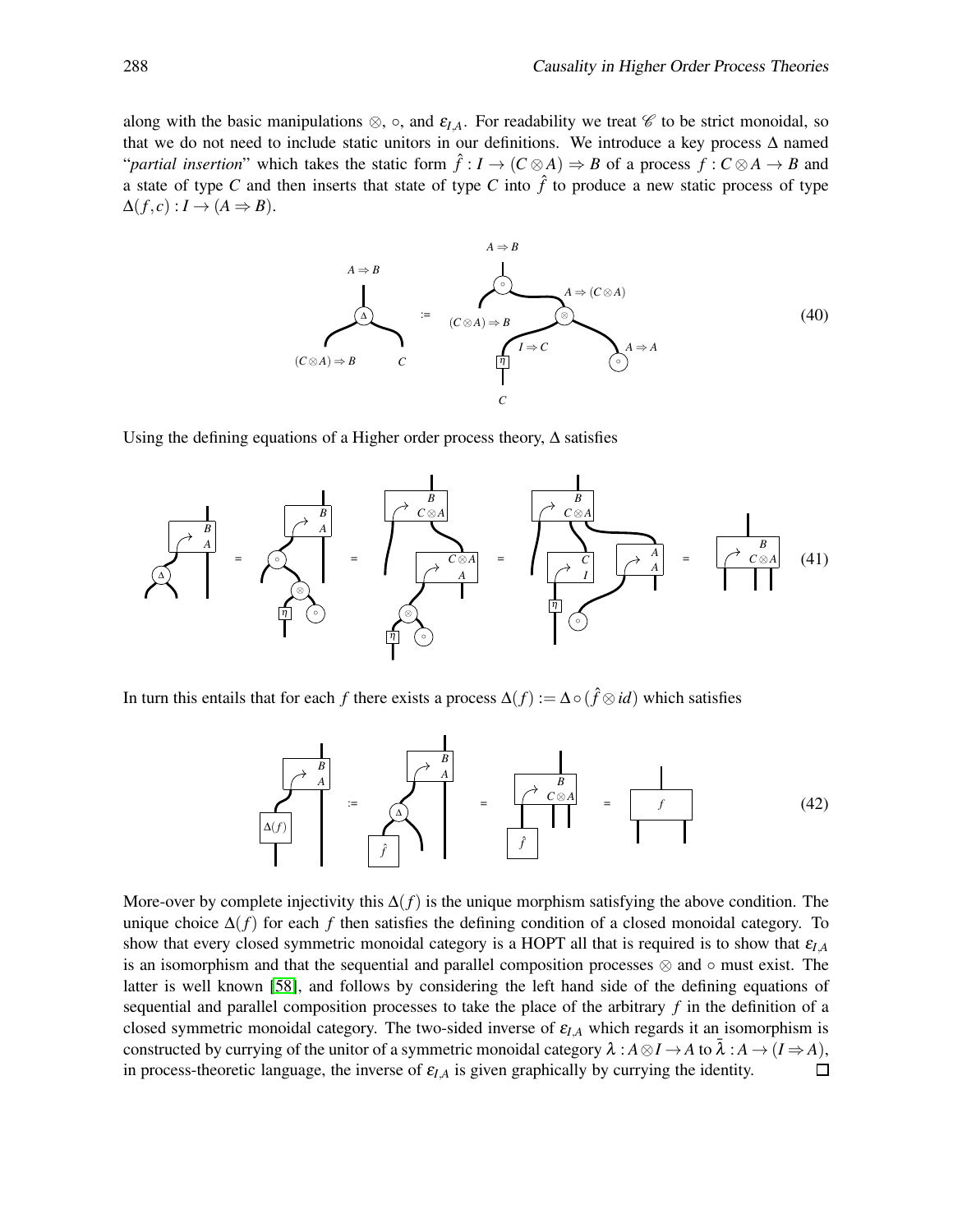### C The existence of canonical processes of HOPTs

In this section we prove that in any HOPT  $\mathscr C$  morphisms satisfying the defining conditions for  $d_A$ ,  $T_{AB}$ , and  $\phi_{ABC}$  as defined in the main text, uniquely exist for all objects of  $\mathscr{C}$ .

**Theorem 12.** *The following hold in any HOPT*  $C$ *:* 

- *For each object A there exists a unique dualiser d<sup>A</sup>*
- *For each pair A*,*B there exists a unique lifting process TAB*
- *For each triple A,B,C there exists a unique static currying*  $\phi_{ABC}$

*Proof.* Each proof follows by one or more applications of the existence of the curried version of *any* process, guaranteed by the closed monoidal structure of  $C$ . Since  $C$  is closed monoidal we know that for every morphism  $f : (A \otimes C) \to B$  there exists a unique morphism  $\bar{f} : C \to (A \Rightarrow B)$  such that

$$
\begin{array}{|c|c|}\n\hline\nB \\
\hline\nA \Rightarrow B \\
\hline\n\overline{f} \\
\hline\nC \\
\end{array}\n\qquad\n\begin{array}{|c|c|}\n\hline\nB \\
\hline\n\end{array}\n\qquad\n\begin{array}{|c|c|}\n\hline\nf \\
\hline\n\end{array}
$$
\n(43)

taking  $f$  the right hand side of the condition we wish for  $d_A$  to satisfy:

$$
\frac{\begin{bmatrix} \lambda & 1 \\ A \Rightarrow I \end{bmatrix}}{\begin{bmatrix} d \\ I \end{bmatrix}} = \sum_{i=1}^{I} (44)
$$

we see that  $d_a$  can be taken to be the currying of the right hand side, the existence and uniqueness of such a  $d_A$  are guaranteed by the defining condition of a closed monoidal category. The existence of  $T_{AB}$  can be demonstrated by two applications of currying, there must exist a unique process *L* satisfying



in turn there must be a unique process satisfying

$$
\begin{array}{|c|c|}\n\hline\n\rightarrow & A \Rightarrow I \\
\hline\n\uparrow & B \Rightarrow I \\
\hline\n\uparrow & \nearrow\n\end{array} = \begin{array}{|c|}\n\hline\n\downarrow & & \\
\hline\n\downarrow & & \\
\hline\n\downarrow & & \\
\hline\n\downarrow & & \\
\hline\n\downarrow & & \\
\hline\n\downarrow & & \\
\hline\n\downarrow & & \\
\hline\n\downarrow & & \\
\hline\n\downarrow & & \\
\hline\n\downarrow & & \\
\hline\n\downarrow & & \\
\hline\n\downarrow & & \\
\hline\n\downarrow & & \\
\hline\n\downarrow & & \\
\hline\n\downarrow & & \\
\hline\n\downarrow & & \\
\hline\n\downarrow & & \\
\hline\n\downarrow & & \\
\hline\n\downarrow & & \\
\hline\n\downarrow & & \\
\hline\n\downarrow & & \\
\hline\n\downarrow & & \\
\hline\n\downarrow & & \\
\hline\n\downarrow & & \\
\hline\n\downarrow & & \\
\hline\n\downarrow & & \\
\hline\n\downarrow & & \\
\hline\n\downarrow & & \\
\hline\n\downarrow & & \\
\hline\n\downarrow & & \\
\hline\n\downarrow & & \\
\hline\n\downarrow & & \\
\hline\n\downarrow & & \\
\hline\n\downarrow & & \\
\hline\n\downarrow & & \\
\hline\n\downarrow & & \\
\hline\n\downarrow & & \\
\hline\n\downarrow & & \\
\hline\n\downarrow & & \\
\hline\n\downarrow & & \\
\hline\n\downarrow & & \\
\hline\n\downarrow & & \\
\hline\n\downarrow & & \\
\hline\n\downarrow & & \\
\hline\n\downarrow & & \\
\hline\n\downarrow & & \\
\hline\n\downarrow & & \\
\hline\n\downarrow & & \\
\hline\n\downarrow & & \\
\hline\n\downarrow & & \\
\hline\n\downarrow & & \\
\hline\n\downarrow & & \\
\hline\n\downarrow & & \\
\hline\n\downarrow & & \\
\hline\n\downarrow & & \\
\hline\n\downarrow & & \\
\hline\n\downarrow & & \\
\hline\n\downarrow & & \\
\hline\n\downarrow & & \\
\hline\n\downarrow & & \\
\hline\n\downarrow & & \\
\hline\n\downarrow & & \\
\hline\n\downarrow & & \\
\hline\n\downarrow & & \\
\hline\n\downarrow & & \\
\hline\n\downarrow & & \\
\hline\n\downarrow & & \\
\hline\n\downarrow & & \\
\hline\n\downarrow & & \\
\hline\n\
$$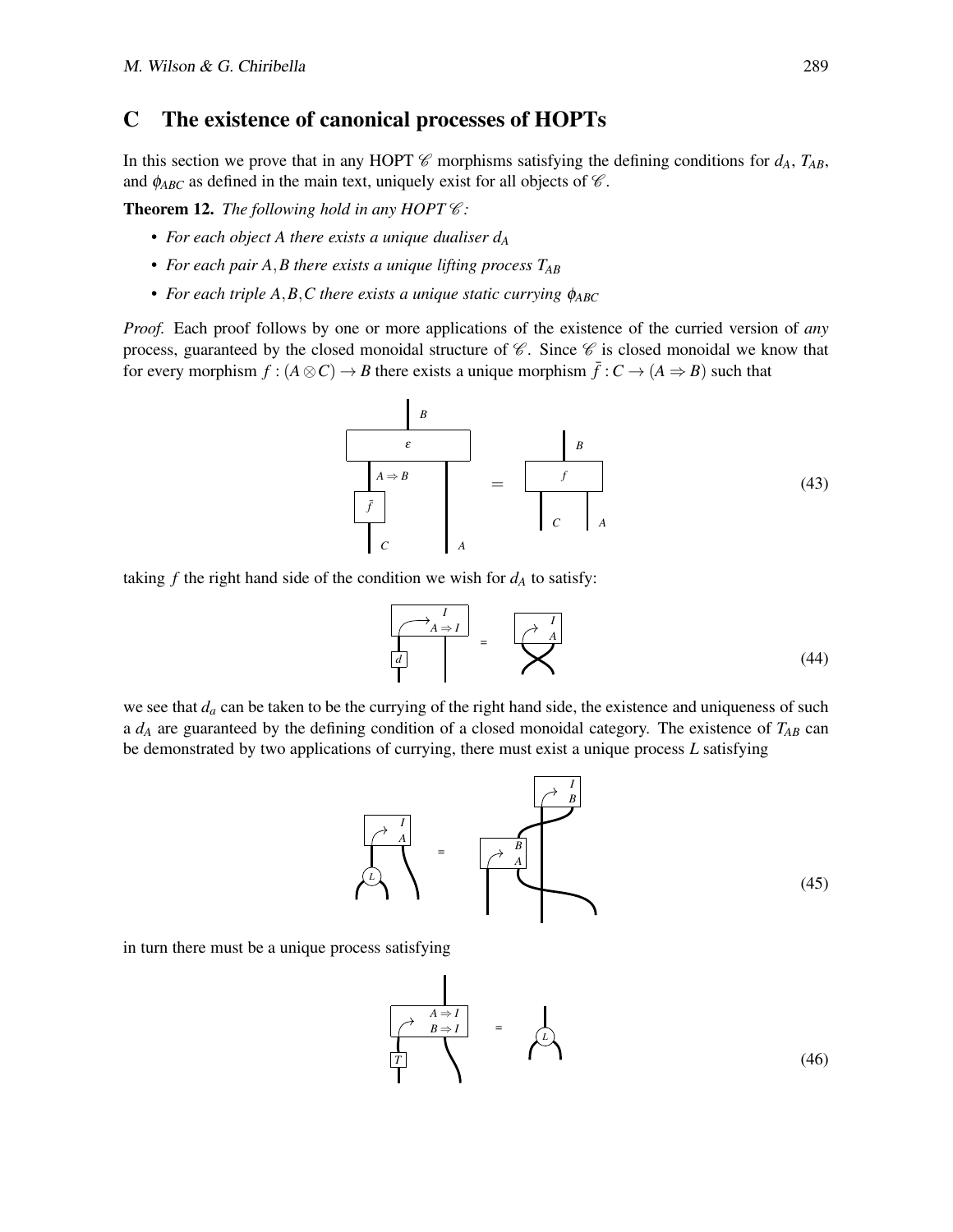together this implies there is a unique process *T* such that



Finally the defining condition for  $\phi$ :

$$
\frac{B}{\begin{pmatrix} \lambda & B \\ C \otimes A \\ \vdots & \vdots \\ C \end{pmatrix}} = \frac{A \Rightarrow B}{\begin{pmatrix} \lambda & A \\ C \\ C \end{pmatrix}}
$$
 (48)

is again precisely the condition that  $\phi$  be the currying of the morphism on the right-hand side of the condition. That such a  $\phi$  exists and is unique is then again immediately implied by the closed monoidal structure of  $\mathscr{C}.$  $\Box$ 

# D Enough effects entails injective dualisation

The following proof is a useful exercise in getting used to working with the dualiser process *dA*.

Theorem 13. *If an object A in a HOPT has enough effects, then it has injective dualisation.*

*Proof.* let  $d_A \circ \rho = d_A \circ \sigma$ , we will show that  $\rho$  must equal  $\sigma$ . This follows by using the defining properties of the insertion process and the dualising process. For every effect *e* it follows that:



and so by enough effects  $\rho = \sigma$ .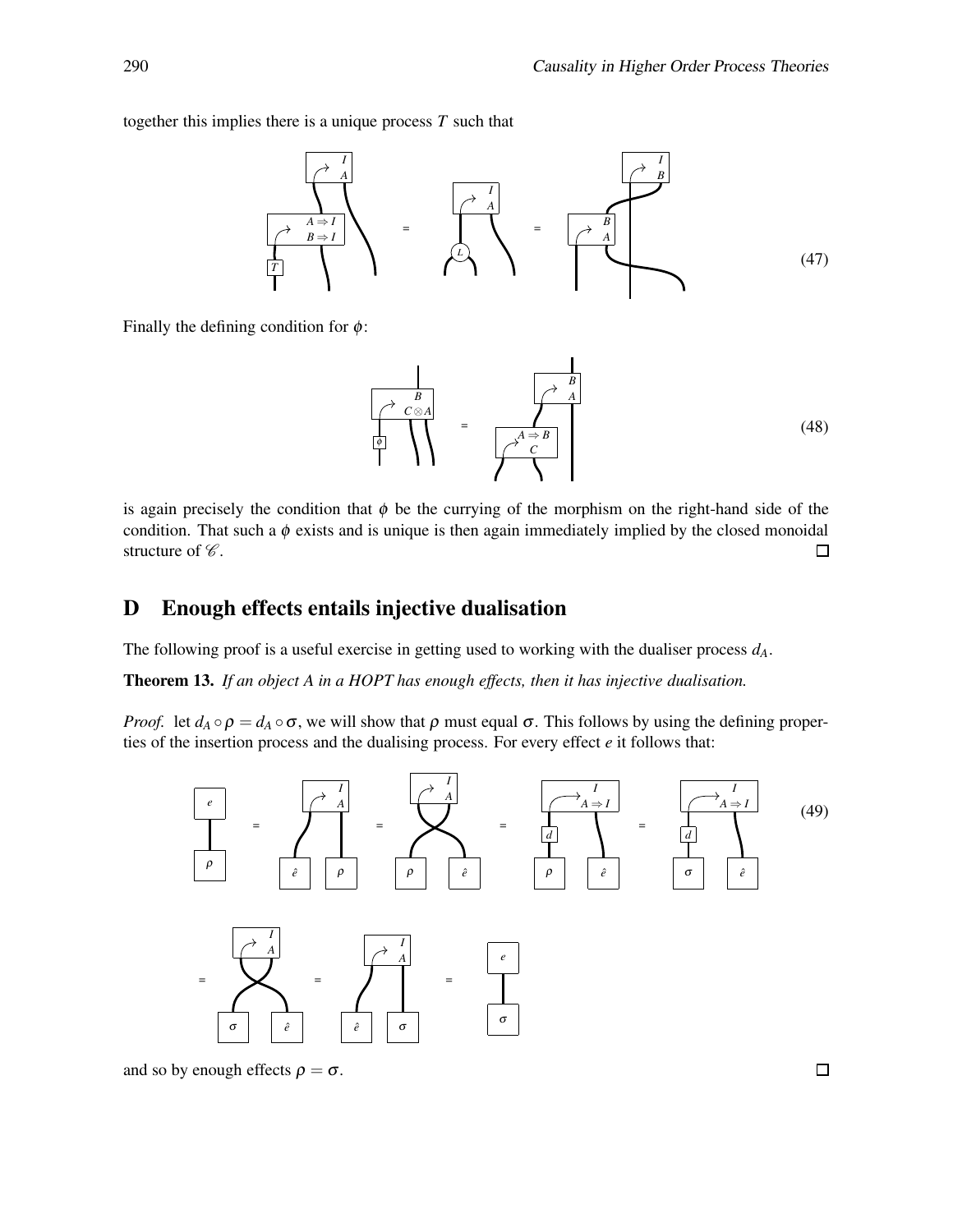# E Proof that  $\phi$  is an isomorphism

Theorem 14. *The process*

$$
\phi: C \Rightarrow (A \Rightarrow B) \to (A \otimes C) \Rightarrow B \tag{50}
$$

*defined by*



*is an isomorphism*

*Proof.* Define the currying  $\bar{\Delta}$  of  $\Delta$  by

$$
\overrightarrow{A \Rightarrow B} = \overrightarrow{A}
$$
\n(52)

Then using complete injectivity of all insertion morphisms, its is sufficient to check that  $\hat{\Delta}$  and  $\phi$  are isomorphisms up to insertion. First we check that  $\phi \circ \hat{\Delta} = id$ 



Then we check that  $\hat{\Delta} \circ \phi = id$ 

$$
\frac{1}{\begin{pmatrix} \lambda & \lambda \\ \lambda & \lambda \\ \lambda & \lambda \\ \lambda & \lambda \\ \lambda & \lambda \\ \lambda & \lambda \end{pmatrix}} = \frac{1}{\begin{pmatrix} \lambda & \lambda \\ \lambda & \lambda \\ \lambda & \lambda \\ \lambda & \lambda \end{pmatrix}} = \frac{1}{\begin{pmatrix} \lambda & \lambda \\ \lambda & \lambda \\ \lambda & \lambda \\ \lambda & \lambda \end{pmatrix}} = \frac{1}{\begin{pmatrix} \lambda & \lambda \\ \lambda & \lambda \\ \lambda & \lambda \\ \lambda & \lambda \end{pmatrix}}
$$
(54)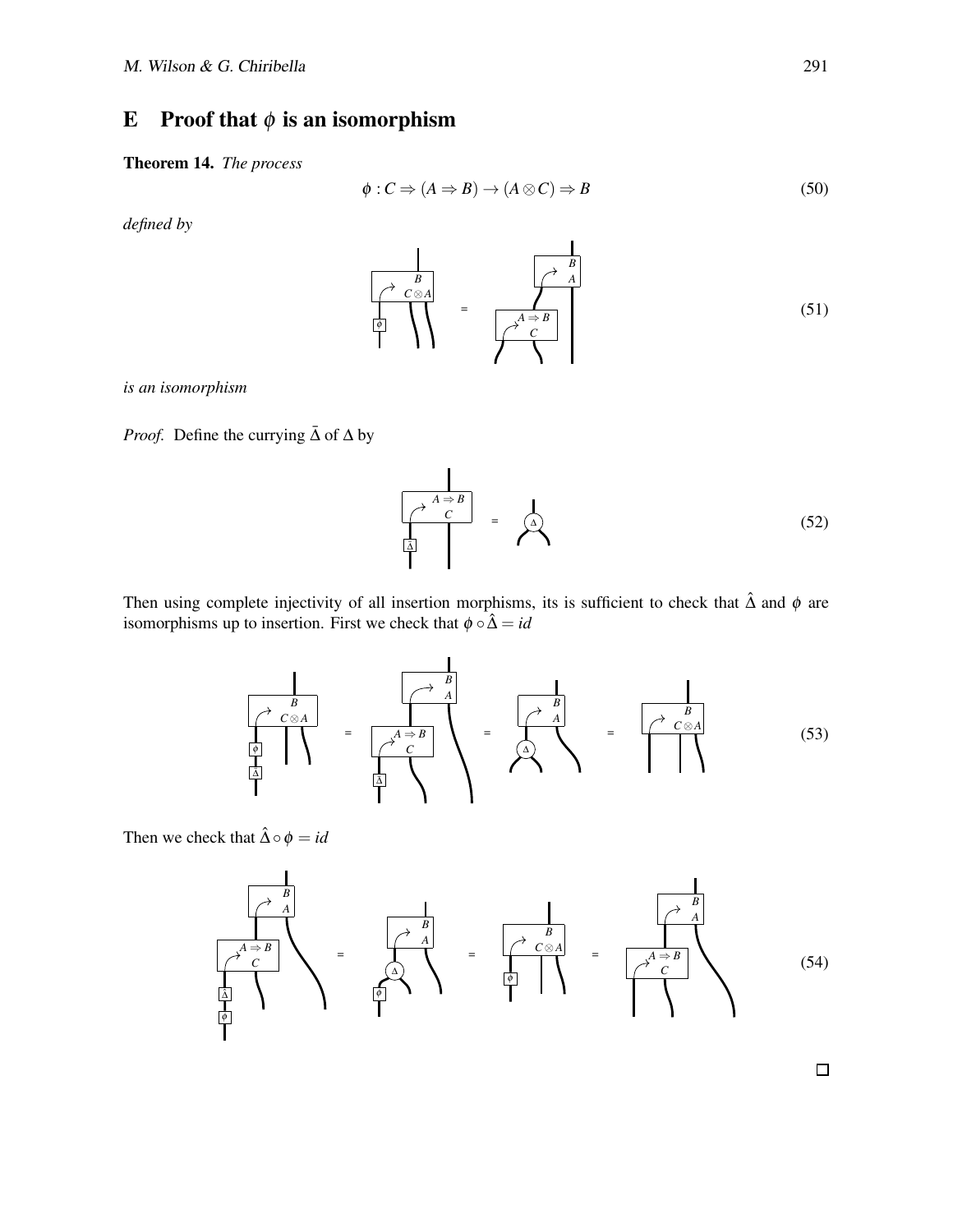#### F HOCCs have no correlations with single-state objects

The notations and terminologies used here are taken from [\[59\]](#page-18-10).

Theorem 15. *Every HOCC is a HOPT which has no correlations with single-state objects*

*Proof.* A general state on  $X \otimes Y$  is a member of the set  $(C_X \times C_Y)^{**}$  where  $C_X$  is the set of states on X,  $C_Y$  is the set of states on  $C_Y$  and  $C^*$  is the set of effects which normalise elements on *C*, i.e.  $\forall \rho \in \mathcal{C}$ :  $\pi \circ \rho = 1$ . Let Y be a single-state object, since Y is flat its unique state must be a scalar multiple of the maximally mixed state.

$$
\alpha \quad \boxed{\qquad \qquad (55)}
$$

Since  $C_X$  is flat it follows that a scalar multiple of the discard process exists inside  $C_X^*$ .

$$
\mu \quad \uparrow \quad \in \quad C^*_X \tag{56}
$$

The elements of the set  $(C_X \times C_Y)^*$  are up to process-state duality the processes *M* in the underlying category such that,

$$
\forall \rho \in C_{\mathbf{X}} \quad \begin{array}{|c|c|c|} \hline \begin{matrix} & & \\ \hline M & & \\ & & \\ \hline \sqrt{\rho} & & \end{matrix} & \alpha \end{array} \tag{57}
$$

Note that any first-order causal process Ψ

$$
\forall \rho \in C_{\mathbf{X}} \quad \xrightarrow{\mu} \quad \boxed{\Psi} \quad \downarrow \quad \alpha = \quad \mu \quad \boxed{\Psi} \quad = \quad \mu \quad \overrightarrow{\uparrow} \quad = \quad 1 \tag{58}
$$

which entails that  $\frac{\mu}{\alpha}\Psi \in (C_X \times C_Y)^*$ . In turn since  $\{\frac{\mu}{\alpha}\Psi \mid \Psi \text{ causal }\} \subseteq (C_X \times C_Y)^*$  then it follows that  $(C_X \times C_Y)^{**} \subseteq \{ \frac{\mu}{\alpha} \Psi \mid \Psi \text{ causal } \}^*$ . For any  $w \in \{ \frac{\mu}{\alpha} \Psi \mid \Psi \text{ causal } \}^*$  it is immediate that  $\frac{\mu}{\alpha} w \in$  $\{ \Psi \mid \Psi \text{ causal } \}^*$  which in turn implies the following decompositions,

$$
\frac{\mu}{\alpha} \quad\n\begin{array}{c|c|c|c|c|c|c|c|c|c} x & Y & & x & Y \\ \hline \hline \cdots & \cdots & \cdots & \cdots & \cdots \end{array}\n\quad\n\begin{array}{c|c|c|c|c} x & Y & & x & Y \\ \hline \hline \cdots & \cdots & \cdots & \cdots & \cdots \end{array}\n\quad\n\begin{array}{c|c|c|c} x & Y & & x & Y \\ \hline \cdots & \cdots & \cdots & \cdots & \cdots \end{array}\n\quad\n\begin{array}{c|c|c|c} x & Y & & x & Y \\ \hline \cdots & \cdots & \cdots & \cdots & \cdots \end{array}\n\quad (59)
$$

By assumption the usage of an effect of the form  $Y \rightarrow I$  (which will be normalised by the right hand side of the composition) on *w* produces a state on X. This in turn confirms that the left hand side of the decomposition is indeed a state of **X**, and so any  $w \in (C_X \times C_Y)^{**} \subseteq \{\frac{\mu}{\alpha} \Psi \mid \Psi \text{ causal } \}^*$  must decompose as the unique state of  $Y$  in parallel with a state of  $X$ .  $\Box$ 

#### G Tensor product processes vs bipartite processes

**Theorem 16.** Let  $\mathscr C$  be a deterministic HOPT with no interaction with single-state objects. If A and B *are causal and*

$$
\mathcal{A} : (A \Rightarrow B) \otimes (B \Rightarrow A) \to (A \otimes B) \Rightarrow (B \otimes A)
$$
\n(60)

*is an isomorphism, then A and B are single-state objects.*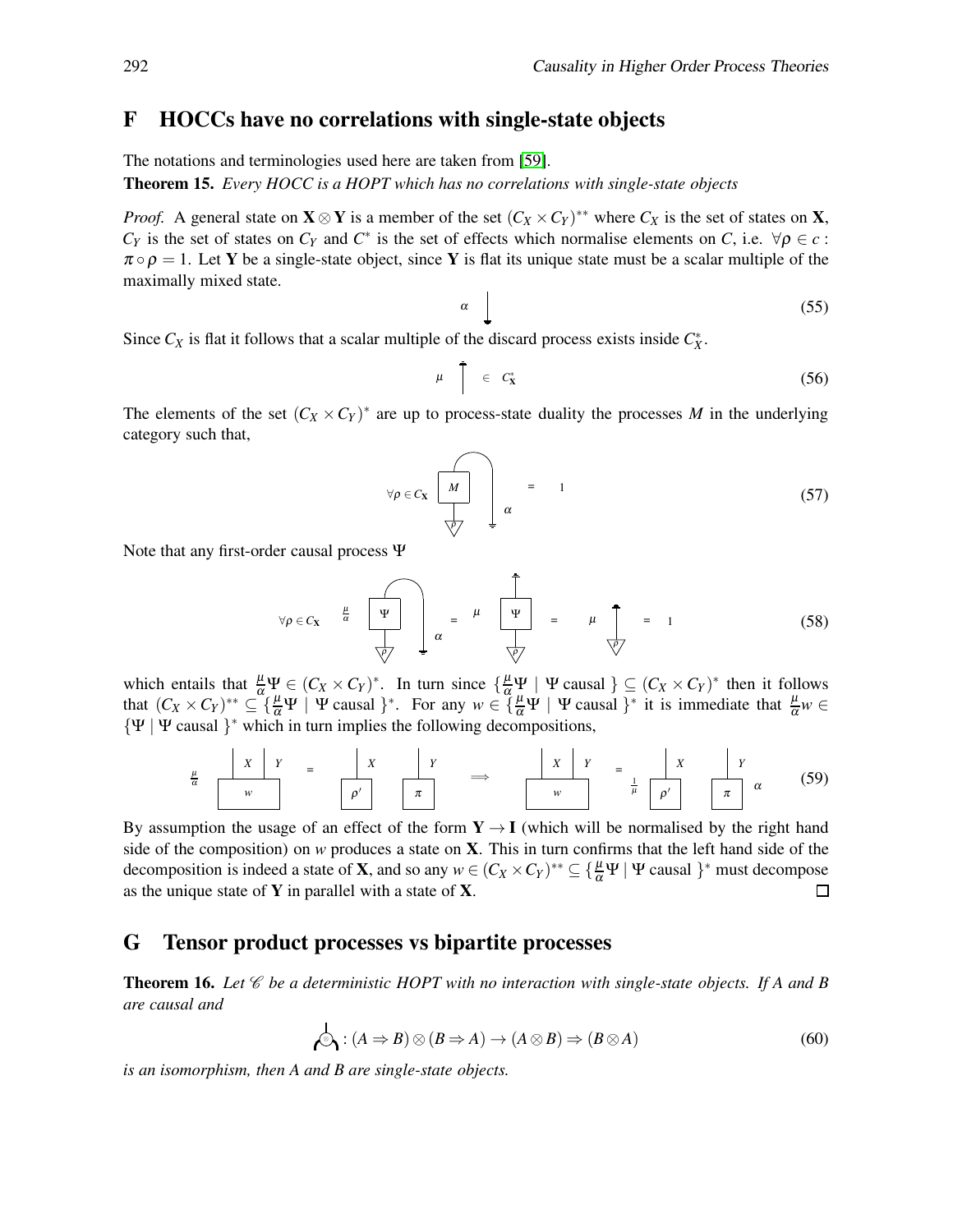*Proof.* We show that there exists some  $\kappa': I \to A$  such that for every  $\rho: I \to A$  then  $\rho = \kappa'$ , meaning that there can only be one state of type  $I \rightarrow A$  implying that *A* be a single-state object. Indeed for every  $\rho$ :



it follows that every state on  $A$  is equal to  $\kappa'$  and so  $A$  is a single-state object. Almost identical steps can be used to produce the same result for *B*.  $\Box$ 

# H Adjoint dynamics and double duals

Theorem 17. Let  $\mathscr C$  be a HOPT, the following statements are equivalent.

- *Every*  $B \in o(\mathscr{C})$  *is canonically equivalent to its double dual in*  $\mathscr{C}$
- For all  $A, B \in o(\mathscr{C})$  the HOPT  $\mathscr{C}$  has adjoint dynamics between A and Be
- For all  $B \in o(\mathscr{C})$  the HOPT  $\mathscr{C}$  has adjoint dynamics between I and B

*Proof.* To show that the first statement implies the second, we note that each  $T_{AB}$  may be written in the following form

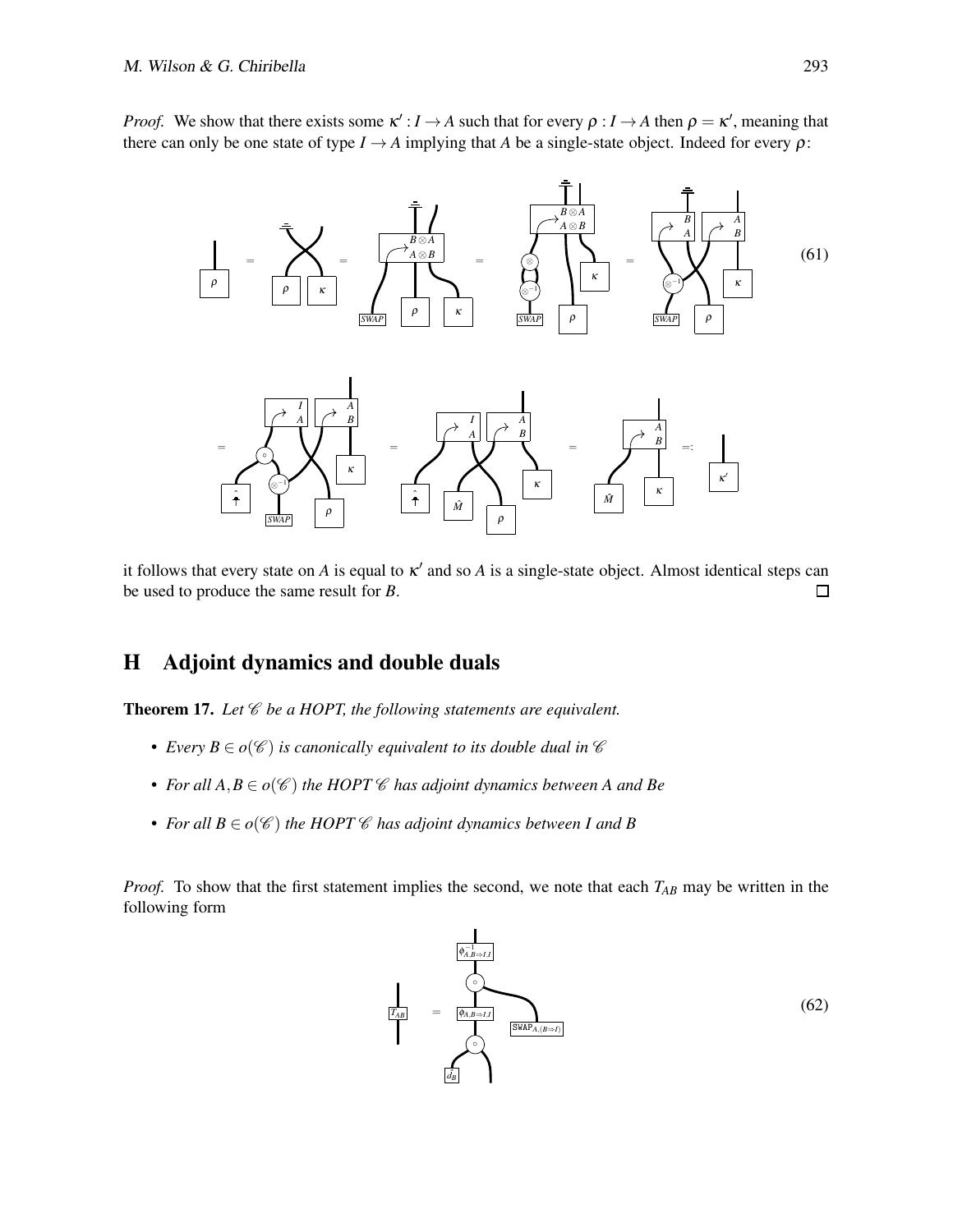

which is easily demonstrated by showing that the rhs indeed satisfies the defining condition for *T*

From the above decomposition of  $T_{AB}$  it follows that whenever  $d_B$  is an isomorphism then  $T_{AB}$  is an isomorphism. The third statement immediately follows as a subcase of the second. To demonstrate that the third statement implies the first we note that each  $d<sub>B</sub>$  can be written in terms of  $T<sub>IB</sub>$  and a pair of isomorphisms,

$$
\frac{1}{\left| \frac{d_B}{d_B} \right|} = \frac{\left| \bigcap_{\substack{\epsilon \in [a] \\ |\epsilon| \leq \epsilon}} \frac{1}{\left| T_{IB} \right|} \right|} \tag{64}
$$

again demonstrated by showing that the rhs satisfies the defining equation for *d<sup>B</sup>*

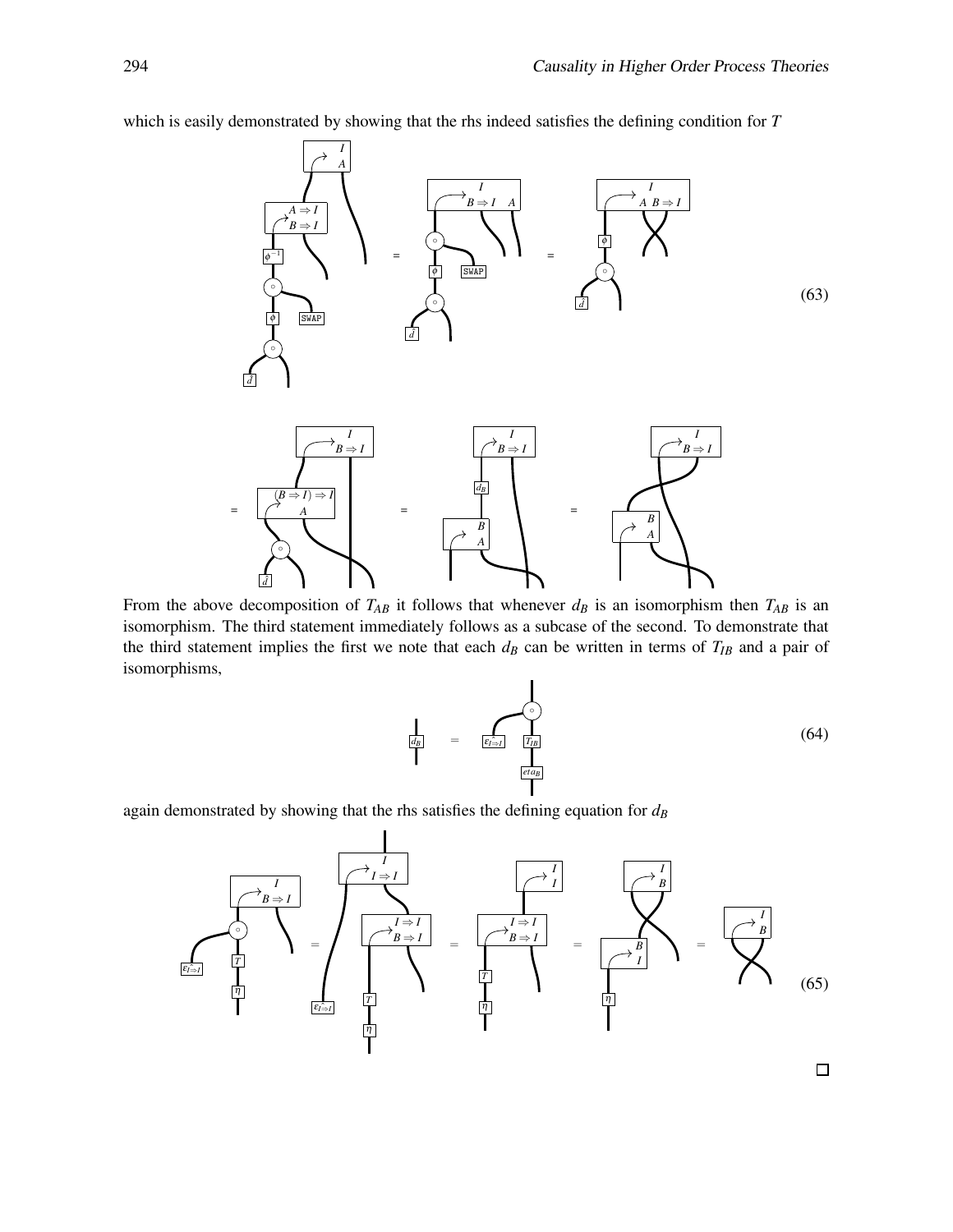#### I Lifting isomorphism with double dual

In this section we will use the notation  $f \Rightarrow g$  to mean the supermap which pre-composes with *f* and post-composes with *g*, the formal definition of  $f \Rightarrow g$  is given in Appendix A. We will furthermore regularly use the notations  $A \Rightarrow g$  and  $f \Rightarrow B$  as shorthand for  $id_A \Rightarrow g$  and  $f \Rightarrow id_B$  respectively.

Theorem 18 (Lifted double duals). *Let* C *be any HOPT, if* ⊗ *preserves equivalence with double duals then*  $\Rightarrow$  *preserves equivalence with double duals.* 

*Proof.* We first give a sketch proof, outlining the sequence of internal isomorphisms used to show that  $((A \Rightarrow B) \Rightarrow I) \Rightarrow I \cong (A \Rightarrow B)$ , we then expand on this demonstrating that the above isomorphism is actually witnessed by  $d_{A\Rightarrow B}$ . Firstly assuming  $d_A$  and  $d_B$  are isomorphisms then  $d_B \Rightarrow I$  is an isomorphism since the contravariant functor  $(- \Rightarrow I)$  preserves isomorphisms. Furthermore since  $\otimes$  preserves equivalence with double duals

$$
(A \otimes (B \Rightarrow I)) \cong ((A \otimes (B \Rightarrow I)) \Rightarrow I) \Rightarrow I \tag{66}
$$

Again using that  $d<sub>B</sub>$  is an isomorphism gives

$$
(A \Rightarrow B) \cong (A \Rightarrow ((B \Rightarrow I) \Rightarrow I)) \cong (A \otimes (B \Rightarrow I)) \Rightarrow I \tag{67}
$$

again since the contravariant functor  $(− ⇒ I)$  preserves isomorphisms this implies,

$$
((A \Rightarrow B) \Rightarrow I) \Rightarrow I \cong (((A \otimes (B \Rightarrow I)) \Rightarrow I) \Rightarrow I) \Rightarrow I)
$$
\n(68)

the right hand side can be simplified using the first point on  $\otimes$ .

$$
((A \Rightarrow B) \Rightarrow I) \Rightarrow I \cong (A \otimes (B \Rightarrow I)) \Rightarrow I \cong A \Rightarrow B \tag{69}
$$

So there indeed exists an isomorphism of the form required, to move beyond a sketch proof it must be shown that this isomorphism is in fact  $d_{A\Rightarrow B}$ . Using  $\phi$  and the invertible (by assumption) canonical morphism  $d : B \to (B \Rightarrow I) \Rightarrow I$  in its static form  $\hat{d}_B : I \to (B \Rightarrow ((B \Rightarrow I) \Rightarrow I))$  an invertible morphism *m* can be built.

$$
(A \otimes (B \Rightarrow I)) \Rightarrow I
$$
\n
$$
\frac{1}{\left|\frac{m_{AB}}{A} \Rightarrow B\right|}
$$
\n
$$
\vdots
$$
\n
$$
\left|\frac{A \Rightarrow B}{\left|\frac{m_{AB}^{-1}}{d_B}\right|}
$$
\n
$$
\vdots
$$
\n
$$
(A \otimes (B \Rightarrow I)) \Rightarrow I
$$
\n
$$
(A \otimes (B \Rightarrow I)) \Rightarrow I
$$
\n
$$
(A \otimes (B \Rightarrow I)) \Rightarrow I
$$
\n
$$
(A \otimes (B \Rightarrow I)) \Rightarrow I
$$
\n
$$
(A \otimes (B \Rightarrow I)) \Rightarrow I
$$
\n
$$
(A \otimes (B \Rightarrow I)) \Rightarrow I
$$
\n
$$
(B \Rightarrow I) \Rightarrow (B \Rightarrow I) \Rightarrow (C \Rightarrow I) \Rightarrow (D \Rightarrow I) \Rightarrow (D \Rightarrow I) \Rightarrow (E \Rightarrow I) \Rightarrow (E \Rightarrow I) \Rightarrow (E \Rightarrow I) \Rightarrow (E \Rightarrow I) \Rightarrow (E \Rightarrow I) \Rightarrow (E \Rightarrow I) \Rightarrow (E \Rightarrow I) \Rightarrow (E \Rightarrow I) \Rightarrow (E \Rightarrow I) \Rightarrow (E \Rightarrow I) \Rightarrow (E \Rightarrow I) \Rightarrow (E \Rightarrow I) \Rightarrow (E \Rightarrow I) \Rightarrow (E \Rightarrow I) \Rightarrow (E \Rightarrow I) \Rightarrow (E \Rightarrow I) \Rightarrow (E \Rightarrow I) \Rightarrow (E \Rightarrow I) \Rightarrow (E \Rightarrow I) \Rightarrow (E \Rightarrow I) \Rightarrow (E \Rightarrow I) \Rightarrow (E \Rightarrow I) \Rightarrow (E \Rightarrow I) \Rightarrow (E \Rightarrow I) \Rightarrow (E \Rightarrow I) \Rightarrow (E \Rightarrow I) \Rightarrow (E \Rightarrow I) \Rightarrow (E \Rightarrow I) \Rightarrow (E \Rightarrow I) \Rightarrow (E \Rightarrow I) \Rightarrow (E \Rightarrow I) \Rightarrow (E \Rightarrow I) \Rightarrow (E \Rightarrow I) \Rightarrow (E \Rightarrow I) \Rightarrow (E \Rightarrow I) \Rightarrow (E \Rightarrow I) \Rightarrow (E \Rightarrow I) \Rightarrow (E \Rightarrow I) \Rightarrow (E \Rightarrow I) \Rightarrow (E \Rightarrow I) \Rightarrow (E \Rightarrow I) \Rightarrow (E \Rightarrow I) \Rightarrow (E \Rightarrow I) \Rightarrow (E \Rightarrow I) \Rightarrow (E \Rightarrow I) \Rightarrow (E \Rightarrow I) \Rightarrow (E \Rightarrow I) \Rightarrow (E \Rightarrow I) \Rightarrow (E \Rightarrow I) \Rightarrow (E \Rightarrow I) \Rightarrow (E \Rightarrow I) \Rightarrow (E \Rightarrow I) \Rightarrow (E \Rightarrow I) \Rightarrow (E \Rightarrow I) \Rightarrow (E \Rightarrow I) \Rightarrow (E \Rightarrow I) \Rightarrow (E \Rightarrow I) \Rightarrow (E \Rightarrow I) \Rightarrow (E
$$

 $\blacksquare$ 

*d*<sub>*A*⇒*B*</sub> can be expressed in terms of *m* and  $d_{(A\otimes (B\Rightarrow I))\Rightarrow I}$  in the following way,

$$
\frac{d_{A\Rightarrow B}}{d}
$$
 = 
$$
\frac{d_{A\otimes(B\Rightarrow I)\Rightarrow I}}{d_{A\otimes(B\Rightarrow I)\Rightarrow I}}
$$
 (71)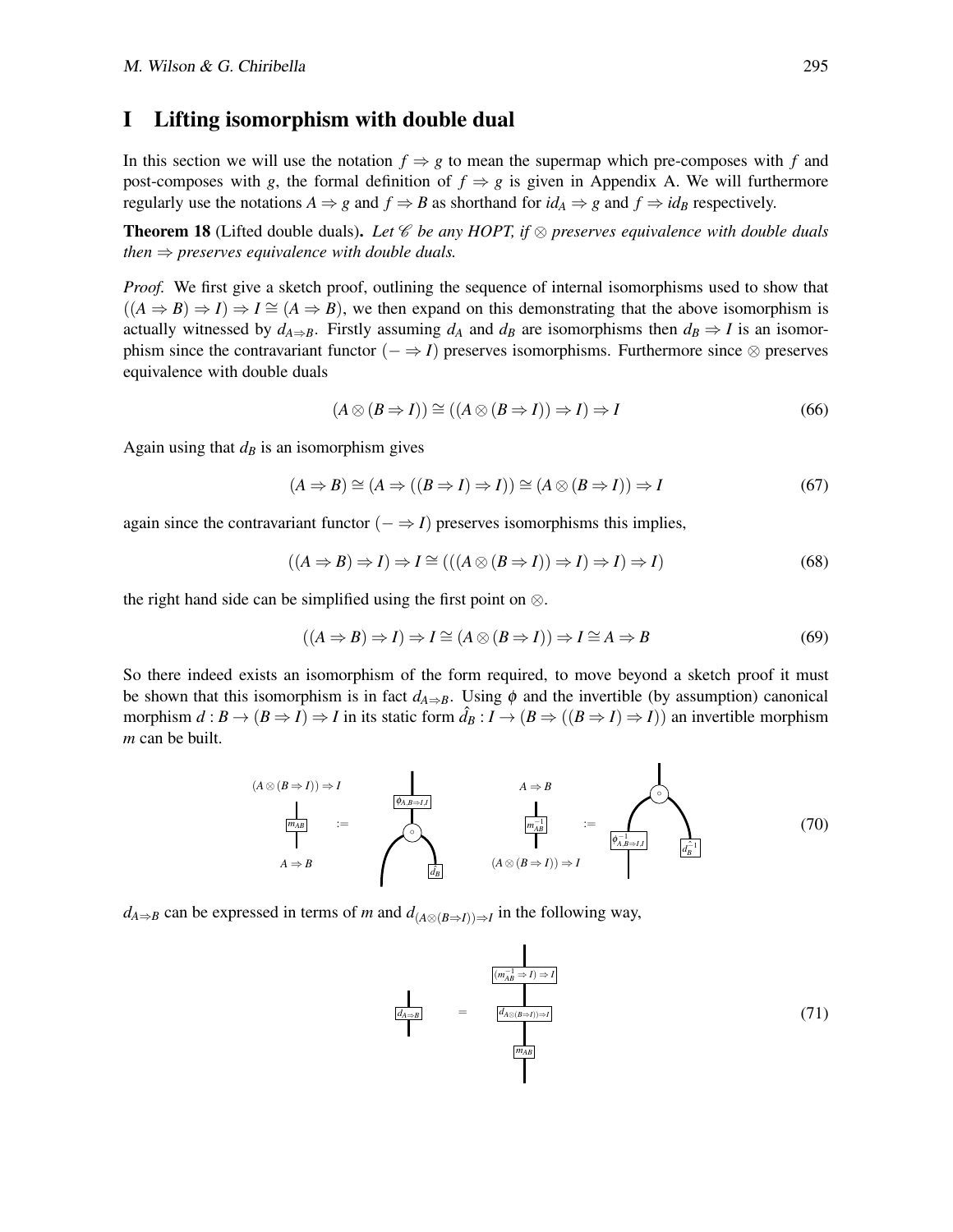Where since *m* is an isomorphism  $(m \Rightarrow I)$  and  $(m \Rightarrow I) \Rightarrow I$  are isomorphisms too.



The proofs of the identities used above can be found in Appendix A. The proof that  $d_{A\Rightarrow B}$  decomposes as above is then given as follows.



By assumptions  $d_A$  and  $d_B$  are isomorphisms, so  $d_B \Rightarrow id$  is an isomorphism. It can be shown that  $d_B \Rightarrow id$ is always the the right inverse of  $d_{B\Rightarrow I}$  since first by expanding the definition of  $d_B \Rightarrow I$ 

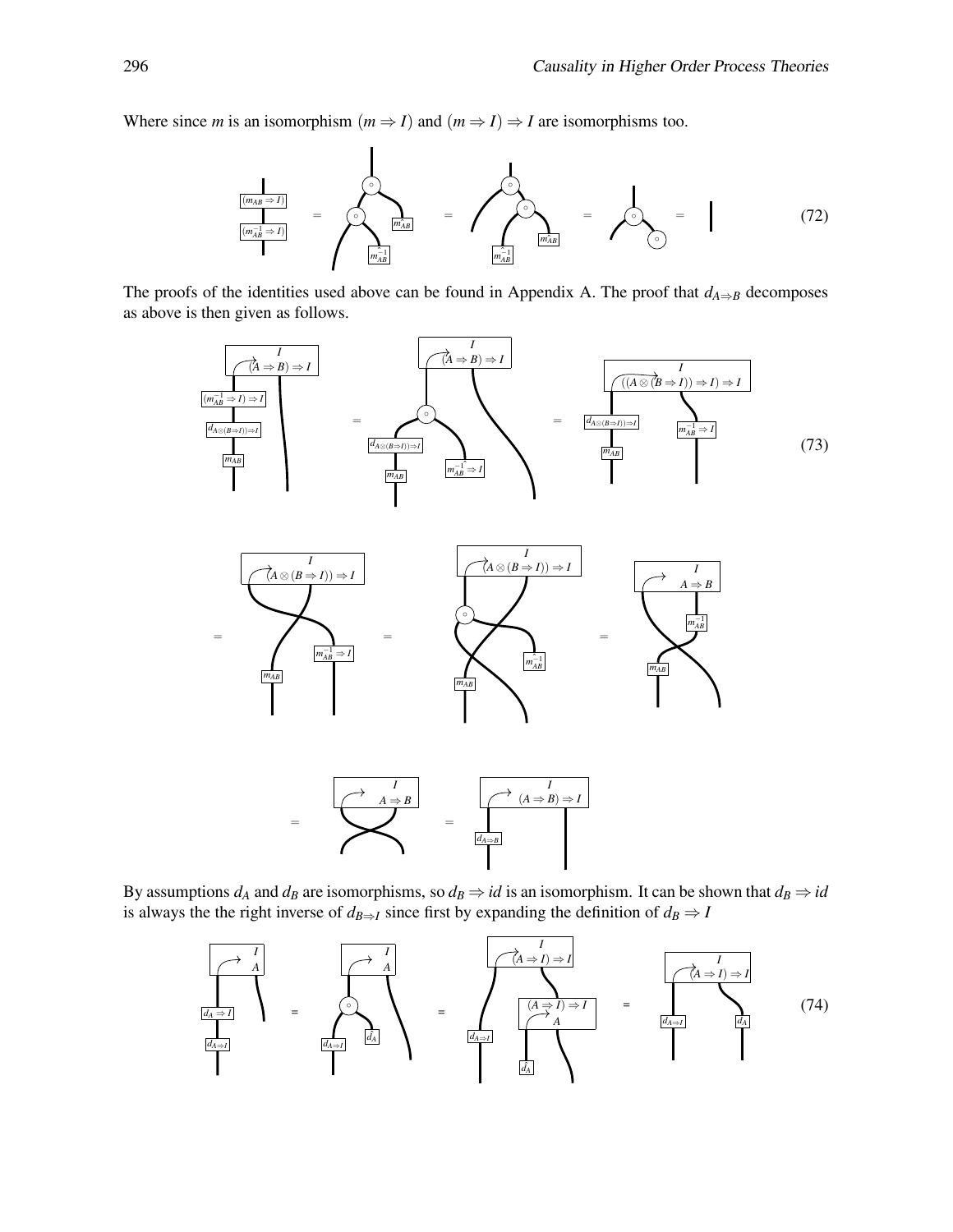and then using the definition of any canonical morphism  $d<sub>X</sub>$  twice.



Since  $d_B \Rightarrow id$  is an isomorphism and  $d_B \Rightarrow id$  is a right inverse for  $d_{B\Rightarrow I}$ , it follows that  $d_{B\Rightarrow I}$  must be an isomorphism. Since  $\otimes$  preserves isomorphism with double dual  $d_{A\otimes (B\Rightarrow I)}$  must be an isomorphism and by the same reasoning as for *B* it follows that  $d_{(A\otimes (B\Rightarrow I))\Rightarrow I}$  is an isomorphism. This completes the proof that every part of the given decomposition of  $d_{A\Rightarrow B}$  is then an isomorphism, entailing that  $d_{A\Rightarrow B}$  itself must also be an isomorphism.  $\Box$ 

### J Wires with no-signalling states

Theorem 19. *Let* C *be a deterministic HOPT with no correlations with single-state objects, then if*

- ⊗ *preserves equivalence with double duals*
- *A and A*′ *each have enough states and are canonically equivalent to their double duals*

*then the object*  $(A \Rightarrow A')$  *has no-signalling states.* 

*Proof.* We first show that every effect  $\Pi$  :  $(A \Rightarrow A') \rightarrow I$  can be written as an application of a discard effect and an insertion of a state. This is a consequence of the isomorphism  $A \otimes (A' \Rightarrow I) \cong (A \Rightarrow A') \Rightarrow I$ constructed by the following morphisms.

$$
\frac{d}{\left(\frac{dA}{dA}\right)} = \frac{\frac{[id \Rightarrow d_A) \Rightarrow id]}{\phi_{A,A \Rightarrow I, I} \Rightarrow I}}{\frac{d_{A \otimes (A \Rightarrow I)}}{\phi_{A \otimes (A \Rightarrow I)}}}
$$
(76)

Indeed one can show the following identity

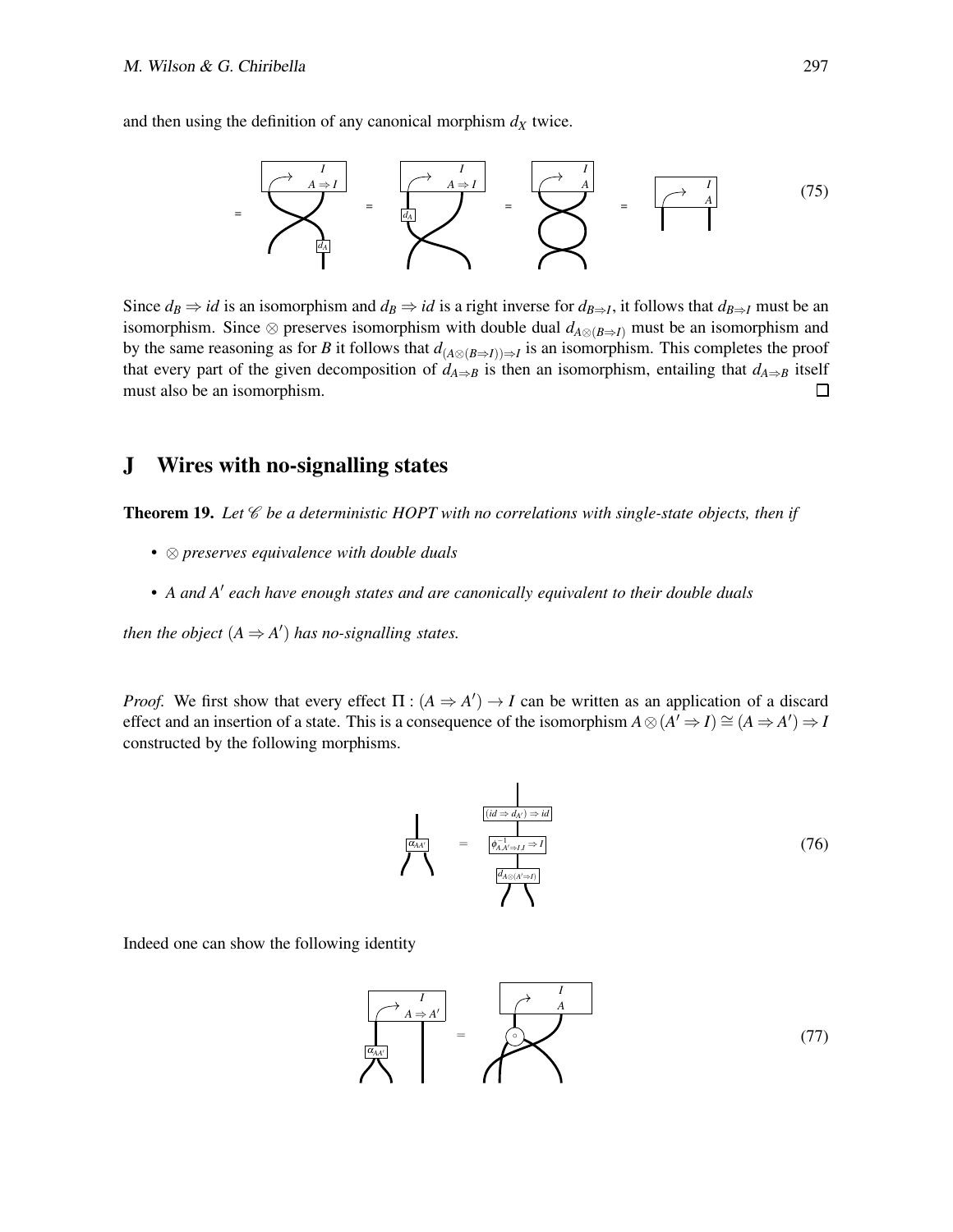### Using the general formula



twice.



Then using the defining property of *d*,



and the natural isomorphism  $\phi$ ,

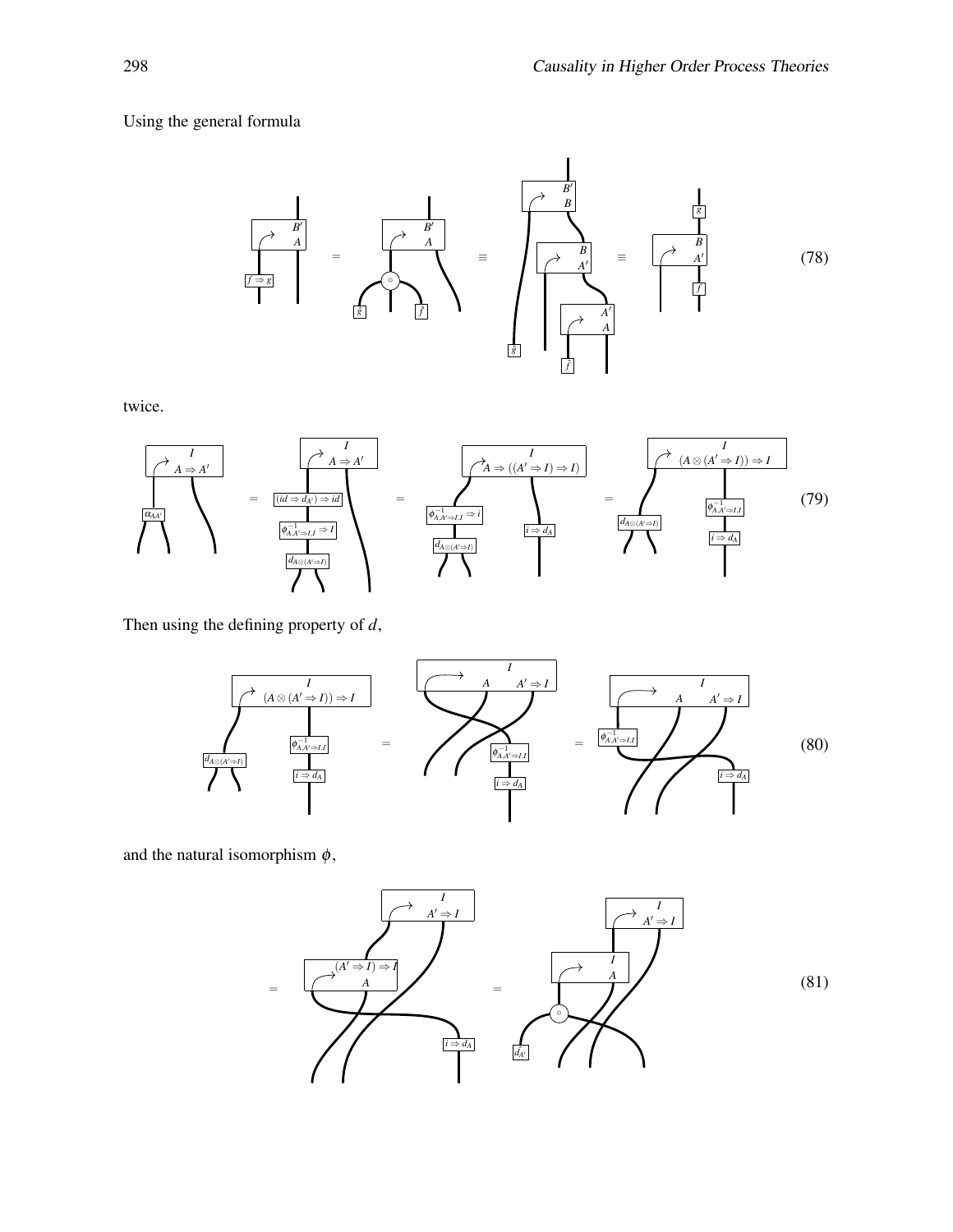and the defining identity of the sequential composition supermap twice we reach



With this identity in mind we note that for *every* effect  $\Pi$  :  $(A \Rightarrow A') \rightarrow I$ 



we then use the property of no correlations with single-state objects on the state highlighted on the bottom left,



to reach



This time we use no correlations with single-state objects on the bipartite state highlighted on the bottom

(84)